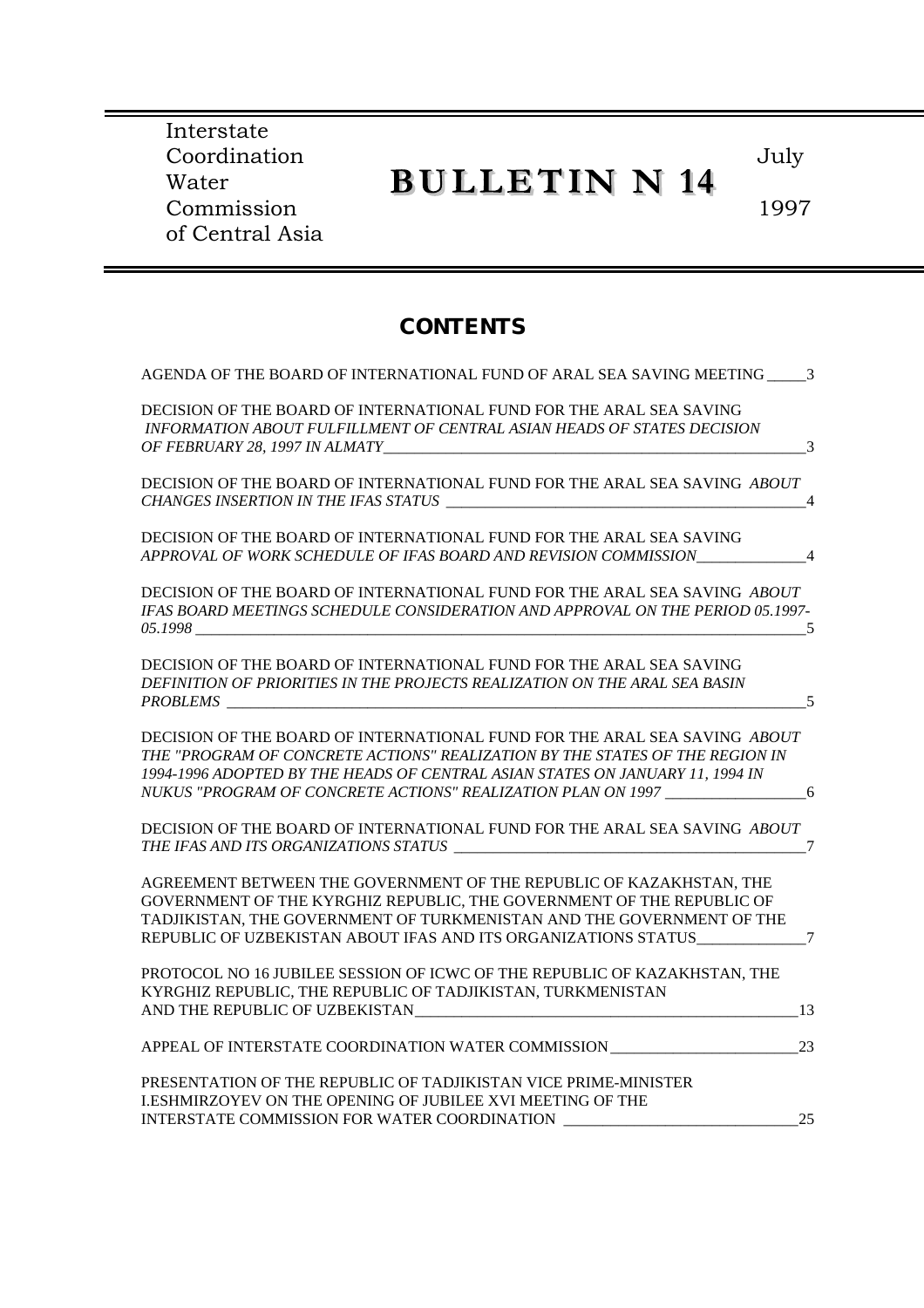| ICWC<br><b>bulletin</b>                                                                                                                                     |
|-------------------------------------------------------------------------------------------------------------------------------------------------------------|
| ABOUT FULFILLMENT OF THE "PROGRAM OF CONCRETE ACTIONS ON THE<br>SOCIO-ECONOMIC AND ECOLOGICAL SITUATION IMPROVEMENT IN THE ARAL<br>27                       |
| ABOUT WATER RESOURCES LIMITS USE WITHIN THE NON-GROWING PERIOD<br>1996-1997 AND THE AMUDARYA RESERVOIR'S CASCADE OPERATIONAL REGIME WITHIN<br>30            |
| SYRDARYA WATER RESOURCES USE WITHIN NON-GROWING PERIOD OF<br>1996-1997 AND BASINS' WATER-ECONOMY PLANNING ON THE GROWING<br>35                              |
| 39                                                                                                                                                          |
| REPORT ABOUT UNESCO FAO LAND AND WATER DEVELOPMENT<br>DEPARTMENT PRINCIPAL SPECIALIST MARTIN SMITH VISIT TO SIC ICWC<br>41                                  |
| INFORMATION ABOUT FINANCIAL SUPPORT OF THE ARAL SEA PROGRAM<br>43                                                                                           |
| SUMMARY OF INTERNATIONAL WORKSHOP "PRINCIPLES OF WATER<br>RESOURCES MANAGEMENT IN CENTRAL ASIA WITH DUE REGARD TO<br>48<br>CANADIAN AND ISRAELI EXPERIENCE" |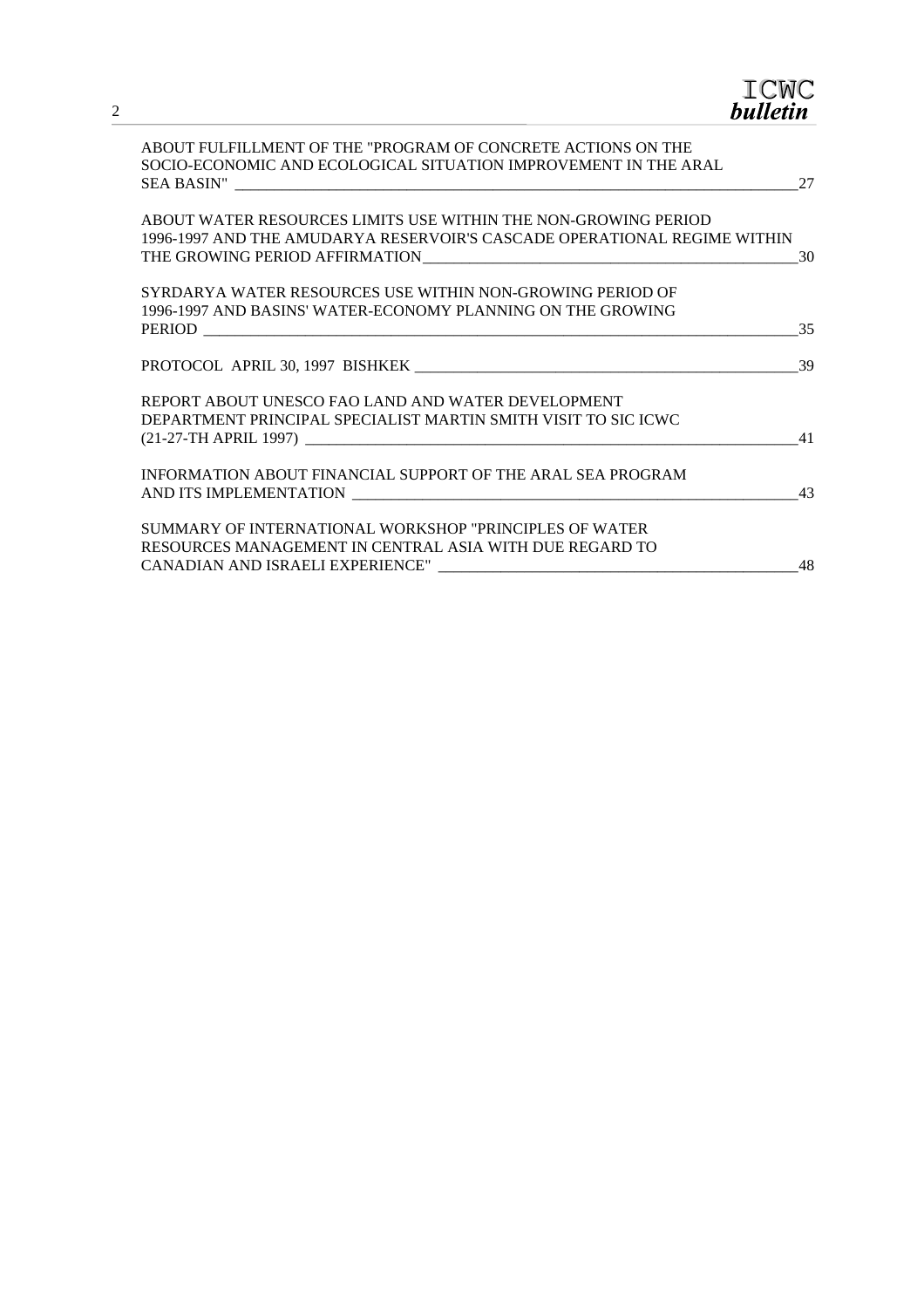#### AGENDA of the Board of International Fund of Aral Sea saving meeting

May 29, 1997 Tashkent

 1. Information about Central Asian states heads' decisions fulfillment of February 28, 1997 in Almaty.

 2. About changes insertion in the International Fund for Aral Sea saving status.

3. IFAS Board and Revision Commission work schedule approval.

 4. About IFAS Board meetings schedule on 05.1997-05.1998 consideration and approval.

 5. Definition of properties in the Aral Sea problem's projects realization.

 6. About realization of the Program of concrete actions by the states of the region in 1994-1996, adopted by heads of states in January 11, 1994 in Nukus. Program of concrete actions realization plan on 1997.

 7. About status of International Fund of the Aral Sea saving and its organizations.

#### **DECISION**

#### **of the Board of International Fund for the Aral Sea saving**

*Information about fulfillment of Central Asian heads of states decision of February 28, 1997 in Almaty* 

May 29, 1997 Tashkent

 1.1. IFAS President's decisions 1P-ИК, 2P-ИК, 3P-ИК of March 20, 1997 to accept for awareness and leadership. To charge EC IFAS to provide its fulfillment.

 1.2. IFAS Board members to accelerate Fund branches establishment in their countries and provide fees payment to the branches with consideration of fees debt for 1995-1996.

For the Republic of Kazakhstan J.Karibjanov For the Kyrghiz Republic K.Abdimomunov For the Republic of Tadjikistan I.Eshmirzoyev For Turkmenistan A.Dodonov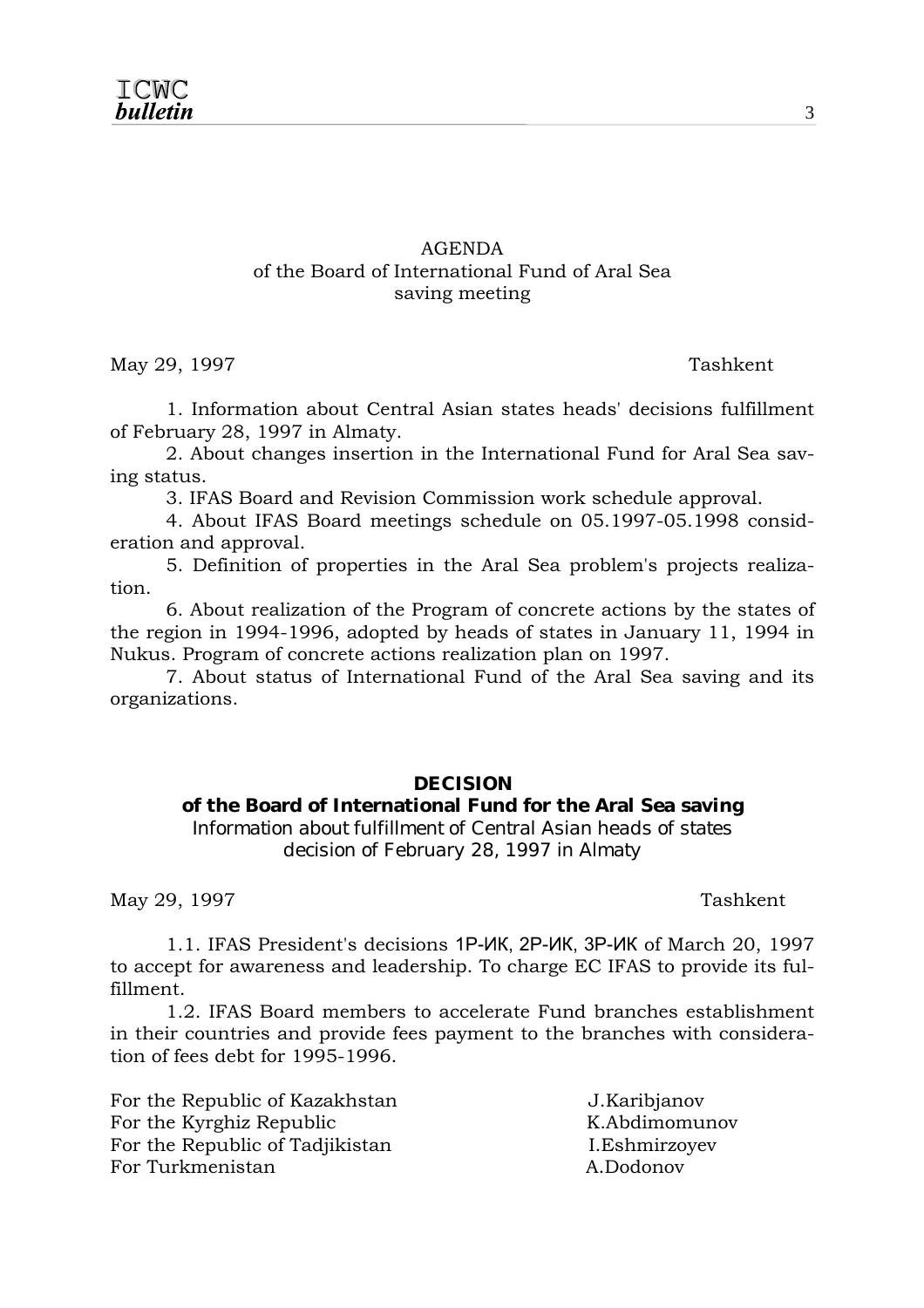For the Republic of Uzbekistan I.Djurabekov

#### **DECISION of the Board of International Fund for the Aral Sea saving**  *About changes insertion in the IFAS status*

May 29, 1997 Tashkent

 2.1. EC within one month to prepare full edition of the IFAS status with regard to corrections and comments made and to submit for agreement to the Board members.

 2.2. To ask heads of Central Asian states to approve the refined status of IFAS by means of questionnaire.

For the Republic of Kazakhstan J.Karibjanov For the Kyrghiz Republic K.Abdimomunov For the Republic of Tadjikistan I.Eshmirzovev For Turkmenistan A.Dodonov For the Republic of Uzbekistan I.Djurabekov

#### **DECISION of the Board of International Fund for the Aral Sea saving**

*Approval of work schedule of IFAS Board and Revision Commission* 

May 29, 1997 Tashkent

 3.1. To approve work schedule of the IFAS Board and Revision Commission with consideration of the comments made.

 3.2. To charge EC IFAS to execute its functions according to schedule approved.

For the Republic of Kazakhstan J.Karibjanov For the Kyrghiz Republic K.Abdimomunov For the Republic of Tadjikistan I.Eshmirzoyev For Turkmenistan A.Dodonov

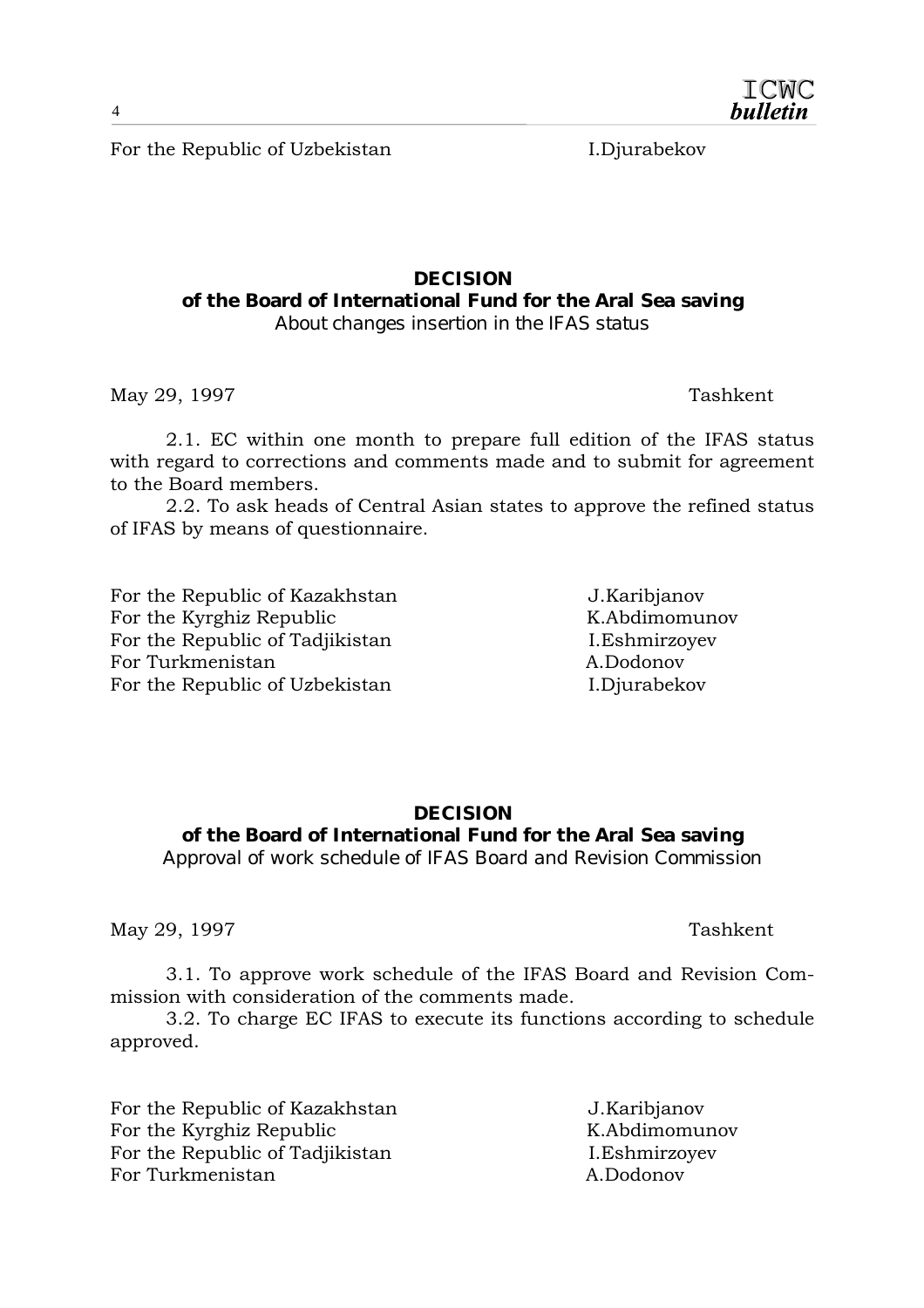For the Republic of Uzbekistan I.Djurabekov

#### **DECISION**

#### **of the Board of International Fund for the Aral Sea saving**

*About IFAS Board meetings schedule consideration and approval on the period 05.1997-05.1998* 

May 29, 1997 Tashkent

4.1. To approve the IFAS Board meetings schedule on a given period.

 4.2. EC IFAS Chairman Mr. R.A.Giniyatullin according to schedule to provide necessary documents preparation and one month before the meeting to submit them to the Fund Board members.

For the Republic of Kazakhstan J.Karibjanov For the Kyrghiz Republic K.Abdimomunov For the Republic of Tadjikistan I.Eshmirzovev For Turkmenistan A.Dodonov For the Republic of Uzbekistan I.Djurabekov

#### **DECISION of the Board of International Fund for the Aral Sea saving**  *Definition of priorities in the projects realization on the Aral Sea basin problems*

May 29, 1997 Tashkent

 5.1. To approve the priorities mentioned in the letter # 1-694 of the Fund President addressed to the World Bank on April 8, 1997 and consider them as the most important directions along with the "Program of concrete actions", adopted by the heads of states on January 1994 in Nukus.

 5.2. According to the Central Asian states proposals EC IFAS to summarize documents (TORs and TEGs) and prepare them with regard to the World Bank requirements to the countries-donors meeting.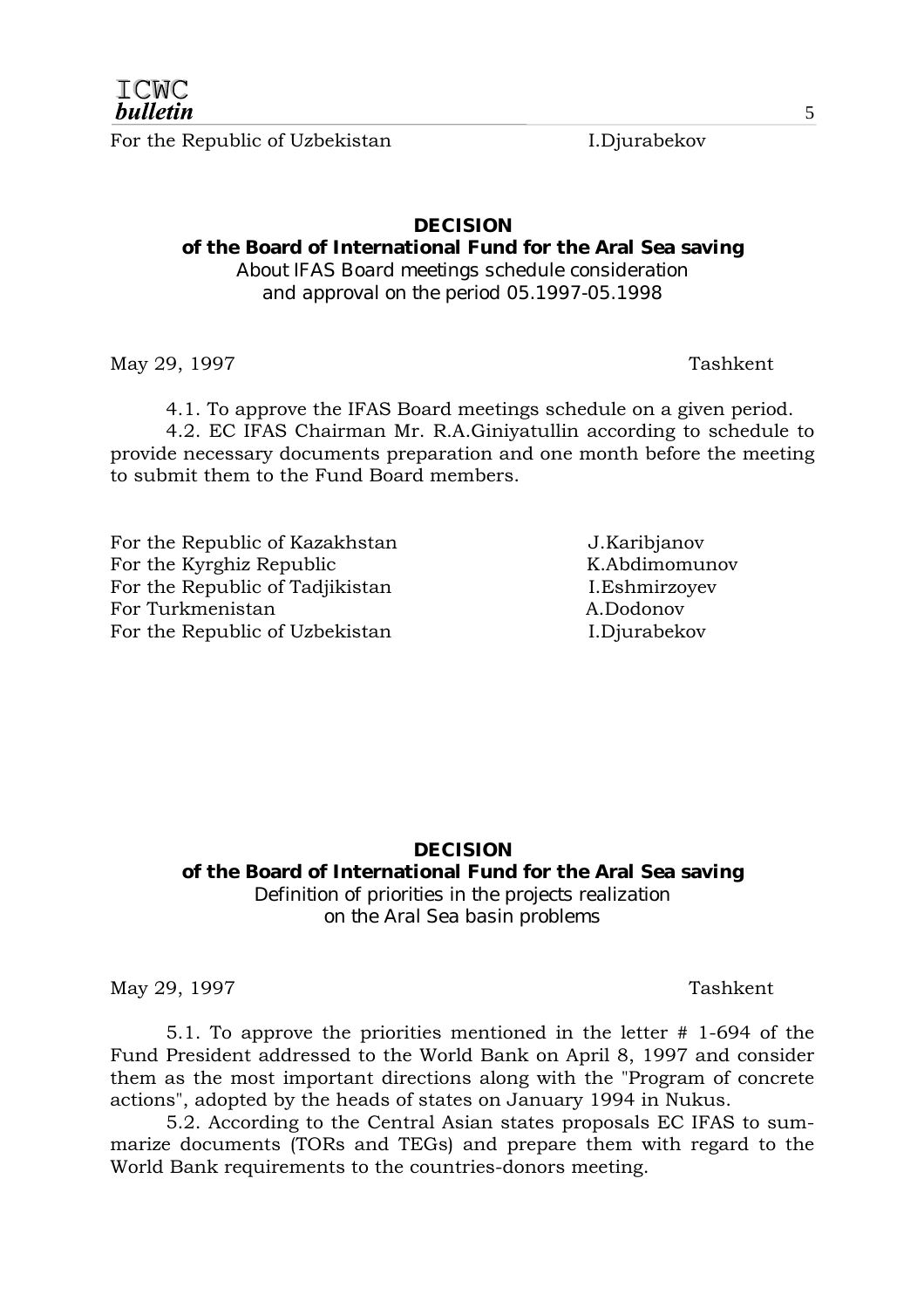5.3. The Fund Board member, First Deputy Prime-minister of the Republic of Uzbekistan Mr. I.Djurabekov, Fund Chairman Mr. R.Giniyatullin together with UN Representations and the World Bank to prepare documents to the countries-donors meeting.

 5.4. To ask the World Bank to appoint the countries-donors meeting 1997 date in Tashkent.

For the Republic of Kazakhstan J.Karibjanov For the Kyrghiz Republic K.Abdimomunov For the Republic of Tadjikistan I.Eshmirzovev For Turkmenistan A.Dodonov For the Republic of Uzbekistan I.Djurabekov

#### **DECISION**

#### **of the Board of International Fund for the Aral Sea saving**

*About the "Program of concrete actions" realization by the states of the region in 1994-1996 adopted by the heads of Central Asian states on January 11, 1994 in Nukus "Program of concrete actions" realization plan on 1997* 

May 29, 1997 Tashkent

 6.1. To accept to consideration the Board members information about the "Program of concrete actions" realization in 1994-1996 and about its realization plan on 1997.

 6.2. EC IFAS according to documents submitted to prepare the common report and submit it to the Central Asian states governments, international and public organizations.

For the Republic of Kazakhstan J.Karibjanov For the Kyrghiz Republic K.Abdimomunov For the Republic of Tadjikistan I.Eshmirzovev For Turkmenistan A.Dodonov For the Republic of Uzbekistan I.Djurabekov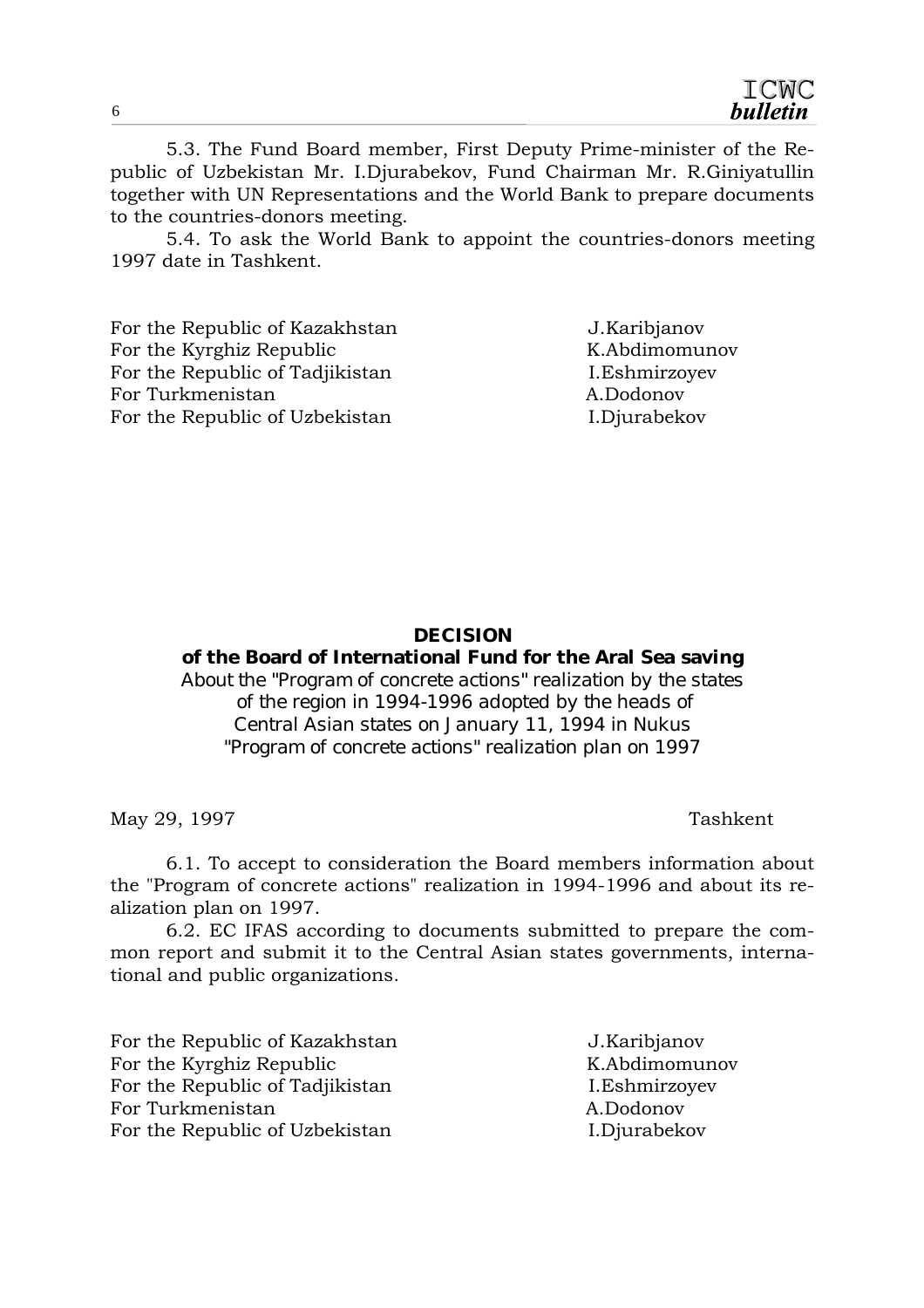#### **DECISION**

**of the Board of International Fund for the Aral Sea saving** 

*About the IFAS and its organizations status* 

May 29, 1997 Tashkent

 1. To adopt the Agreement between the Government of the Republic of Kazakhstan, the Government of the Kyrghiz Republic, the Government of the Republic of Tadjikistan, the Government of Turkmenistan and the Government of the Republic of Uzbekistan about IFAS and its organizations status.

 2. To ask the heads of the Central Asian states to approve the Agreement by means of questionnaire.

For the Republic of Kazakhstan The J.Karibianov For the Kyrghiz Republic K.Abdimomunov For the Republic of Tadjikistan I.Eshmirzoyev For Turkmenistan A.Dodonov For the Republic of Uzbekistan I.Djurabekov

#### AGREEMENT

 between the Government of the Republic of Kazakhstan, the Government of the Kyrghiz Republic, the Government of the Republic of Tadjikistan, the Government of Turkmenistan and the Government of the Republic of Uzbekistan about IFAS and its organizations status

 The Government of the Republic of Kazakhstan, the Government of the Kyrghiz Republic, the Government of the Republic of Tadjikistan, the Government of Turkmenistan and the Government of the Republic of Uzbekistan, here-in-after called the "Sides",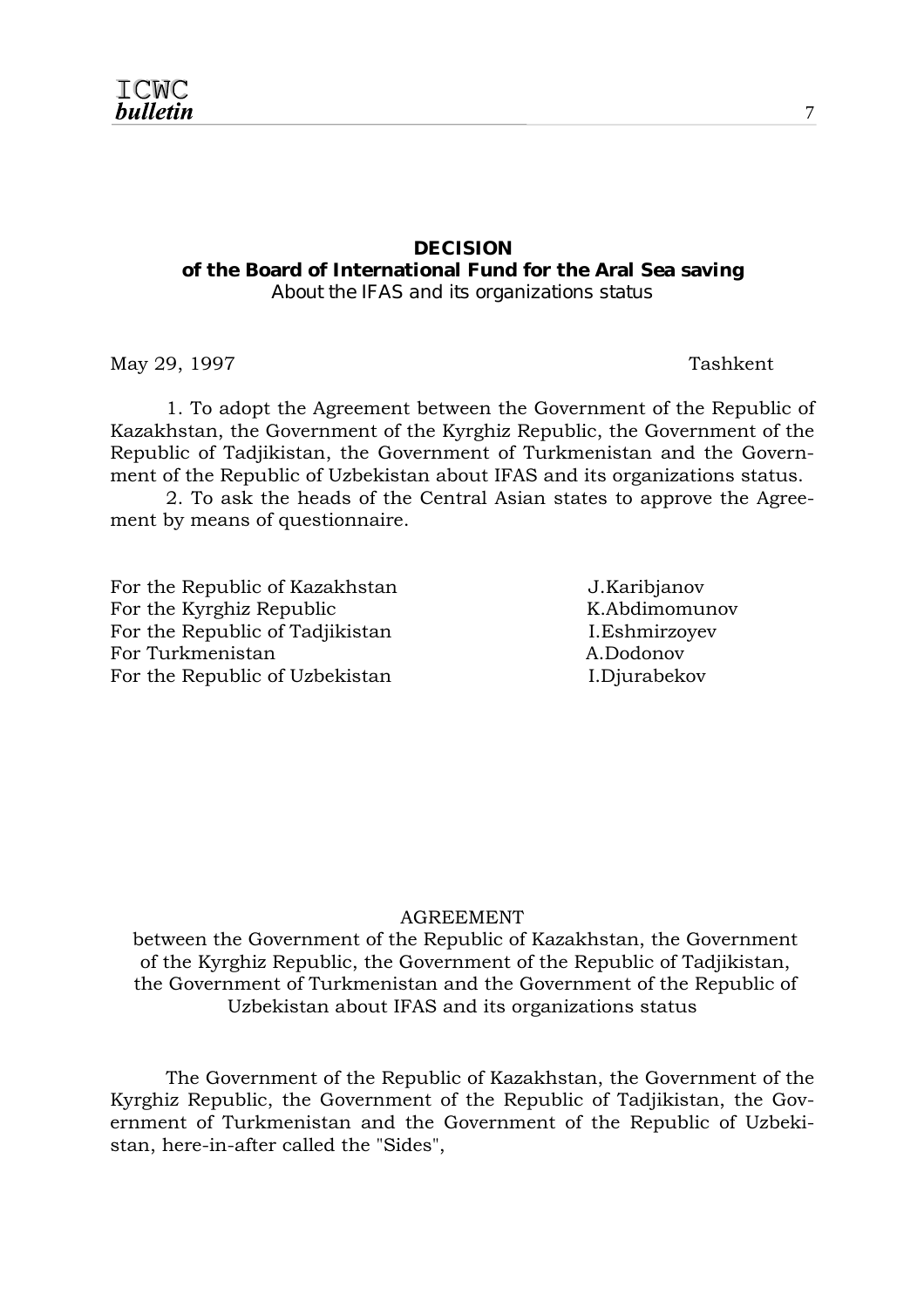coming from goals, mentioned in items a) and b) UN Status article 55, requiring their resolution for peoples living in the Aral Sea basin crisis area,

taking into consideration:

 Agreement between the Republic of Kazakhstan, the Kyrghiz Republic, the Republic of Tadjikistan, Turkmenistan and the Republic of Uzbekistan about co-operation in the sphere of water resources of interstate sources common management and protection, signed on February 18, 1992 in Almaty,

 Decision of the heads of the Central Asian states "About International Fund for the Aral Sea saving establishment", adopted on January 4, 1993 in Tashkent,

 Agreement of the heads of the Central Asian states "About common actions on the Aral Sea and Aral side problems solution, ecological sanitation and socio-economic development provision", signed on March 26, 1993 in KzylOrda,

 Decision of the heads of the Central Asian states about International Fund for the Aral Sea saving structure revision, signed on February 28, 1997 in Almaty,

 recognizing the fact, that the heads of the Central Asian states by means of "Nukus declaration", signed on September 20, 1995 in Nukus confirmed their readiness to give their trust and assistance to IFAS organizations,

 joining their efforts for further solution of crisis problems in the Aral Sea basin,

Sides agreed about the following:

#### Chapter 1. STRUCTURE OF THE INTERNATIONAL FUND FOR THE ARAL SEA SAVING

#### Article 1

 International Fund for the Aral Sea saving here-in-after named IFAS includes:

 IFAS Board Revision Commission Executive Committee of IFAS (EC IFAS) EC IFAS branches in the states of Central Asia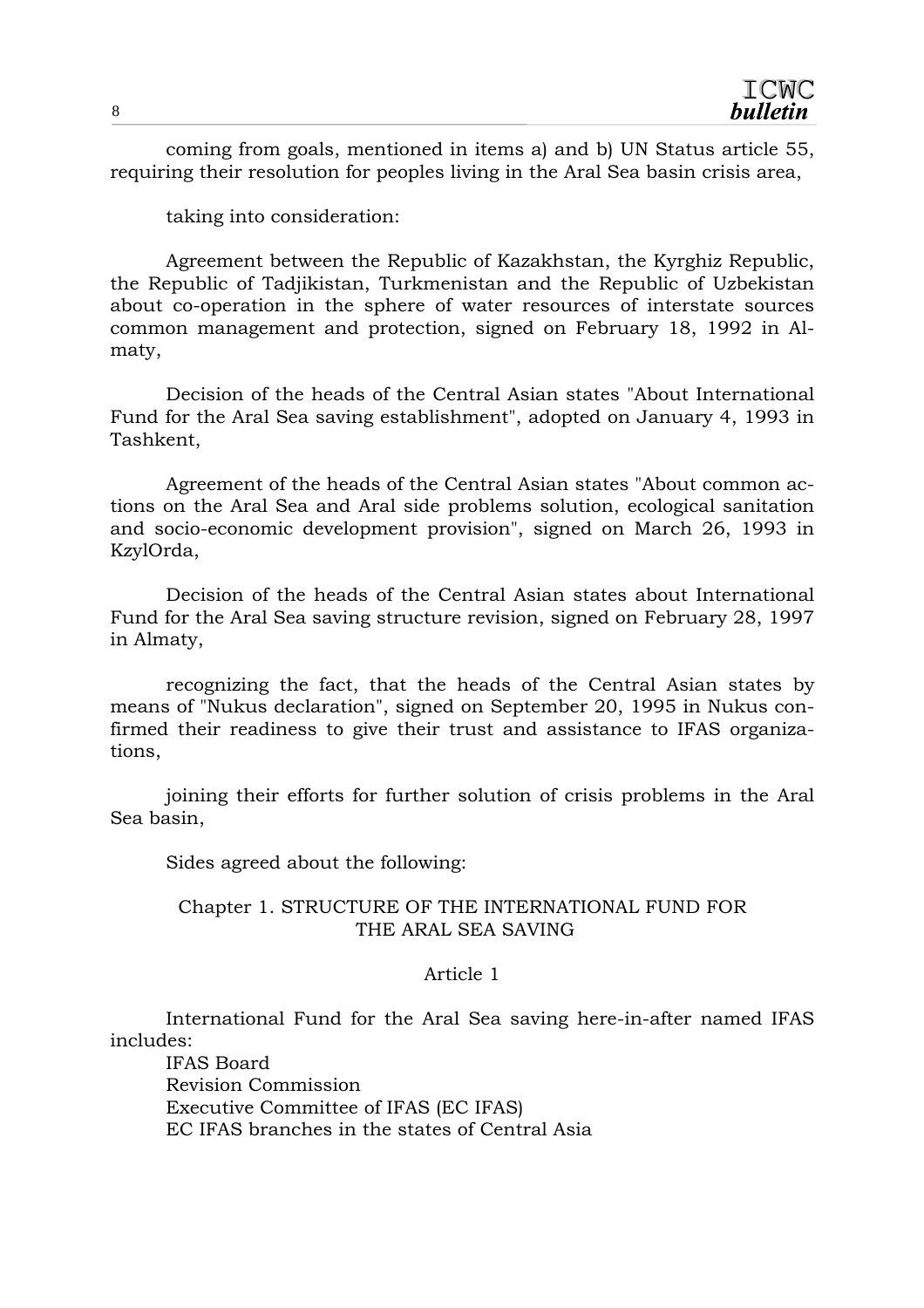Interstate Coordination Water Commission (ICWC), ICWC Secretariat, Scientific-Information Center (SIC ICWC), Basin Water Managing organizations - BWO "AmuDarya" and BWO "SyrDarya"

 Commission on Sustainable Development (CSD), Secretariat, Scientific-Information Center by Desert Institute of Turkmenistan (SIC CSD)

#### Chapter 2. IFAS LEGAL STATUS

#### Article 2

 IFAS organizations are juridical persons, have international organizations status and have a right:

 to sign the contracts, define structure and staff number under concordance with IFAS;

to be a plaintiff and a defendant in the court;

 to purchase and dispose of its property under concordance of IFAS, to receive subsidies, grants, loans on the goals related to the Aral Sea problems, and execute their activity according to status and regulations.

Chapter 3. PRIVILEGES AND IMMUNITY OF IFAS ORGANIZATIONS

#### Article 3

 Sides undertake necessary measures on IFAS lodging and property protection against any violation and damage.

 IFAS organizations, their property within the Sides territory are free of any direct taxes. All sponsor's payments from international donors and organizations are free of taxes.

#### Article 4

 IFAS organizations under concordance with IFAS can create their branches and representations, to open hard currency accounts in order to execute functions which they are charged with by the constituente documents and appropriate regulations. They can transfer money to the bank accounts, make agreements and other juridical actions.

 IFAS organizations can transfer money from they hard currency accounts for equipment and materials purchase and execute other functions of their financial activity which are not in contradictions with laws and regulations of the Sides.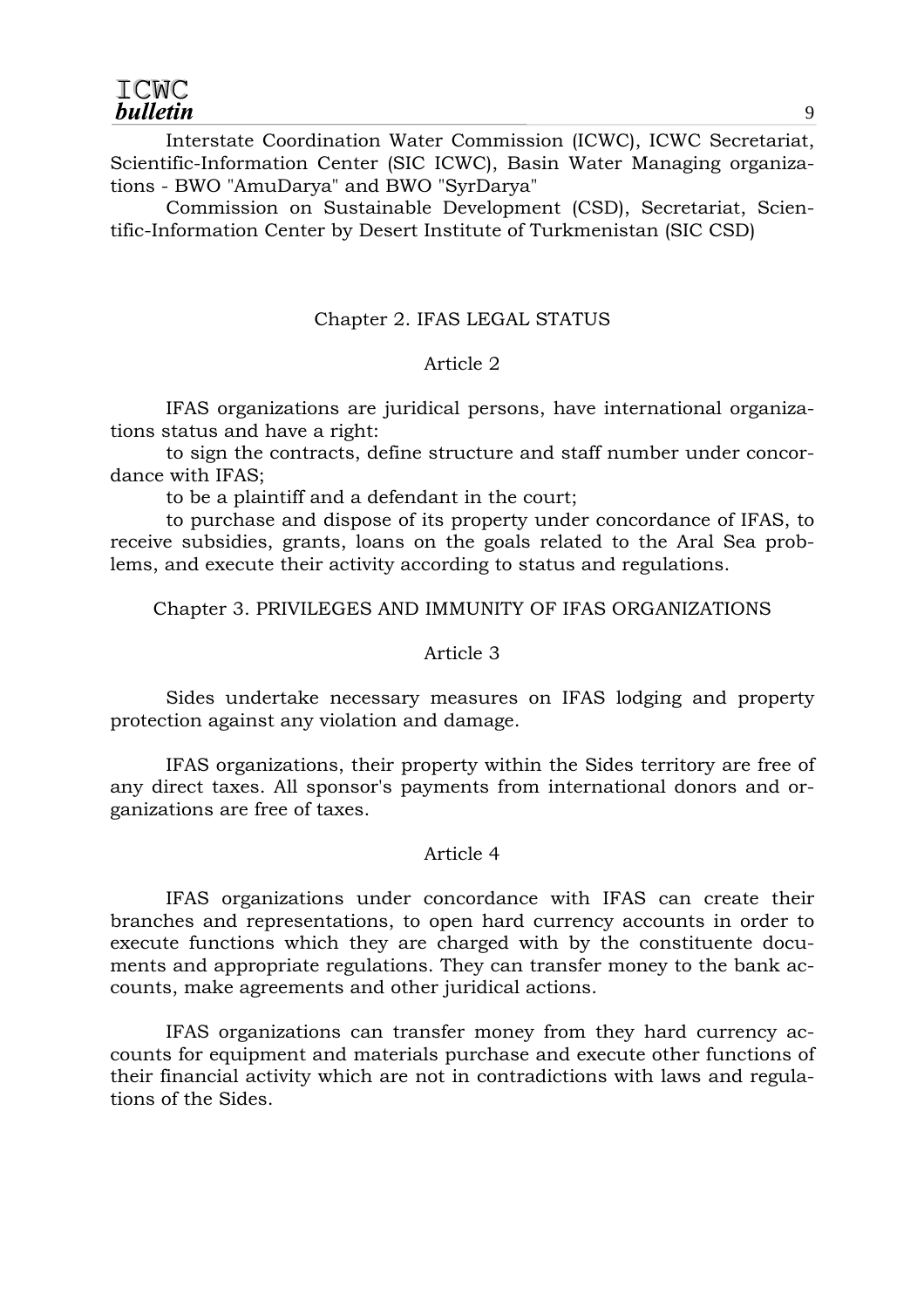#### Article 5

 IFAS organizations are free of custom duties importing and exporting goods which are dedicated for official use and do not represent historical and cultural worth and do not connected with state secret of the country of residence. But it is supposed that goods imported would not be sold within this country if only under conditions elaborated by the Government of this country.

#### Article 6

 IFAS organizations can send and receive correspondence under conditions not less favorable than those which use the governmental organizations of the country of residence.

#### Chapter 4. PERSONNEL PRIVILEGES AND IMMUNITY

#### Article 7

 IFAS organizations have a right to hire local and foreign specialists, consultants (experts) and determine conditions and regulations of staff recruited (main and supporting personnel).

 Works under contracts with international organizations should be executed mainly by local organizations and specialists. Foreign experts are attracted only in case of extreme necessity. Staff and personnel haired will be under leadership of the Chairman or Director, or their Deputy.

IFAS personnel going in business trip:

 a) all departure documents are prepared by special bodies according to order and time established by the Side law;

 b) Sides undertake appropriate measures for protection of pensions and other social payments, obtained by personnel before their joining IFAS.

#### Article 8

 IFAS Board and Revision Commission members, Sides' representatives in EC IFAS - IFAS members and branches' heads and deputy heads have the following privileges and immunity to provide independent execution of their functions:

 a) immunity from arrest and detention and their baggage arrest, and also court immunity related to their official activity;

b) inviolatility of all papers and documents;

c) right to obtain papers or correspondence by courier;

 d) exeption them and their wives from immigration constraints, foreigners registration and state official obligations in the country of residence or passage;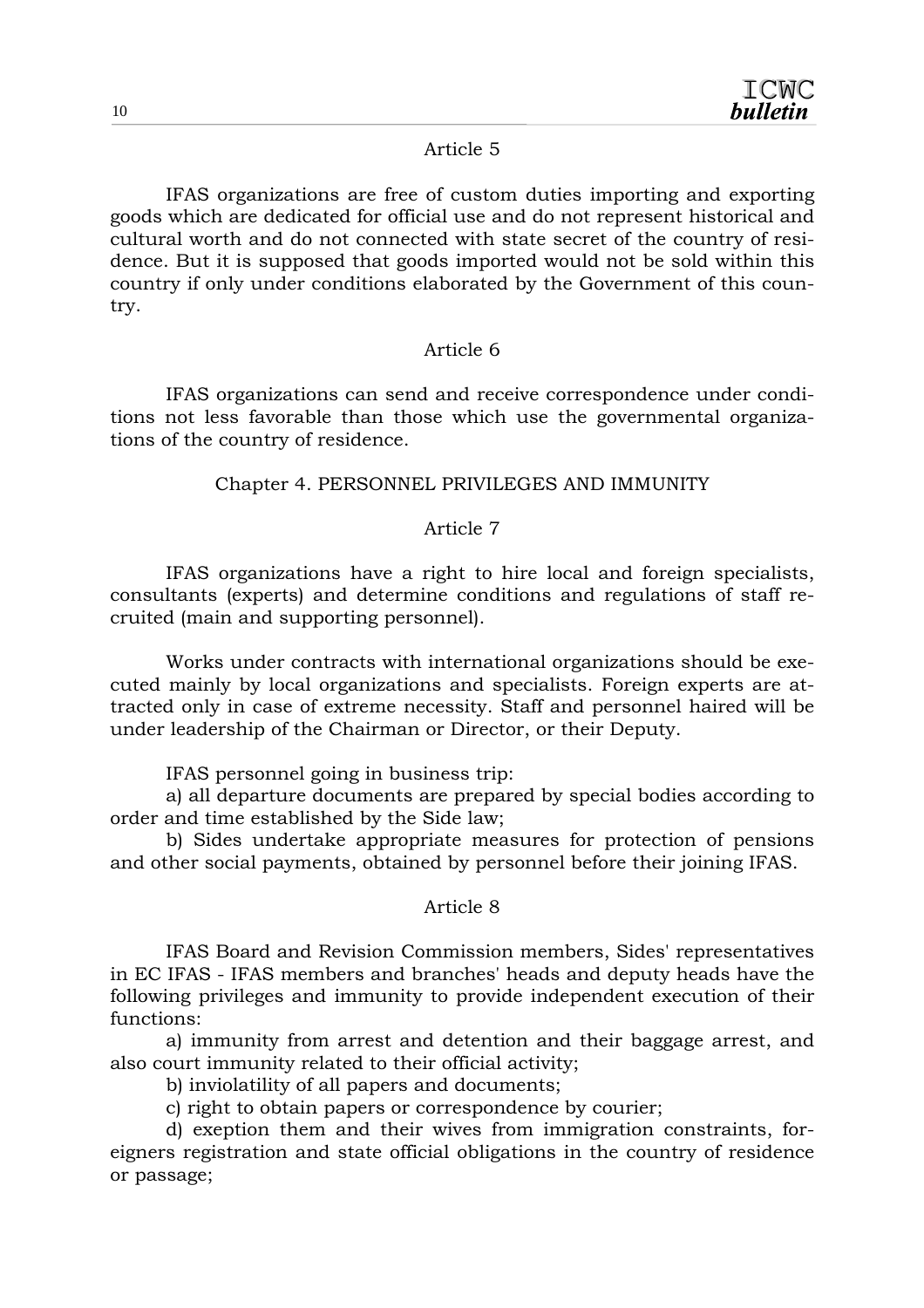e) the same privileges related to hard currency constraints and exchange those are given to foreign governments representatives which are being in provisional business trips.

#### Article 9

 IFAS organizations have a right to pay their collaborators (main and supporting personnel) and experts by the order and amount established by cost estimates and approved by the Sides.

 All payments to IFAS organizations, personnel and experts are executed by the order established under law of the country of residence.

#### Article 10

 Each regional organization definites categories of personnel to which this article regulations should be applied.

Officials of the regional organizations:

 together with their wives and relatives, which are their dependents are free from immigration constraints and foreigners registration;

 have the same privileges related to currency exchange as those given to officials of the same position, including in diplomatic missions;

 have a right to import own furniture and property at the entrance to the country of residence;

 above mentioned paragraphs are not valid for citizens of the country of residence.

#### Article 11

 Officials of the regional organizations have a right to use identity cards agreed by the Sides.

 Sides recognize and accept the regional organizations identity cards as a legal documents.

 Applications for visa from the officials of the regional organizations requirements are considered in urgent order if they are accompanied by the statements that these officials are going in business trip. Besides these persons are provided by privileges for fast movement.

#### Article 12

 Privileges and immunity are provided to the Board, Revision Commission and EC IFAS members (heads and deputy heads of branches) not for their benefit but for independent execution of their functions. That is why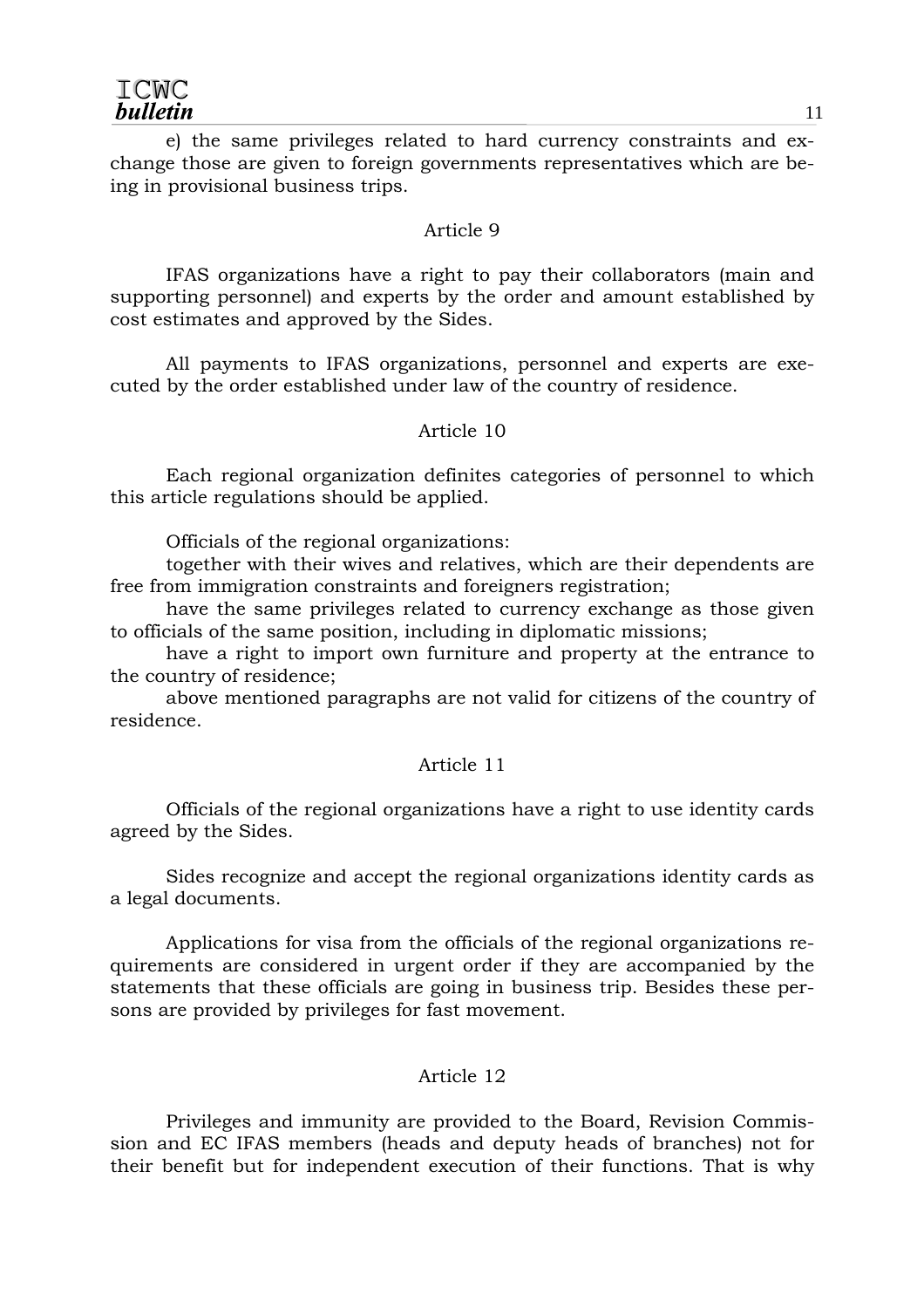Sides not only have a right but have to refuse of their representative immunity in each case where this immunity prevents to court persecution and when this refusion does not damage the target due to which this immunity was granted.

#### Chapter 5. CONCLUSION

#### Article 13

 All changes can be inserted in this Agreement on the Sides concordance.

#### Article 14

 All disputes and misunderstandings between IFAS organizations and the Sides being occured under this Agreement implementation will be resolved by negotiations and consultations.

#### Article 15

 Given Agreement should be ratificated and will take power for each Side since the date of ratification transmission to the depositary - the Republic of Uzbekistan Government.

 Each Side can come out of this Agreement by means of written notification to the depositary not less than six months before.

 Above mentioned is assured by the Sides plenipotentiary representatives, signing this Agreement.

Is executed on May 29, 1997 in Tashkent in one copy in Russian.

 Original is kept in EC IFAS archive in Tashkent which will send witnessed copy to each participant of this Agreement.

| On behalf of<br>the Republic of Kazakhstan Government  | J.Karibjanov  |
|--------------------------------------------------------|---------------|
| On behalf of<br>the Kyrghiz Republic Government        | K.Abdimomunov |
| On behalf of<br>the Republic of Tadjikistan Government | I.Eshmirzoyev |
| On behalf of<br>Turkmenistan Government                | A Dodonov     |
|                                                        |               |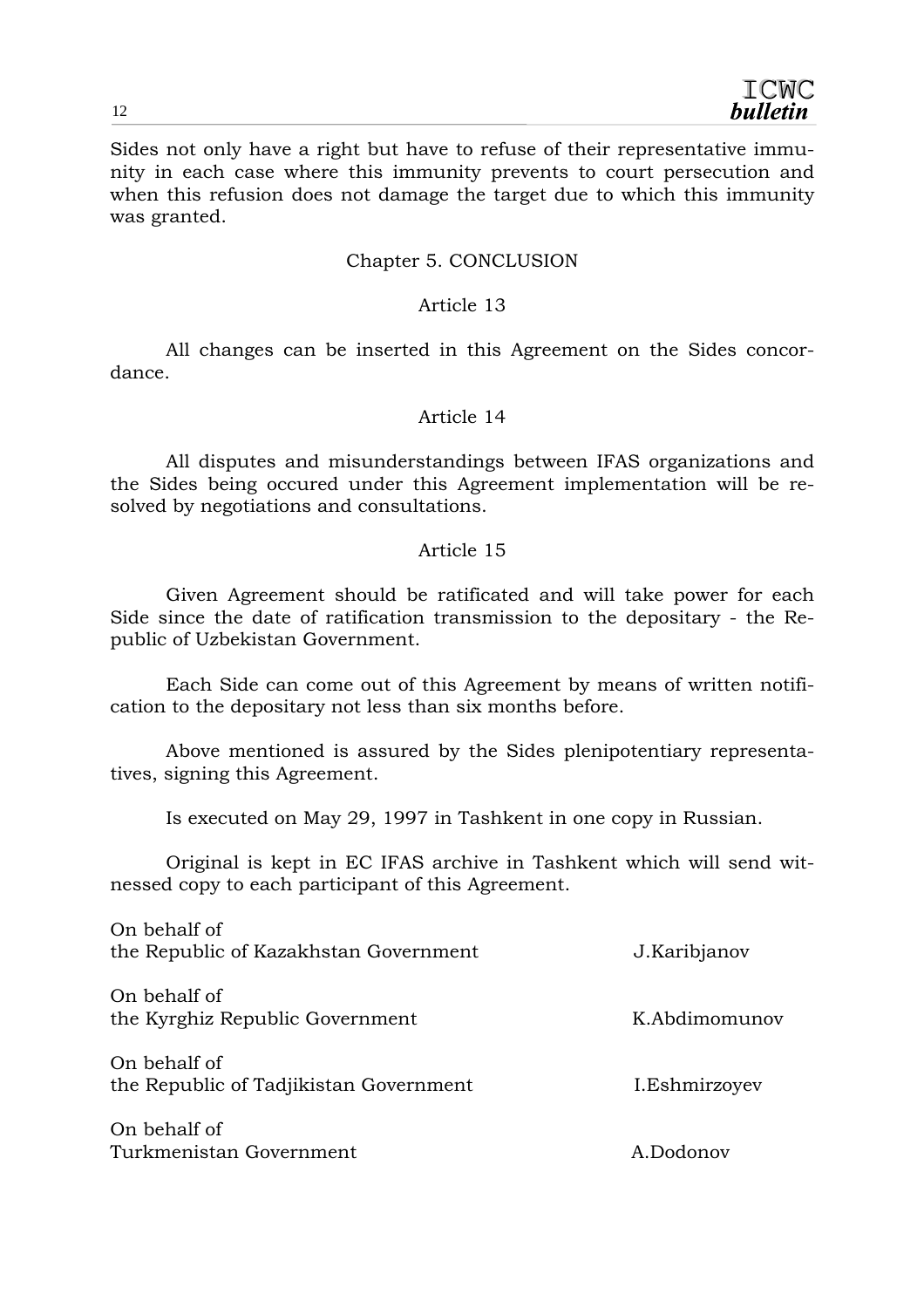| ICMC            |
|-----------------|
| <b>bulletin</b> |

On behalf of the Republic of Uzbekistan Government I.Djurabekov

#### PROTOCOL No 16

Jubilee session of ICWC of the Republic of Kazakhstan, the Kyrghiz Republic, the Republic of Tadjikistan, Turkmenistan and the Republic of Uzbekistan

April 22, 1997 Dushanbe

#### ATTENDEES:

| Sarsenbekov T.T. | Chairman of the Committee on Water Resources<br>of the Republic of Kazakhstan                                                                    |
|------------------|--------------------------------------------------------------------------------------------------------------------------------------------------|
| Bekbolotov Zh.B. | First Deputy Minister of Water Resources and<br>Agriculture of the Kyrghiz Republic                                                              |
| Ashurov N.A.     | Minister of Melioration and Water Resources of<br>the Republic of Tadjikistan                                                                    |
| Deryakuliyev D.  | First Deputy Minister of Melioration and Water<br>Resources of Turkmenistan                                                                      |
| Kamalov T.       | First Deputy Minister of Water Resources and<br>Agriculture of the Republic of Uzbekistan                                                        |
|                  | <b>INVITEES:</b>                                                                                                                                 |
| Eshmirzoyev I.   | Deputy Prime Minister of the Republic of Tadjiki-<br>stan                                                                                        |
| Kurbanbekov D.   | Chief of the sector of the Department of Ecology<br>and Emergency Situations of the Machinery of<br>the President of the Republic of Tadjikistan |
| Abdujabarov T.   | Deputy Minister of Water Resources of the Re-<br>public of Tadjikistan                                                                           |
| Yusupov B.       | Chief of the Department of Water Resources of<br>the Ministry of Agriculture and Water Resources<br>of the Republic of Uzbekistan                |
| Goshayev D.      | Deputy Director of the Main Department for Ex-                                                                                                   |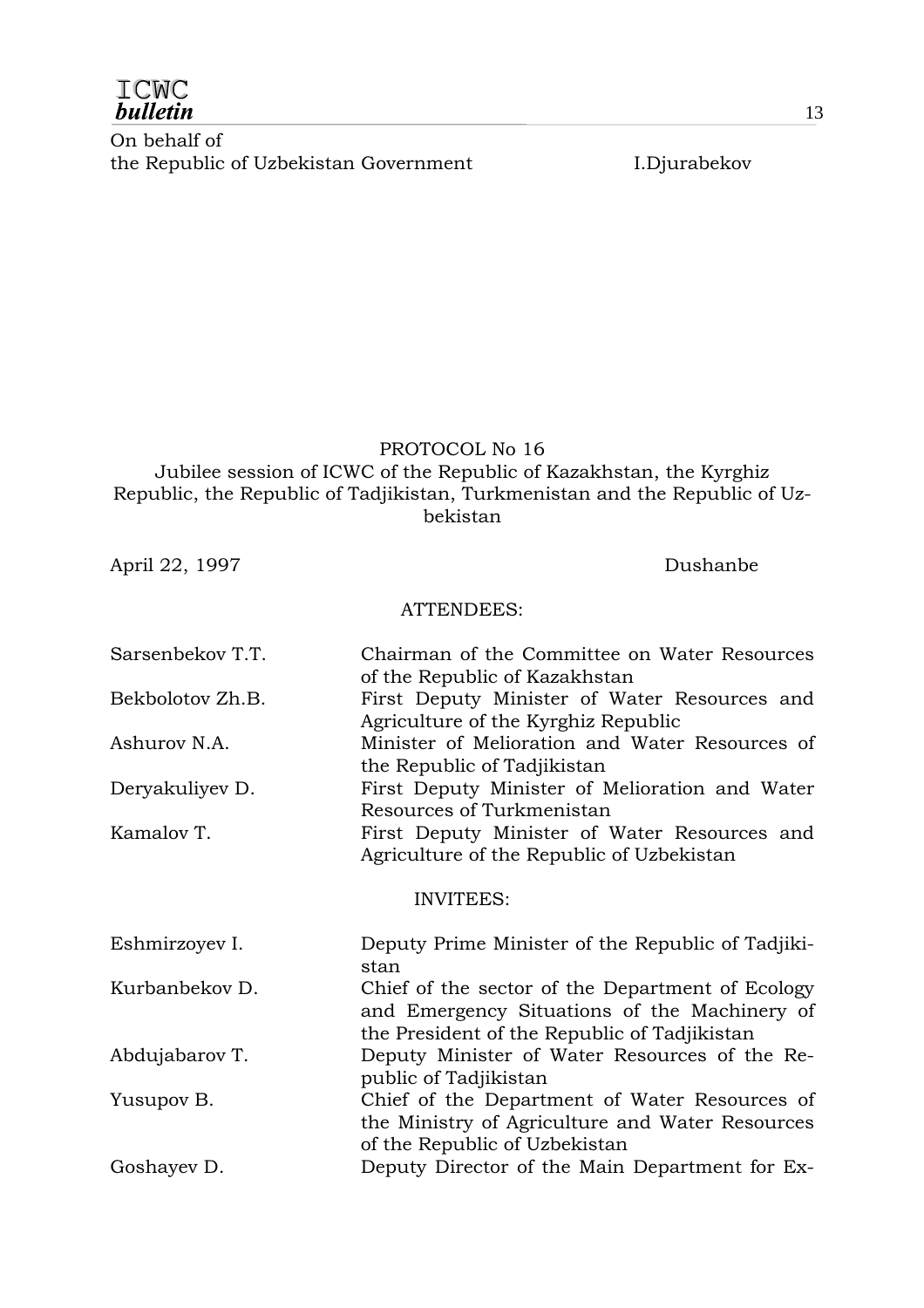| 14              | -vvv<br><b>bulletin</b>                                                                                              |  |  |
|-----------------|----------------------------------------------------------------------------------------------------------------------|--|--|
|                 | ploitation of the Ministry of Water Resources of<br>Turkmenistan                                                     |  |  |
| Sokolsky Yu.I.  | Chief of Department of Science and Technique of<br>the Ministry of Water Resources of the Republic<br>of Tadjikistan |  |  |
| Nosyrov N.K.    | Director of SPA TadjikNIIGiM                                                                                         |  |  |
| Kolesnikov A.I. | Director of the Institute "Tadjikgiprovodkhoz"                                                                       |  |  |
| Khamidov A.     | First Deputy Director of the Leninabad obl-<br>vodkhoz                                                               |  |  |
| Kurbanov S.K.   | Director of Kurgantyube oblvodkhoz                                                                                   |  |  |
| Kalandarov I.   | Director of BWO "AmuDarya"                                                                                           |  |  |
| Tilyanova G.K.  | Chief of Department in BWO "AmuDarya"                                                                                |  |  |
| Baratov S.B.    | Chief of Kurgantyube Administration of hy-<br>droworks, BWO "AmuDarya                                                |  |  |
| Khamidov M.Kh.  | Director of BWO "SyrDarya"                                                                                           |  |  |
| Leshansky A.I.  | Chief of Department in BWO "SyrDarya"                                                                                |  |  |
| Dukhovny V.A.   | Director of SIC ICWC                                                                                                 |  |  |
| Kasimov A.K.    | Director of Tadjik branch of SIC ICWC                                                                                |  |  |
| Negmatov G.A.   | Chief of the Secretariat of ICWC                                                                                     |  |  |

**TOMO** 

Chairman of the Session was N.A.Ashurov - Minister of Melioration and Water Resources of the Republic of Tadjikistan.

#### AGENDA:

 1. Report on the use of the limits of water resources in non-vegetation period of 1996-1997 water management year and approval of the schedule of operation of the reservoirs on AmuDarya and SyrDarya rivers for vegetation period.

(Responsible: BWO "AmuDarya" and BWO "SyrDarya")

 2. Process of implementation of the "Program of concrete actions". (Responsible: members of ICWC, BWO "AmuDarya", BWO "SyrDarya", SIC ICWC)

 3. Draft agreement on improvement of the activity of the water management organizations and improvement of legal documents on water resources management of the Aral Sea basin.

(Responsible: SIC ICWC, BWO "AmuDarya" and BWO "SyrDarya")

4. Additional issue.

Draft decision of ICWC on improvement of the activity of the interstate water management organizations in connection with the decision of the Heads of states of February 28, 1997.

(Responsible: SIC ICWC, BWO "AmuDarya" and BWO "SyrDarya")

5. Additional issue.

Nomination of former leaders of the water management organizations of the Central Asian states - founders of ICWC as honored members of ICWC.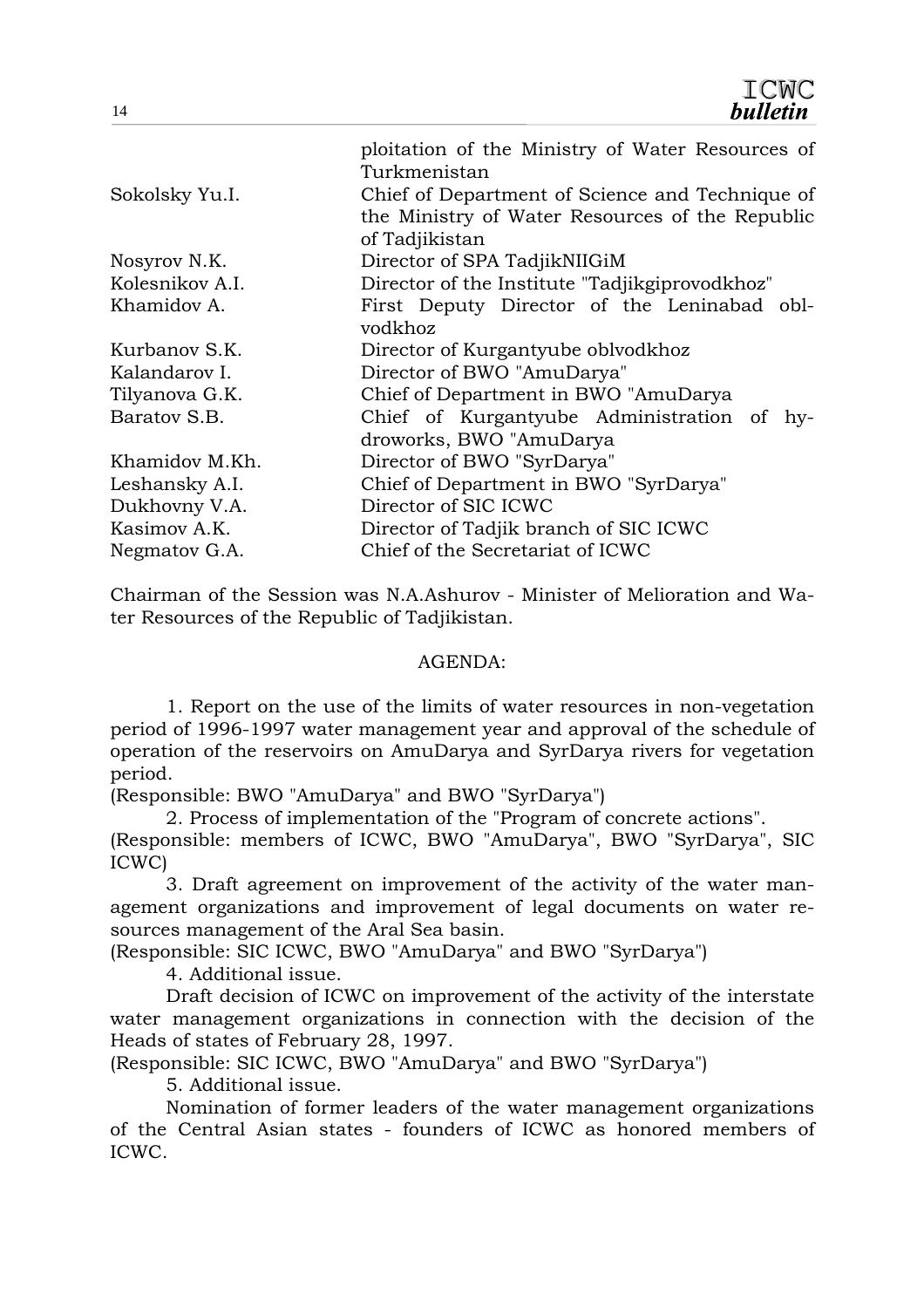Having heard the speeches of the participants of the session and exchanged opinions the members of ICWC resolved:

#### The first issue:

1. To approve the arrangements of BWO "AmuDarya" and BWO "SyrDarya" on realization of the limits of water intakes and providing of the adopted schedule of operation of reservoirs on AmuDarya and SyrDarya for non-vegetation period of 1996-1997 water management year.

2. To take into consideration specified limits of water intakes from AmuDarya and SyrDarya rivers, schedules of operation of the cascades of reservoirs for vegetation period of 1996-1997 water management year and volumes of water diversion to the Aral Sea Coast, determined on the basis of forecasting of hydrometeoservices of the CAR on expected availability of water supply for the designed period.

3. In case of any changes in the water management situation on actual water content in the river basins of the region, to authorize BWO "SyrDarya" and BWO "AmuDarya" to correct limits of water intakes and schedules of operation of the cascades of reservoirs under the condition that specified changes variate within the limits of 10% from the total volume of allocable water resources/

In cases when deviations exceed 10% BWO should immediately submit their proposals on adjustment of the limits on the regular session of ICWC for consideration.

 4. With the purpose of involving the reserves in the total water supply in the SyrDarya river basin using the possibility of releasing water from Kayrakkum reservoir down to the level of dead storage (some 900 mln.  $m^3$ , 340,6 m), the State Committee of Water Resources of Kazakhstan, Ministry of Agriculture and Water Resources of Uzbekistan, Ministry of Water Resources of Tadjikistan with participation of BWO "SyrDarya" should make technical decision on this issue before the end of April and to implement it immediately using joint efforts during May-June.

 5. Members of ICWC should inform the governments of their states on the catastrophic character of existing water management situation with respect to the availability of water resources in SyrDarya river basin in connection with the failure to fulfil obligations and forthcoming period of low water supply (nearest 3-4 years) and to suggest the following arrangements:

- to appeal to the Governments of Kazakhstan, Uzbekistan, Tadjikistan with the request to elaborate immediately concrete urgent energy measures on the redistribution of electroenergy in order to free the volume in the Toktogul reservoir during May (some  $500...600$  mln.  $m<sup>3</sup>$  of water) for the subsequent period at the expense of payment for the supply of electroenergy to Kyrghizstan from the general energosystem of the Central Asia;
- to note an extremely unsatisfactory forecasting of the flow by the organs of Main Hydrometeoservice and to instruct SIC ICWC and BWO "SyrDarya" jointly with hydrometeoservices with preparing of proposals on the development of works on the specification of flow forecasting;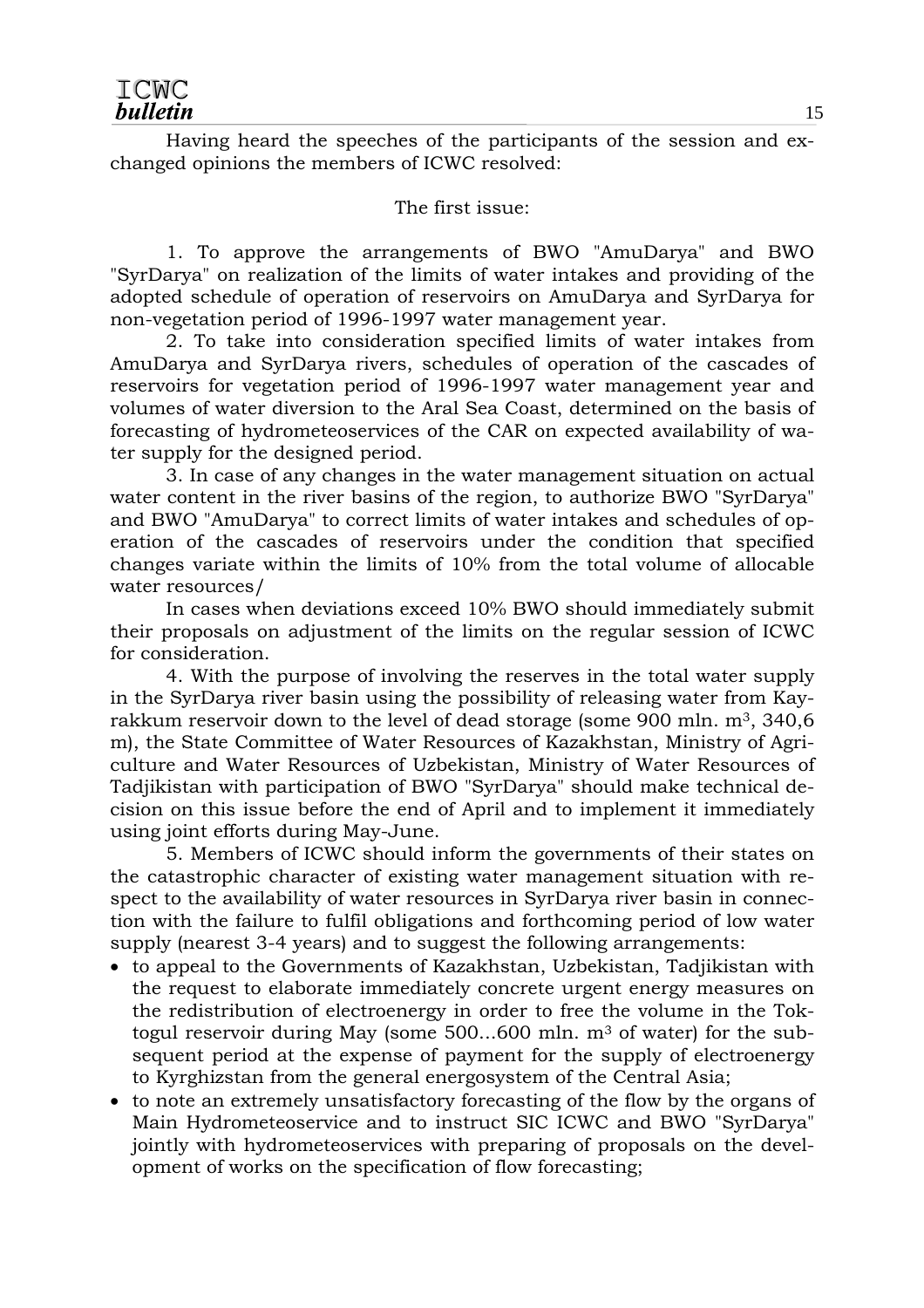• entrust SIC ICWC jointly with BWOs with working off the possibility of a long-term solution of the problem of integration of the irrigation and energy demands on both basins at the expense of join financing of the construction of additional regulating capacities (Kambarata, Rogun). This should be done before the next session of ICWC.

The second issue:

 1. To adopt the protocol decision on "The progress of implementation of the Program of concrete actions on the socio-economic and ecological situation improvement in the Aral Sea basin" and to instruct SIC ICWC to send it to EC IFAS, WB, EU and USAID.

 2. To note that financing and implementation of work at the expense of own means of the water management organizations is carried out insufficiently in accordance with the plan approved by ICWC (actually, only Uzbekistan participated, and partially - Kazakhstan and Tadjikistan). The agreement between ICWC and EC ICAS (Yu.Bobko) on financing of the projects 1.2, 1.3 and 2.2, at the expense of IFAS, is not fulfilled.

 Members of ICWC should undertake measures on providing of financing for the realization of the approved plan of this work using the funds of countries-participants.

#### The third issue:

 1. To agree in general with the principle provisions of the submitted drafts agreements and introduced changes in accordance with the adjustments in the structure of IFAS and ICAS.

 2. To entrust SIC ICWC (V.Dukhovny) to agree with new EC IFAS the principles of legal, functional and administrative-financial interrelations between EC IFAS and ICWC.

 3. To agree with the provision on the international status of ICWC as an independent international organization included in the draft agreement on development of co-operation and improvement of activity of the interstate organizations in the sphere of protection, use and development of water resources of the basin.

 4. Within a month, to submit, on behalf of ICWC, after introducing changes in accordance with the final comments of the water management organizations of the Parties, the drafts of aforementioned agreements for the consideration by the Governments of the republics and to organize governmental working groups to analyze and endorse the agreements at the intersectorial level.

#### The fourth issue:

 Proceeding from the decision of the Heads of States as of 28 -th February 1997 regarding the reorganization of the structures of ICAS and IFAS and the necessity of increasing of the responsibility of ICWC for the man-

16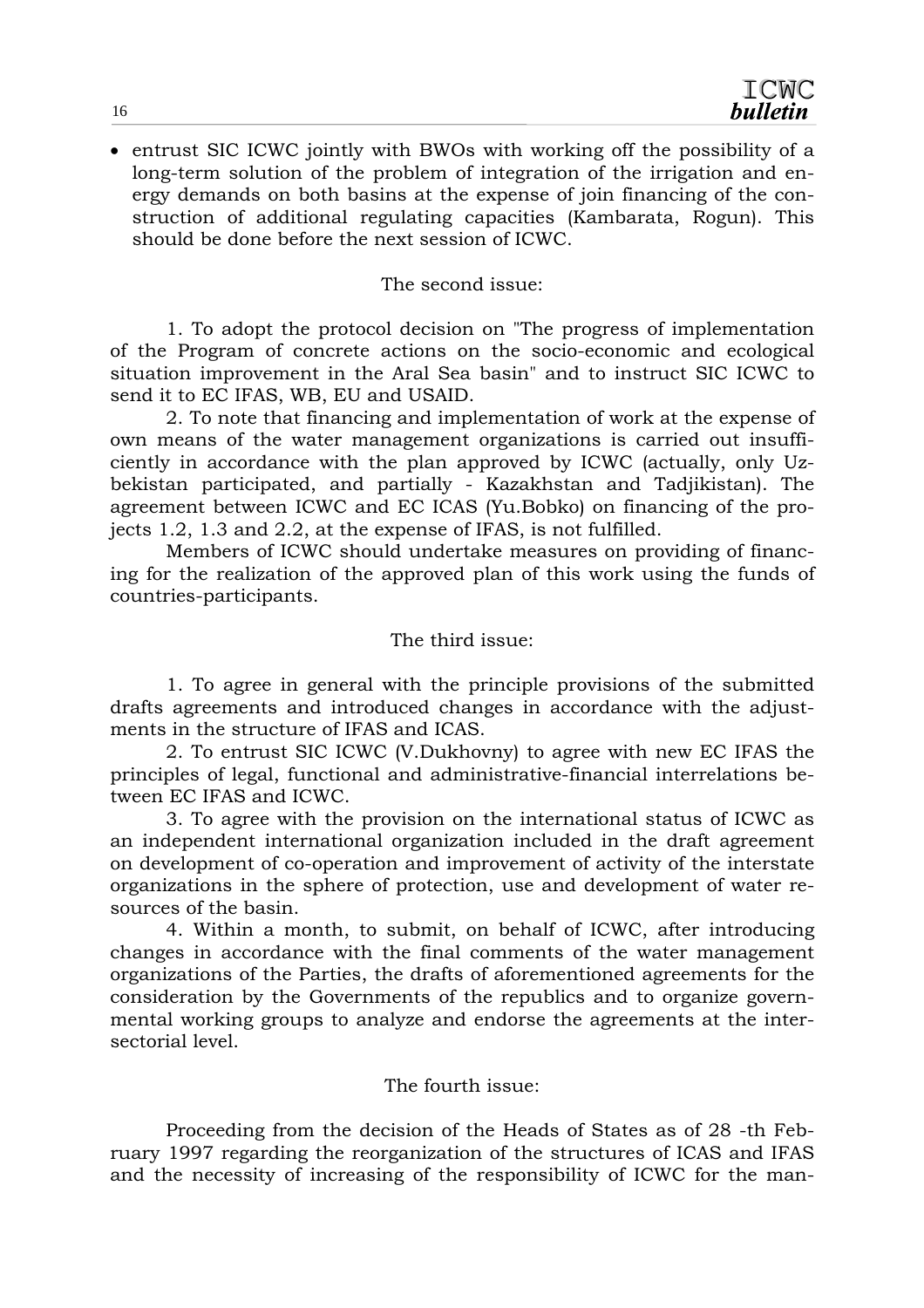agement of water resources of the region and their development with the consideration of preserving the mutual understanding and equilibrium of water use in the basin and meeting interests of the CAR, the Parties agreed to adopt the following provisions:

 1. Members of ICWC are ministers or persons authorized by the governments charged with the issues of regulation of water resources.

 2. Members of ICWC representing their countries are obliged at the same time to take into account interests of the basin as a whole and of the Aral Sea.

 For these purposes SIC ICWC is intrusted with elaborating a common regulation for the adoption of ICWC decisions. In particular, in order to prepare the agreements under the leadership of ICWC, it can be recommended to form special standing (temporary) conciliation commissions in each country composed of representatives of concerned ministries and official departments. These commissions shall elaborate common and agreed inside country points of view on the considering issues and submit them for consideration at the meeting of ICWC.

 3. In order increase the binding force of ICWC decisions for all subjects of water use in the basin and to reinforce the confidence between all CAR, it is expedient to ask the governments to establish the following order: before the beginning of the water management year ICWC session shall be conducted once a year attended by Vice-Premiers supervising agricultural and water management sectors and representatives of Ministries of Finance, Environment, Energy and main water users, if necessary. Arrangements for a year on establishing regimes and limits of water use, plans of financing of the interstate water organs, repair and exploitation, design and construction works on the objects and problems of the interstate significance should be approved at the session.

 4. SIC ICWC should prepare a separate agreement (regulation) on the interaction between ICWC and EC ICAS regarding the order of:

- financing of the interstate programs and projects associated with water resources;
- representing by EC IFAS of the interests of the Aral Sea and the Aral Sea Coast in water use respectively establishing of certain volumes of water for this purpose. For this end, it is necessary to include in the composition of ICWC Chairman of EC IFAS to represent the ecological water users in the basin;
- endorsement of principle documents on management, development and protection of water resources in the Aral Sea basin (water strategy, agreements, norms).

 5. Implementation of decisions of Heads of States of January 11, 1994 regarding the international status of ICWC organs in fulfilling interstate functions to ensure activity on management and development of water resources should be realized by incorporating of this status in the agreement prepared and submitted to the members of ICWC for the endorsement and subsequent approval by the governments of the countries-participants.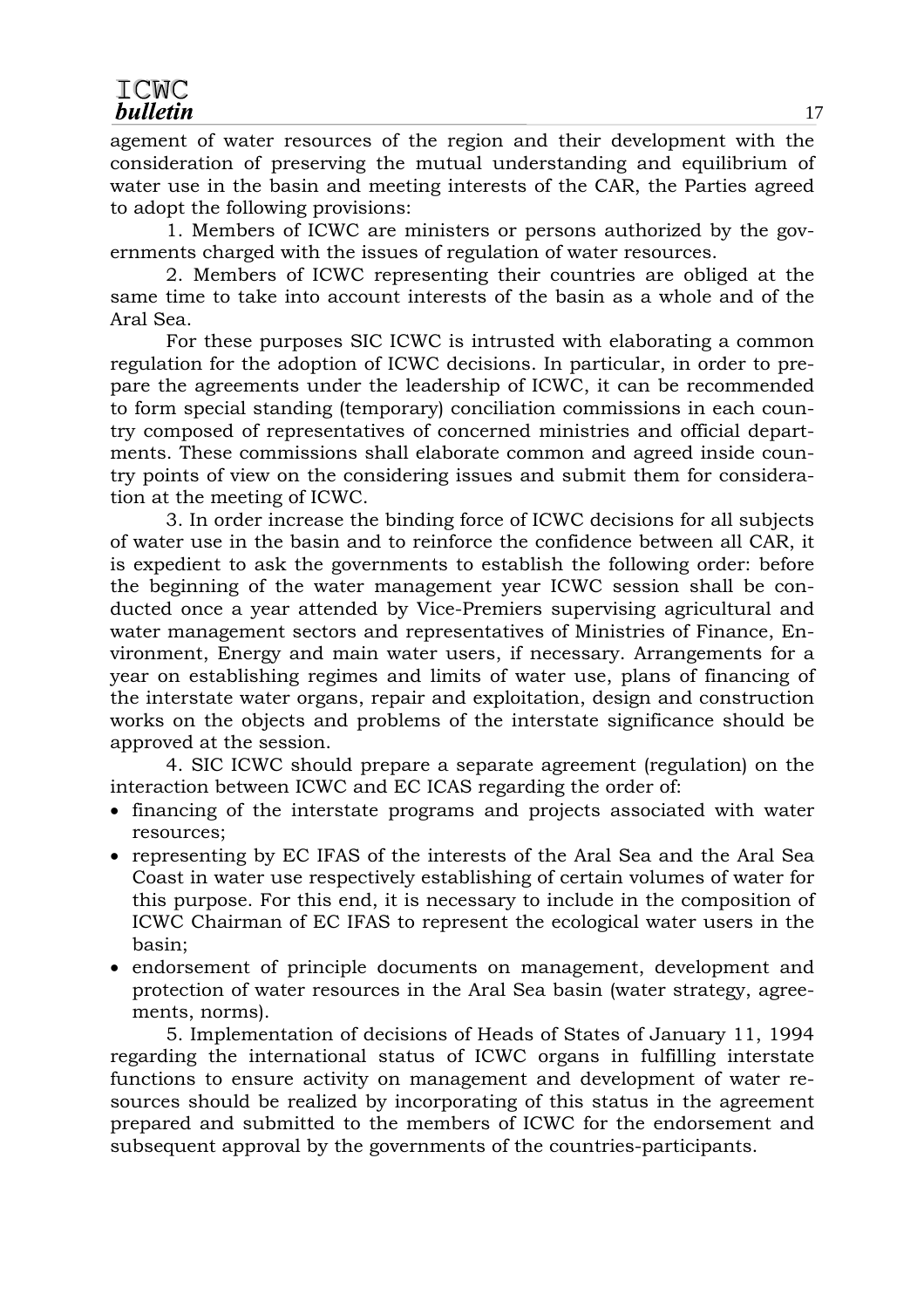The fifth issue:

 Taking into account merits in the creation and organization of ICWC which encourages strengthening of the economy and friendly relations among the people of the Central Asia to nominate its founders as honored members of ICWC: Kipshakbayev N.R., Zulpuyev M.Z., Nurov A.N., Ilamanov A.I., Giniyatullin R.A.

 The regular meeting of ICWC shall be convened in Urgench (Republic of Uzbekistan) in the first decade of July, 1997.

*AGENDA OF THE REGULAR XVII SECCION OF ICWC* 

 1. Regulating of water diversion to the Aral Sea and the Aral Sea Coast and water use in deltas.

(Responsible: BWO "AmuDarya", BWO "SyrDarya", SIC ICWC)

 2. Elaboration of regional criteria of the water resources use in the basin.

(Responsible: SIC ICWC)

 3. Information of the members of ICWC and their organizations on the implementation of ICWC decisions made in 1996-1997.

(Responsible: members of SIC ICWC, BWO "AmuDarya" and BWO "SyrDarya)

| On behalf of the Republic of Kazakhstan  | Sarsenbekov T.T.  |
|------------------------------------------|-------------------|
| On behalf of the Kyrghiz Republic        | Bekbolotov Zh.B.  |
| On behalf of the Republic of Tadjikistan | Ashurov N.A.      |
| On behalf of Turkmenistan                | Deryakuliyev D.O. |
| On behalf of the Republic of Uzbekistan  | Kamalov T.K.      |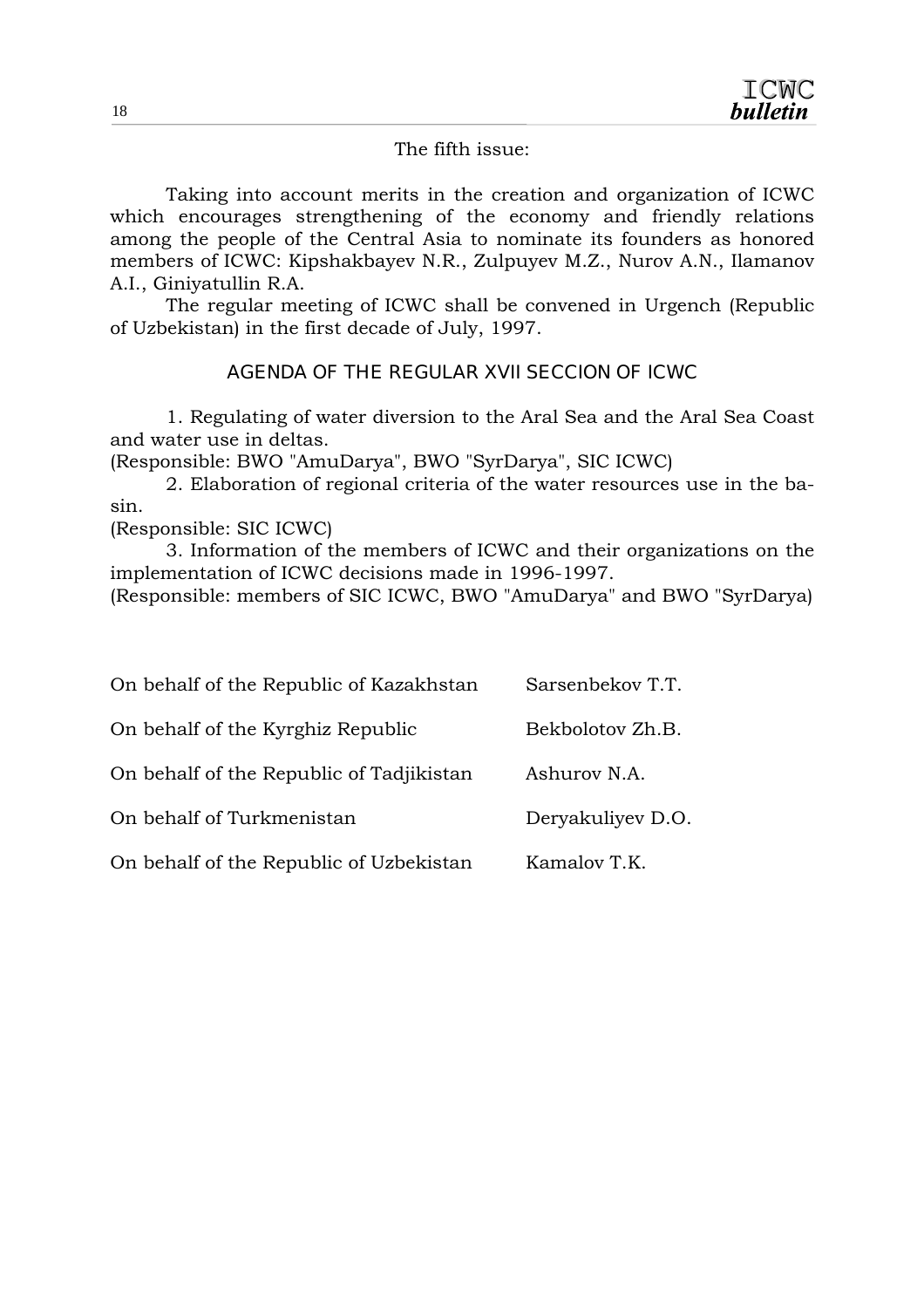#### TO THE MEMBERS OF THE BOARD OF THE INTERSTATE FUND FOR SAVING THE ARAL SEA

To the Deputy Prime Minister of the Republic of Kazakhstan Mr. Zh.S.Karibjanov

> To the Deputy Prime Minister of the Kyrghiz Republic Mr. K.A.Abdymomunov

To the Deputy Prime Minister of the Republic of Tadjikistan Mr. I.E.Eshmirzoyev

> To the Deputy Prime Minister of Turkmenistan Mr. A.D.Dodonov

To the First Deputy Prime Minister of the Republic of Uzbekistan Mr. I.H.Djurabekov

> To the Chairman of the EC IFAS Mr. R.A.Giniyatullin

April 22, 1997 Dushanbe

 You are well aware of the fact that the water problem is the source and main cause of the Aral Sea basin crisis and that it can be resolved only on the basis of precisely coordinated actions of ICWC and its subdivisions with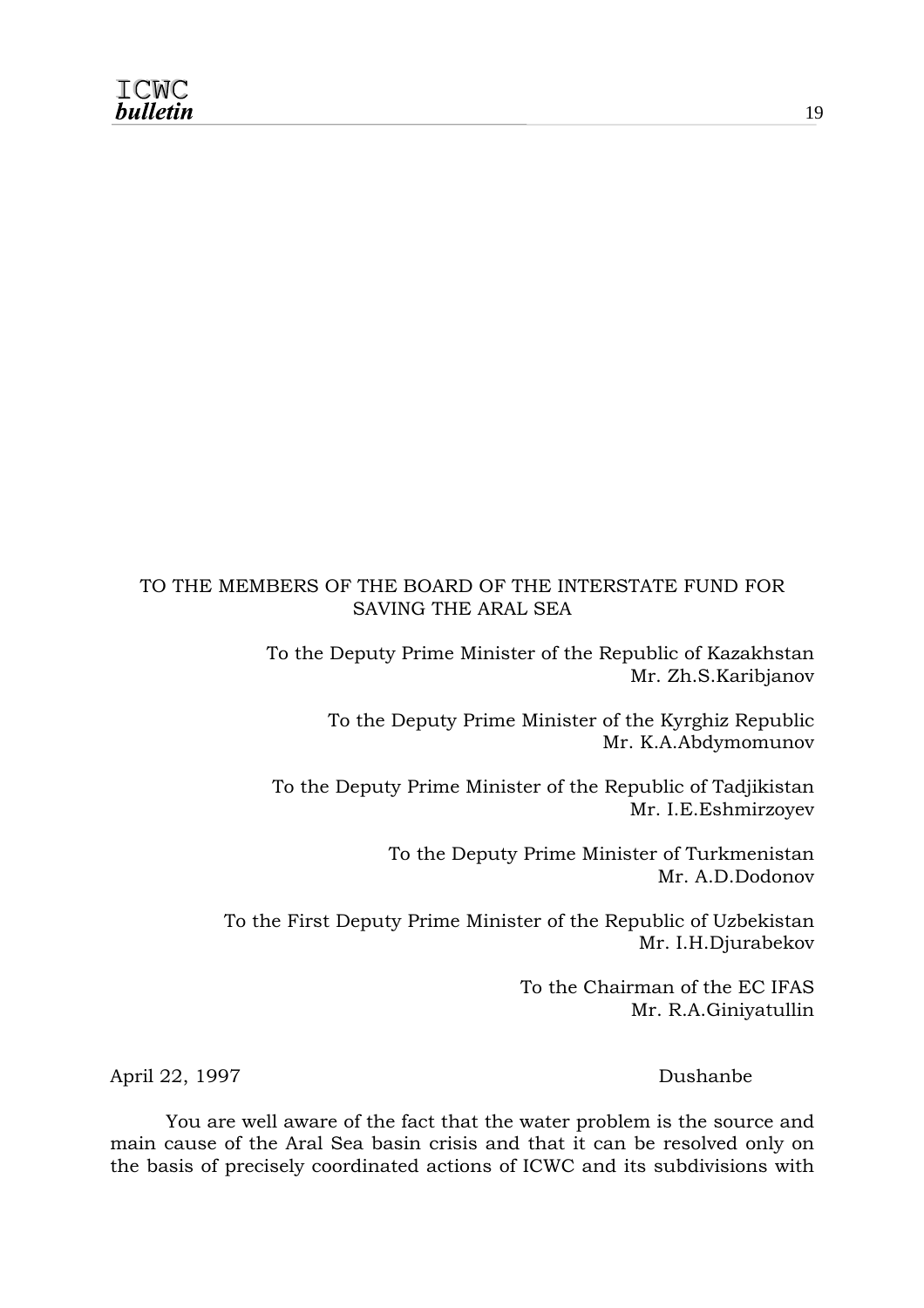governments of all countries and with the International Fund for the Aral Sea Saving.

 Sharing you concern regarding the priorities of the Aral Sea Coast which are destined to decrease poverty, increase the social activity of masses, etc., ICWC considers as a necessity to continue a close interaction with EC IFAS (the successor of EC ICAS) on realization of "Program of concrete actions on the socio-economic and ecological situation improvement in the Aral Sea basin". In connection with this, the session of ICWC held on April 22, 1997 in Dushanbe considered the question of "Implementation of activity of the water management organizations in accordance with the decision of the Heads of States of February 28, 1997" and made the decision enclosed herein.

 Especially we would like to underline the significance of proposals of the paragraph 4, regarding:

- the order of financing of the interstate programs and implementation of the projects associated with the water management problems, in particular "Elaboration of water strategy" (Program 1), "Management of water and land resources" (WARMAP Project), "The information system of water resources management" (Program 2), "Water quality in rivers" (Program 3) and improvement of BWOs operation (Program 7);
- participation of EC IFAS as the sixth member of ICWC representing the interests of the Aral Sea and Aral Sea Coast;
- dissemination to the organizations of ICWC of the interstate organizations status established for IFAS in accordance with the decisions of the Heads of States of January 11, 1994, p. 9 and p. 10.

 We would like to ask you to consider the order of interaction between ICWC and EC IFAS which will allow to arrange a successful mutual work of our organizations directed to the achievment of a single purpose.

| On behalf of the Republic of Kazakhstan  | Sarsenbekov T.T.  |
|------------------------------------------|-------------------|
| On behalf of the Kyrghiz Republic        | Bekbolotov Zh.B.  |
| On behalf of the Republic of Tadjikistan | Ashurov N.A.      |
| On behalf of Turkmenistan                | Deryakuliyev D.O. |
| On behalf of the Republic of Uzbekistan  | Kamalov T.K.      |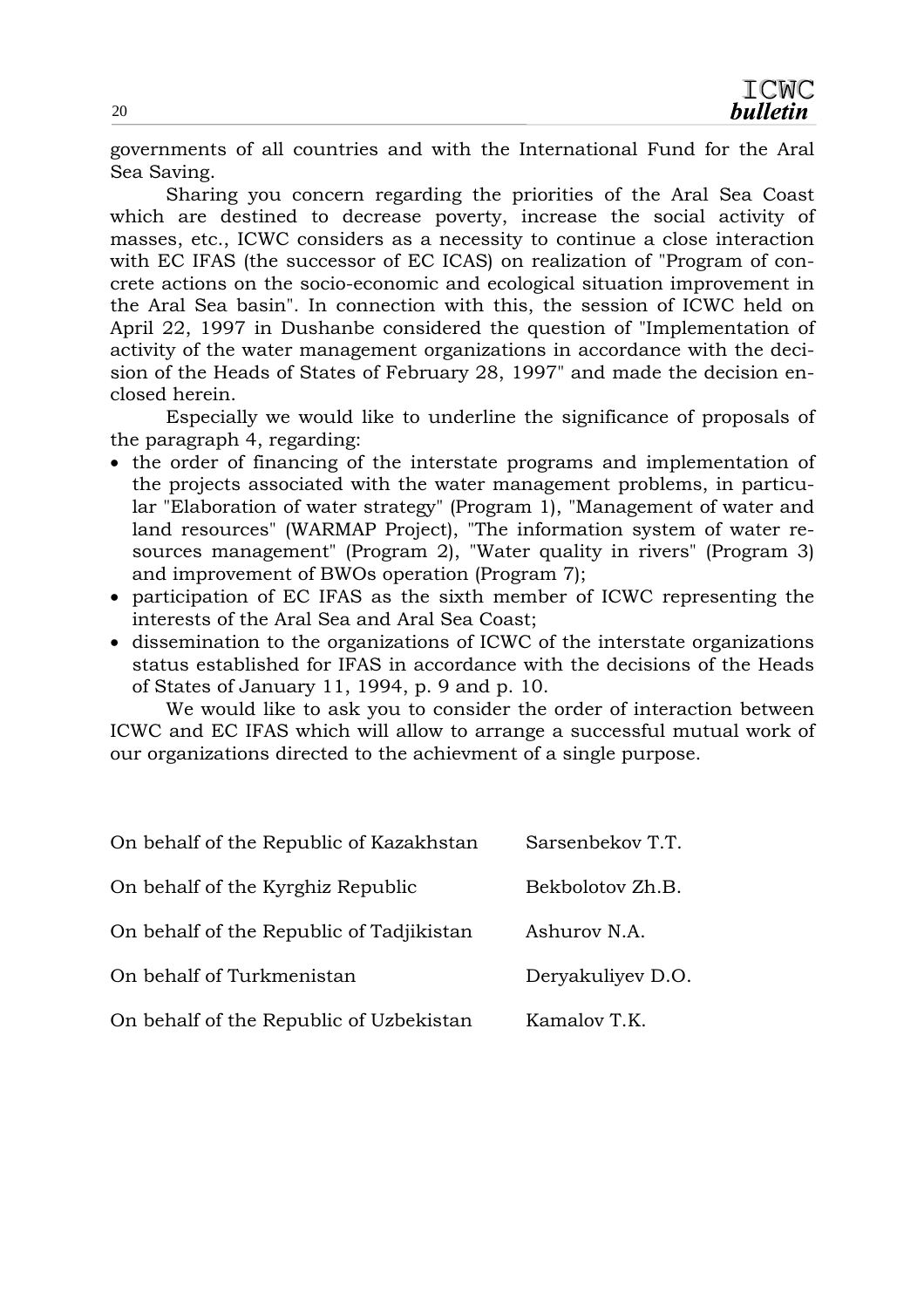#### PROTOCOL DECISION OF ICWC

Progress of implementation of "Program of concrete actions on the socioeconomic and ecological situation improvement in the Aral Sea basin"

April 22, 1997 Dushanbe

 1. To note that the realization of the "Program of concrete actions on the socio-economic and ecological situation improvement in the Aral Sea basin" was accomplished by ICWC with the efforts of the SIC, BWO, water management organizations of the parties:

- the draft of "Main provisions of the regional strategy" with five national reports was completed;
- drafts of three interstate agreements were prepared;
- the work on the introduction of the regional information system was started;
- feasibility studies for 10 pilot projects were prepared;
- the work was started on the assessment of on-farm water use and the level of water productivity in 36 standard farms of the Central Asia;
- the visit of the leaders of the water sector in Israel and Egypt;
- the preparation of the training program for the officials of the medium level of province water management organizations was completed. It is planned that financing of the program shall be provided by the Government of Israel and Canadian International Development Fund.

 2. At the same time there are serious drawbacks in the work on the implementation of the "Program of concrete actions on the socio-economic and ecological situation improvement in the Aral Sea basin":

- the whole range of work was completed without results outlined in the "Program..." (projects 4.1, 4.2);
- until now the reports on completed programs 3.1a, 3.1b, 6 have not been submitted;
- the work on some important programs are not being accomplished due to the lack of donor's support (1.2, 1.3, 2.2, 4.3);
- part of the work is being carried out without coordination with the "Program of concrete actions" - USAID, OBSE, UNDP and etc. To ask the EC IFAS:
- to carry out the further development of the plan of urgent actions in accordance with the proposals of the Creative Group on the Program 1 (protocol of February 19, 1997);
- to create a joint expert group composed of representatives of EC IFAS and ICWC for the examination and coordination of projects;
- reports on completed works are to be approved by EC IFAS jointly with ICWC and to be paid after examination;
- to resolve with the WB the question on joint financing of works on improvement of the accounting system of the surface waters at the gauging stations which have an important interstate significance in accordance with TOR agreed by the members of ICWC.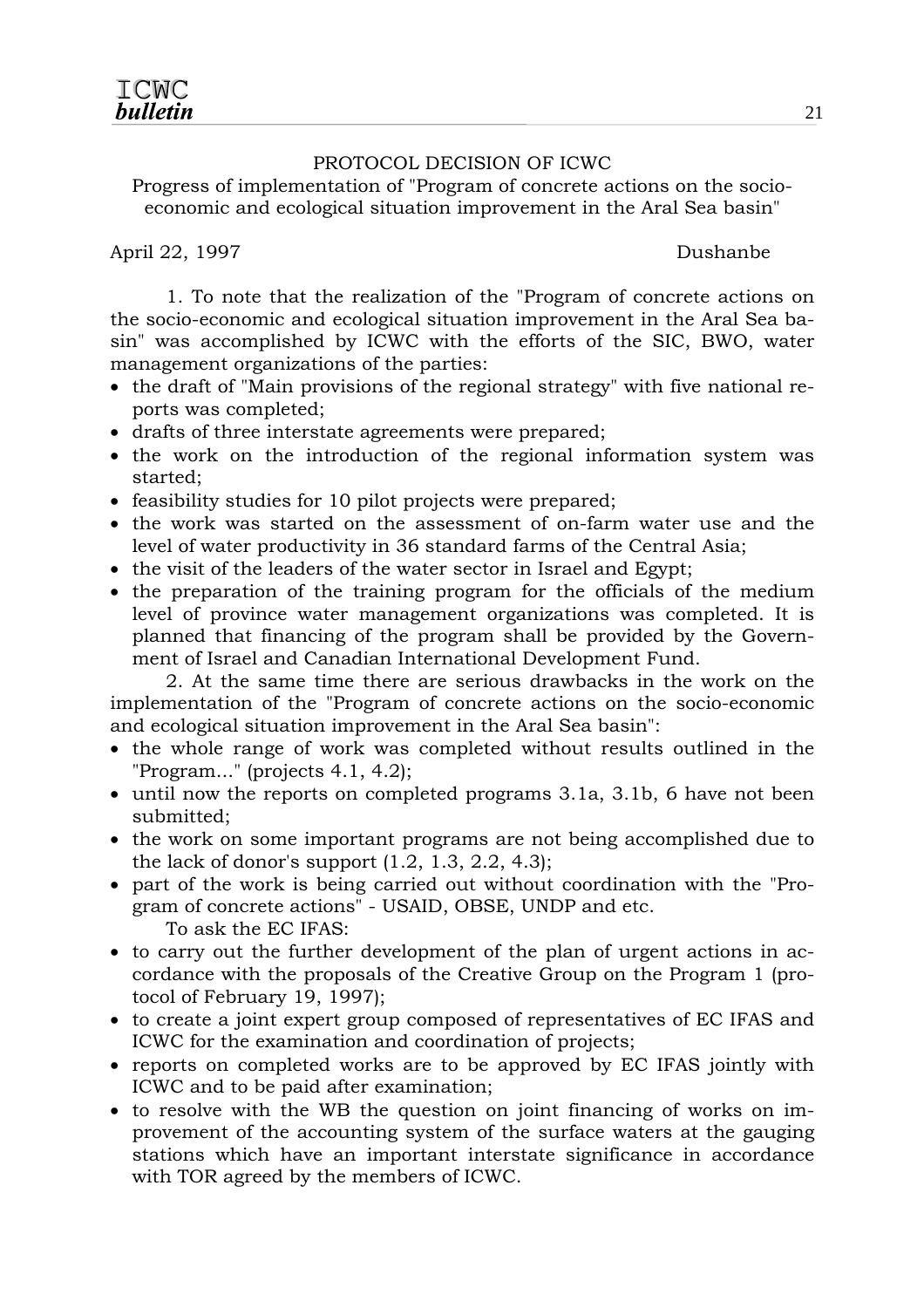4. ICWC expresses gratitude to the European Commission and endorse the development of the following projects proposed by the European Commission:

- allocation of 500000 ECU from the existing budget for the completion of the existing contract of the WARMAP Project Phase 2 of July 19, 1997 till the end of January 1998;
- preparation and implementation of Phase 3 of the WARMAP Project with use of the remains of balance (1,8 million ECU) of the interstate budget of 1996;
- further expansion of works on the WARMAP Project (Phase 3 and subsequent stages of work) using the funds of 1997 and subsequent years - 3 million ECU;
- allocation of funds for two pilot projects (in Kazakhstan and Uzbekistan).

 ICWC considers that it would be expedient to find means for the implementation of the similar Pilot Projects in other three states of Central Asia (Kyrghizstan, Tadjikistan, Turkmenistan).

 Taking into account the importance of the development of the information system on water and land resources management, WARMIS, ICWC asks the European Union to consider the inclusion into the interstate program for 1997 of the new regional project on the development of monitoring and forecasting of the information system on the water and land resources management based on the remote sensing (the information system of Monitoring of Environment and Agriculture: 3,6 million ECU).

 SIC ICWC should prepare TORs for the aforementioned projects and submit them for endorsement by the members of ICWC.

 5. To ask USAID to render assistance in the financing of concrete works included in the "Program of concrete actions" (development and creation of the Information System of the Aral Sea basin, creation of the regional database, introduction of main provisions on the present pricing of water, development of training system for the personnel of the water management organs.

| On behalf of the Republic of Kazakhstan  | Sarsenbekov T.T.  |
|------------------------------------------|-------------------|
| On behalf of the Kyrghiz Republic        | Bekbolotov Zh.B.  |
| On behalf of the Republic of Tadjikistan | Ashurov N.A.      |
| On behalf of Turkmenistan                | Deryakuliyev D.O. |
| On behalf of the Republic of Uzbekistan  | Kamalov T.K.      |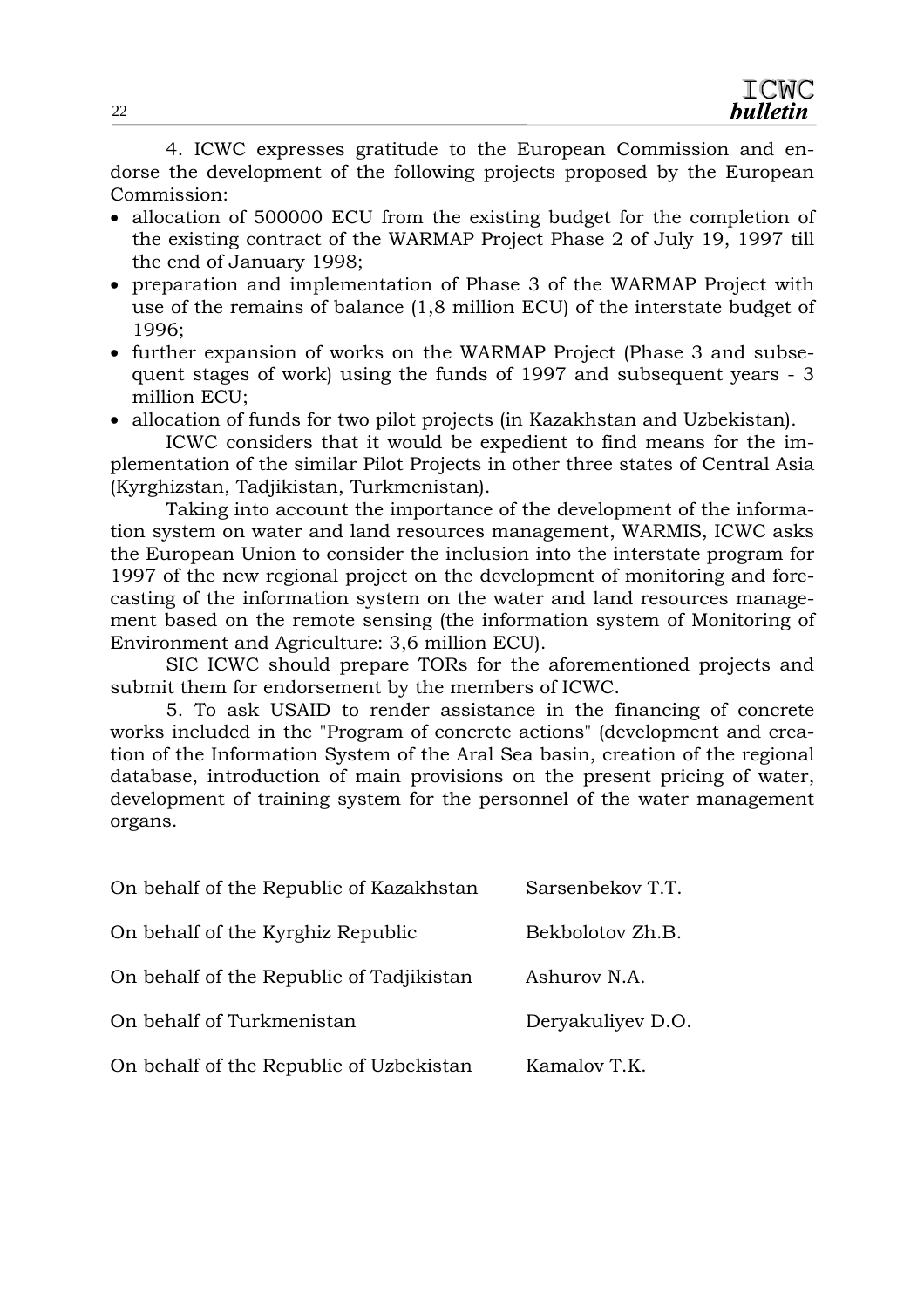#### APPEAL OF INTERSTATE COORDINATION WATER COMMISSION

April 22, 1997 Dushanbe

 ICWC having considered the issues of sustainable water supply of the CAS for the vegetation period of 1996-1997 notes a possible complication of the water management situation in the AmuDarya and SyrDarya river basins.

 On the basis of studies of the hydrological data and assessment of the condition of snow stocks and the character of their formation, decrease of the volume of rivers run-off may have quite a high probability during several years with extremely negative consequences for the socio-economic development of the region resulting in deterioration of ecological situation especially in the regions of the Aral Sea Coast and acceleration of the process of desiccation of the Aral Sea. The states of the region should contrast this natural phenomena with good organization in the joint management of resources and find the right decision on the way out from the expected water crisis.

 The states of the region have all possibilities for this. First for all - the advantage of having centuries - old traditions of careful and respectful attitude to water. It is important to manage skilfully the huge technical potential of reservoirs, irrigation systems. The schedule of operation of the transboundary regulating reservoirs must be observed in accordance with the established rules of their exploitation. In the period of low water supply priorities in water resources use should be distinguished: there are satisfaction of demands of population and irrigated agriculture. Each country should make its contribution in the economic use of water, preservation of its quality, immediate mastery of water saving technologies in all sectors of economy.

 It is necessary that national action plans in the sphere of rational use of water resource become a main part of the regional program of water resources management. In fact, the years of low water supply will become the examination on stability of all regional institutions and management of water resources as well as of the approaches elaborated for the years of independence and sovereignty against the integration processes in Central Asia.

 ICWC appeals to the Governments of the Central Asian states to support its efforts in ensuring the unity in management of water resources of the region and not to admit domination of local interests over the regional wide.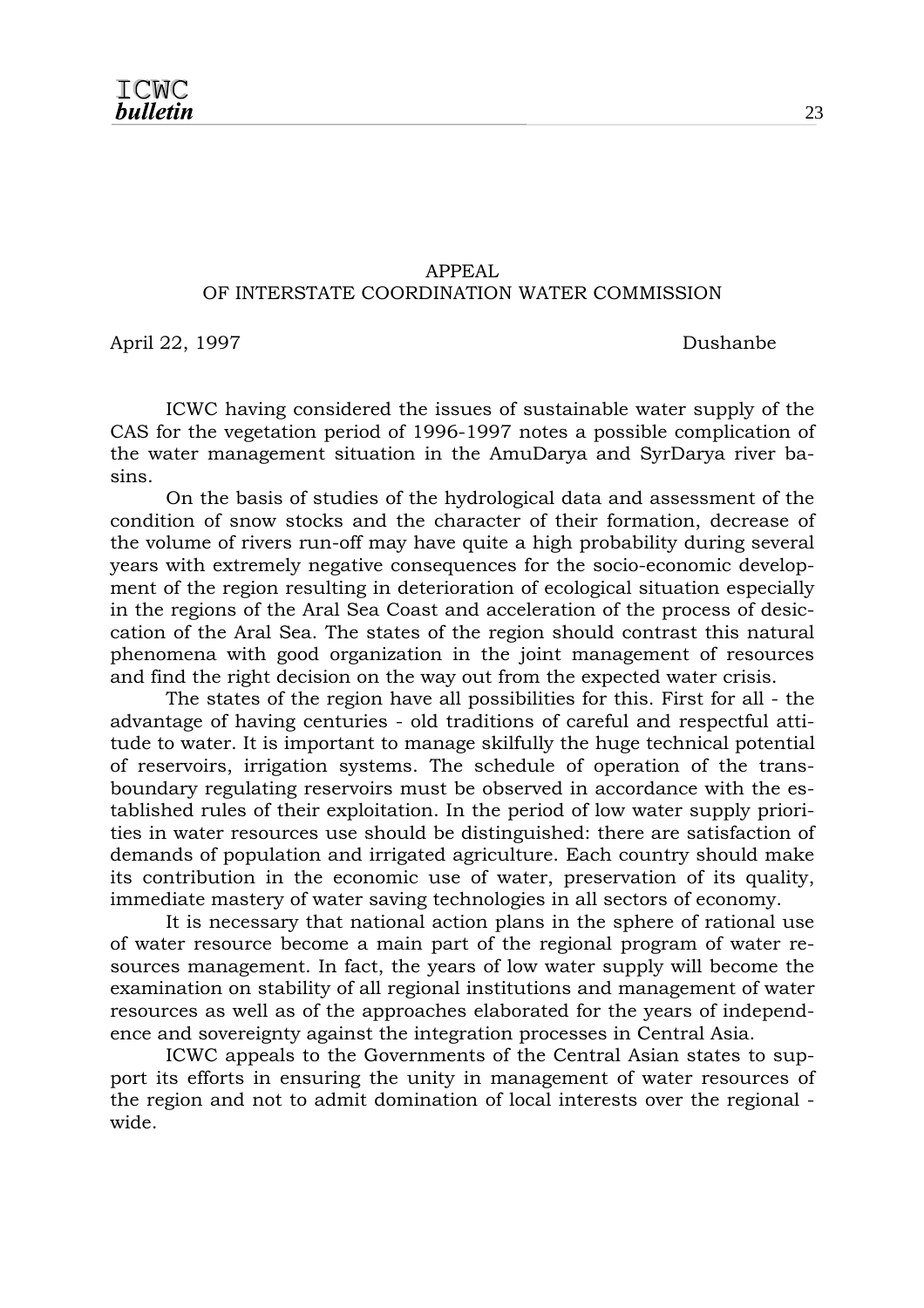| On behalf of the Republic of Kazakhstan  | Sarsenbekov T.T.  |
|------------------------------------------|-------------------|
| On behalf of the Kyrghiz Republic        | Bekbolotov Zh.B.  |
| On behalf of the Republic of Tadjikistan | Ashurov N.A.      |
| On behalf of Turkmenistan                | Deryakuliyev D.O. |
| On behalf of the Republic of Uzbekistan  | Kamalov T.K.      |

Annex to the decision of ICWC session April 22, 1997 Dushanbe

#### Limits of water intakes from AmuDarya and SyrDarya for the vegetation of 1997 and diversion of water to the Aral Sea and river deltas

|                           | Limits of water intakes (km <sup>3</sup> ) |                          |              |
|---------------------------|--------------------------------------------|--------------------------|--------------|
| River basin,              | Total for the                              | including non- including |              |
| country                   | year from                                  | vegetation               | vegetation   |
|                           | 1.10.1996 to                               | (from                    | (from        |
|                           | 1.10.1997                                  | 1.10.1996 to             | 1.04.1997 to |
|                           |                                            | 1.04.1997)               | 1.10.1997)   |
| Total from SyrDarya river | 18,008                                     | 3,070                    | 14,938       |
| including                 |                                            |                          |              |
| Republic of Kazakhstan    | 6,717                                      | 0,500                    | 6,217        |
| Kyrghiz Republic          | 0,182                                      | 0,020                    | 0,162        |
| Republic of Tadjikistan   | 1,654                                      | 0,200                    | 1,454        |
| Republic of Uzbekistan    | 9,455                                      | 2,350                    | 7,105        |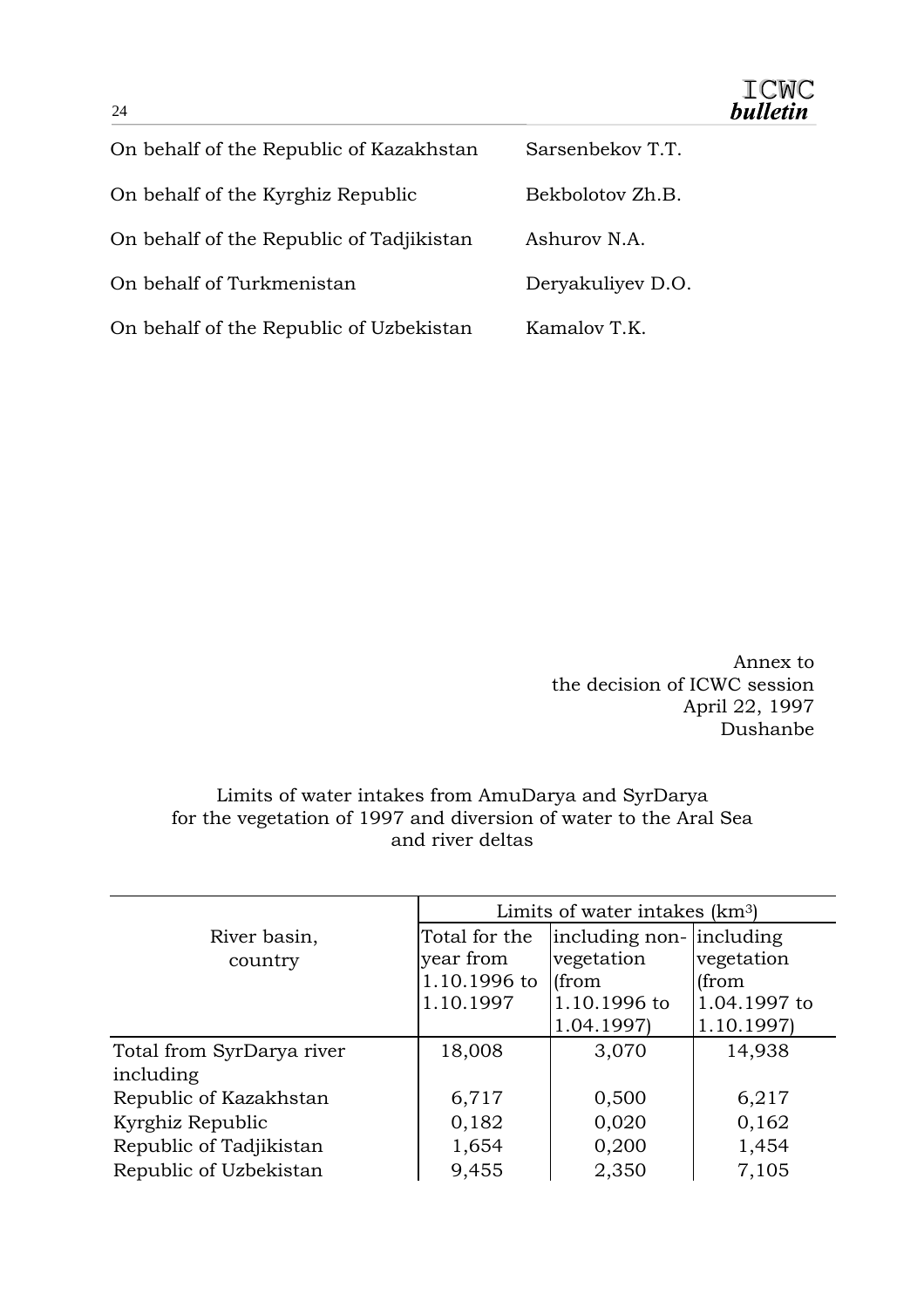| ICMC<br><b>bulletin</b>                                                                                                |        |       |       |
|------------------------------------------------------------------------------------------------------------------------|--------|-------|-------|
| Besides that:                                                                                                          |        |       |       |
| diversion to Aral Sea                                                                                                  | 4,426  | 3,426 | 1,000 |
| Total from AmuDarya river<br>including                                                                                 | 52,05  | 15,22 | 36,83 |
| Republic of Tadjikistan                                                                                                | 7,90   | 2,08  | 5,82  |
| Kyrghiz Republic                                                                                                       | 0,15   |       | 0,15  |
| From AmuDarya river to<br>Kerki gauging station                                                                        | 44,00  | 13,31 | 30,87 |
| Turkmenistan                                                                                                           | 22,00  | 6,49  | 15,51 |
| Republic of Uzbekistan                                                                                                 | 22,00  | 6,64  | 15,36 |
| Besides that:                                                                                                          |        |       |       |
| water diversion to Aral Sea<br>Coast with the consideration of<br>irrigation releases and collector-<br>drainage water | 8,50   | 2,90  | 5,60  |
| sanitary-ecological releases to                                                                                        |        |       |       |
| irrigation systems                                                                                                     |        |       |       |
| of Dashkhovuz province                                                                                                 | 0,15   | 0,15  |       |
| of Khorezm province                                                                                                    | 0,15   | 0,06  |       |
| Republic of Karakalpakstan                                                                                             | 0, 5   | 0,50  |       |
| Total to Aral Sea and                                                                                                  |        |       |       |
| Aral Sea Coast                                                                                                         | 13,726 | 7,036 | 6,600 |
|                                                                                                                        |        |       |       |

#### PRESENTATION OF THE REPUBLIC OF TADJIKISTAN VICE PRIME-MINISTER I.ESHMIRZOYEV ON THE OPENING OF JUBILEE XVI MEETING OF THE INTERSTATE COMMISSION FOR WATER COORDINATION

April 22, 1997 Dushanbe

Honored colleagues, ICWC members, participants !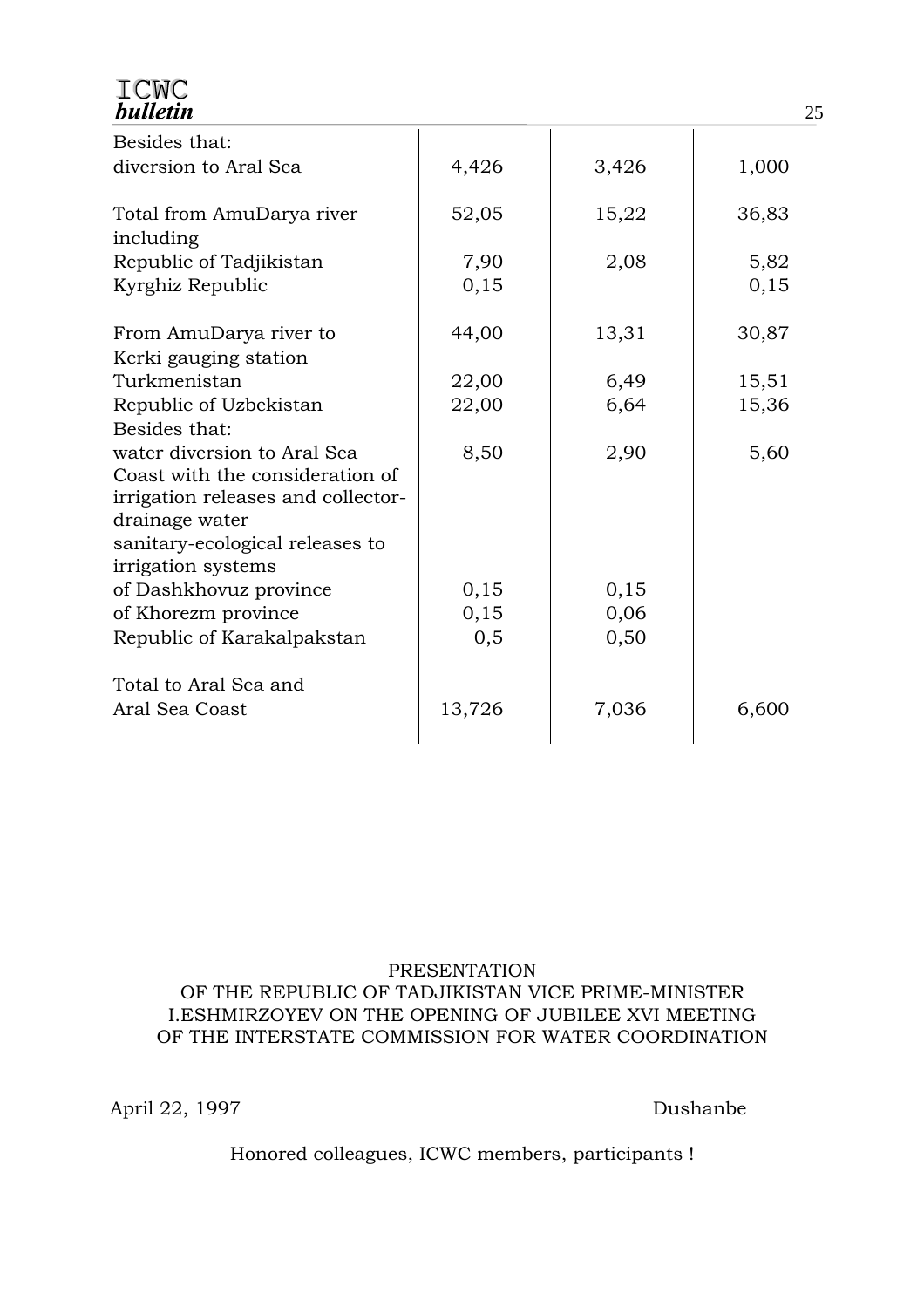I am proud having opportunity to open ICWC jubilee XVI meeting, where I was a member recently. Five year period is not long, but it is difficult to overestimate ICWC activity, as it is aimed at sustainable and reliable water supply to the Central Asian republics including largest water-user irrigated farming.

 You may surely say that political shock and economic crisis did not influence practically on the water-economy and irrigated agriculture state. You successfully provide water to all water-users supporting employment, food production and raw materials. Inspite of water resources deficit, low level of water use especially in irrigated agriculture no conflict was permitted between our states.

 Along with current water supply with its everyday difficulties and conflicts you accepted a load of future generations provision with clean water. According to this goal you implement a set of programs and projects addressed to sustainable development of our republics and environment preservation. In particular you elaborate the region water strategy, where you strengthen the background of our co-operation and put the basement for further socio-economic development.

 It is widely known that about half of the Aral Sea basin's water resources is formatted on the territory of Tadjikistan. Having constitutional right on these resources we recognize, that for centuries they were used by brotherly peoples of our region. That is why taking care about our state flourishing today and especially recognizing necessity of good habitat preservation for future generations we follow some main principles:

 1. We acknowledge environment as an independent water-user but pay special attention to human needs and it means, that environment should be provided with water in dry years by the principle of remainder.

 2. Firmness of actual water resources' limits for each state till a new water allocation.

 3. Inadmissibility of regional water-related interests priority over national ones.

 4. Common management by regional water-economy organizations' divisions, functioning within the national territories.

 5. Future generations provision by water supply sufficient for their socio-economic needs.

 Our economic habitat was formatted on the common AmuDarya and SyrDarya water resources use. Transition period in economy generated some difficulties which water-related organizations' staff decided to overcome by joint efforts. Integration in water-related economy determined government's aspiration to joint policy which in turn will lead to elaboration of the common economic and social interests.

 Allow me to congratulate you with our jubilee and wish you fruitful activity for our peoples benefit.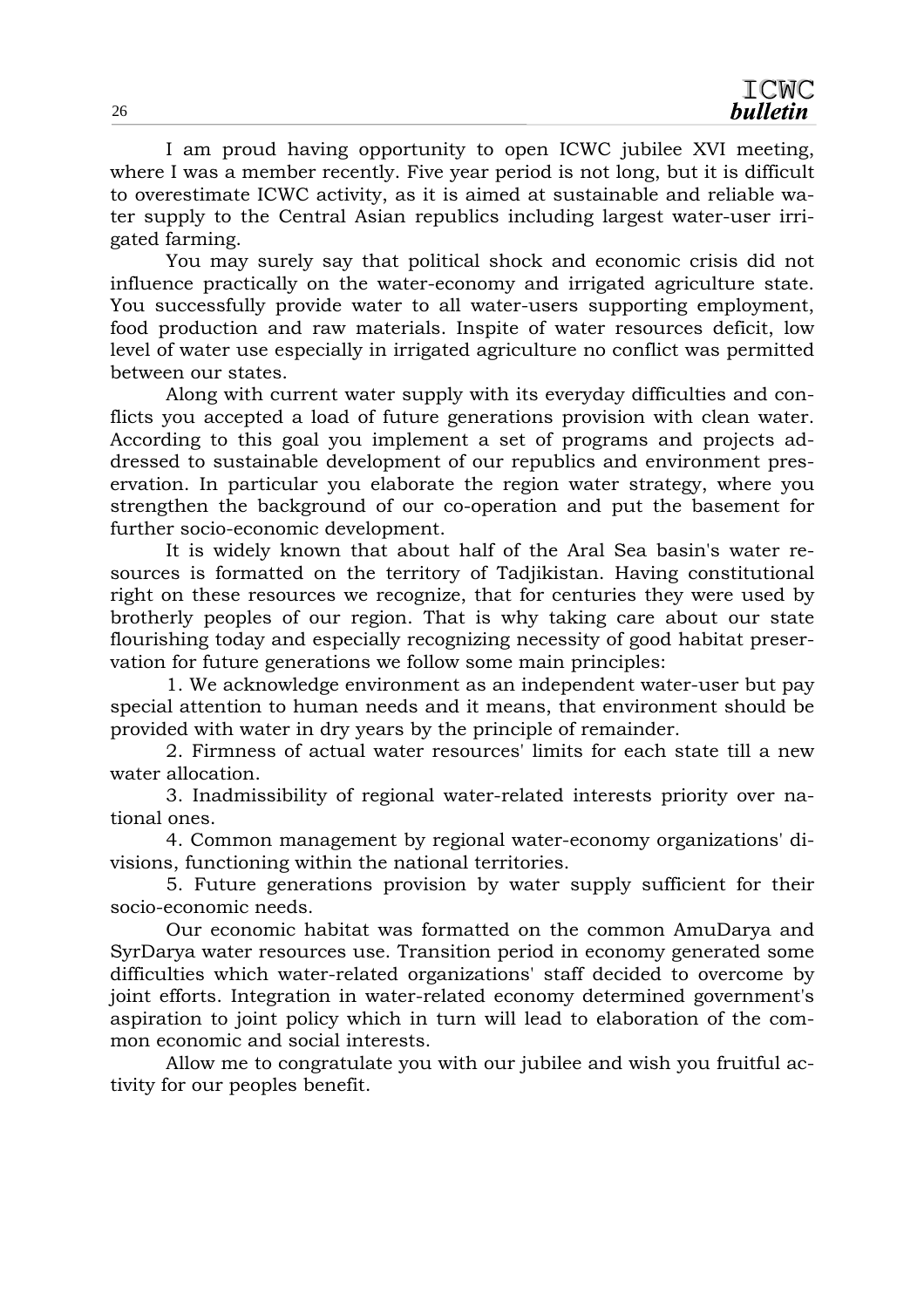#### ABOUT FULFILLMENT OF THE "PROGRAM OF CONCRETE ACTIONS ON THE SOCIO-ECONOMIC AND ECOLOGICAL SITUATION IMPROVEMENT IN THE ARAL SEA BASIN"

 The "Program of concrete actions on the socio-economic and ecological situation improvement in the Aral Sea basin on next 3-5 years with regard to socio-economic development of the region" was adopted on January 11, 1994 in Nukus by the Republic of Kazakhstan, the Kyrghiz Republic, the Republic of Tadjikistan, Turkmenistan and the Republic of Uzbekistan with participation of the Russian Federation, basing on "Agreement of joint actions for the Aral Sea and Aral side problem solution, ecological sanitation and socioeconomic development provision of the Aral region".

 On this base ICWC prepared description and TOR on 8 programs and 19 subprograms which were submitted on donors' meeting in Paris at June 23-24, 1994. Program's fulfillment revision shows as follow:

 1. Work on Program 1.1 has been completed as the "Main provisions of the regional water strategy", on which partial approval and all governments' comments are obtained. The Regional group corrected the text and submitted it to the governments and EC ICAS (now EC IFAS) for final affirmation and further development.

 2. Program 5 "Clean water" develops quite successfully, where national technical-economic background of the first stage projects for drinking water supply short-term credits (tender is announced in Uzbekistan).

 Program 2.1 "Regional unified system of hydrometeorological information; account and forecast of water resources and environment monitoring in the Aral Sea basin" is under progress, where with assistance of British and Swiss donors equipment is supplied for updated gauging stations in the region.

 3. EU executes the WARMAP Program with financing of USD 6,6 mln. which is directed to the ICWC needs. Due to this Program 5 states' specialists successful co-operation is achieved with regional organizations and the following works on main 4 directions are completed:

 three draft agreements on ICWC activity development are prepared for ICWC concordance on water resources use and planning and the first edition of interstate agreements on ecological sustainability support in the Aral Sea basin and information exchange;

 WARMIS system is developed, which represents the regional information system on the land and water resources use in the Aral Sea basin. This information system is organized as the SIC ICWC Regional Center and 5 national centers in every Ministry of Agriculture and Water Management. The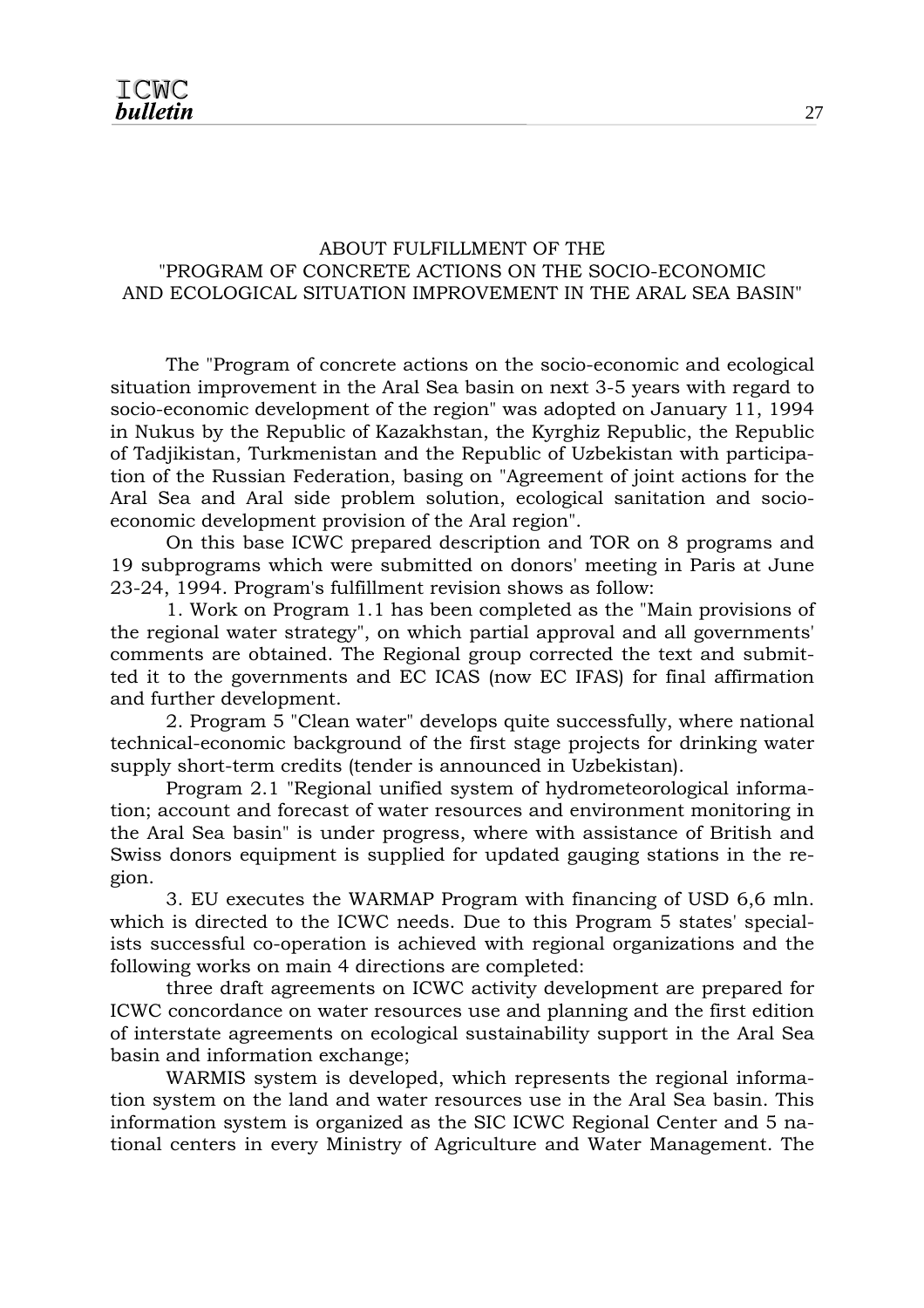program is implemented by means of more than 15 different national and regional organizations;

 monitoring system is created to observe agricultural crops growing in 36 selected farms of the region - WUFMAS system. It comprises local specialists' training for field works methodology according to the European Standards and equipment of 5 national teams by appropriate technical means;

 preparation of preliminary TOR of 10 pilot projects (2 in each state) for submitting to donors for financing;

 EU on the base of preliminary TOR, prepared under the WARMAP Program, agreed to allocate 1 mln. ECU for the pilot project "Irrigation improvement on the farm "Gafur Gulyam" in SyrDarya district and 1 mln. ECU for preparatory project in Kazakhstan (the pilot project in Uzbekistan as an example is sent to all republics).

 4. Along with successfully implemented programs such programs as 4.1 "Creation of artificial wetlands in the AmuDarya delta and on the Aral Sea desiccated bottom" and 4.2 "The Aral Sea northern part restoration" are completed without positive results and broke the "Program of concrete actions". The report on the programs 3.1a and 3.1b "River flow quality" which are being implemented with assistance of ILRI and TVA, have not been submitted till now. Especially inadmissible is donors' absence for such important programs as 1.2 "Water reservoirs' cascade management improvement", 1.3 "Dams and channels sustainability increase", 2.2 "Information system", 4.3 "Ecological future of the Aral Sea and Aral side".

 5. Especially prepared program 8 of the World Bank and UNDP is devoted to EC ICAS (World Bank) and NGOs (UNDP) "Capacity building" creation. As a result the ICWC potential in water resources management, information system, BWOs and personnel training remain without financing. ICWC appeal to the World Bank and UNDP remained without reply.

 6. The World Bank entitled as a coordinator by donors' meeting in Paris participates only financing USD 500 th. through the Global Ecological Fund (GEF). The World Bank did not fulfil its obligations on donors' means mobilization, did not stimulate donors' attraction to the Aral Sea program which led to lost of donors' interests and from promised USD 40 mln. really is invested only USD 16 mln. or 40% (do not taking into account EU contribution). Moreover, the World Bank coordination activity is executed without close co-operation with the region's interstate entities, as to tender announcement so to different programs coordination. The Aral Program's coordinator Mr. Whitford during last six months has prepared 5 contradicting programs without consideration of ICWC and EC ICAS opinion.

 7. Projects' expertise and coordination have not been yet organized inspite of ICWC proposals to EC ICAS. Just for this reason programs 4.1 and 4.2 were unsuccessful.

 8. Inspite of ICWC plan affirmation its financing was provided only by Uzbekistan and partially by Tadjikistan. In current year the picture is the same, only Kazakhstan alloted small financing. The IFAS means were also not allocated though on last ICWC meeting Mr. Bobko promised to attain such allocation.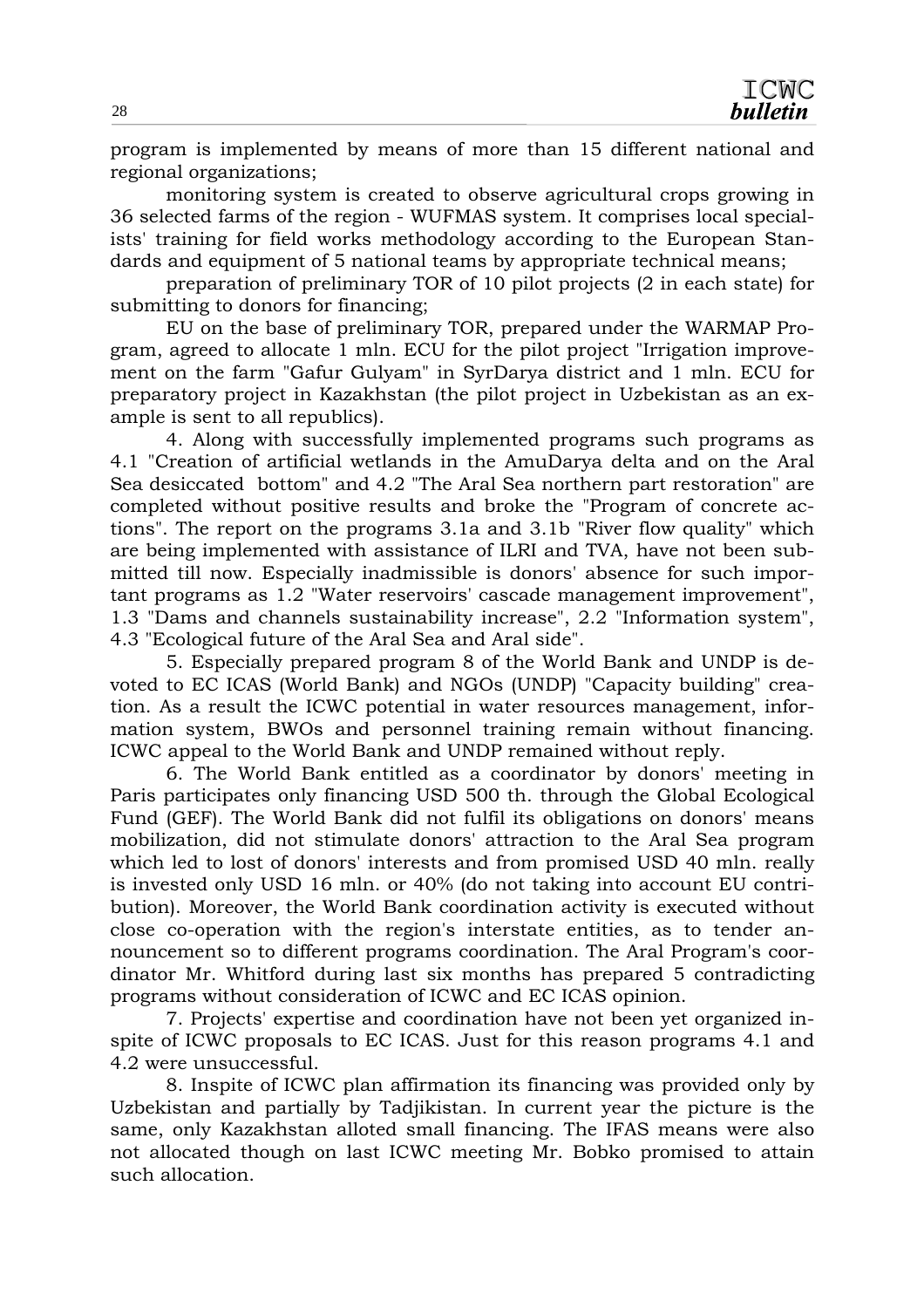#### ICWC **bulletin**

 9. By the "Program of concrete actions" para 9 and 10 was suggested to establish unimpeded supply and passage through the Central Asian states' and Russian Federation territories mechanisms, technique, equipment, humanitarian aid, etc. for water-related organizations occupied with construction and maintenance of irrigation and rehabilitation systems in the Aral Sea basin and to provide ICAS, EC ICAS, IFAS and its Executive Direction, BWO "AmuDarya" and BWO "SyrDarya" and ICWC bodies staff free access and diplomatic immunity on the Central Asian states territory.

 For the "Program" para 9, 10 execution each state made special joint order of Ministry of Water Management, Ministry of Internal Affairs, State tax and custom inspections on water-related organizations' activity provision. This order includes 5 states governments' decision of 10.10.1993 which establishes necessity of:

 unimpeded and custom duty free passage of the personnel, means and resources of water-related organizations of Ministries of Water Management of Kyrghizstan, Tadjikistan, Uzbekistan, Kazakhstan, ICWC, SPA SANIIRI, BWO "AmuDarya", BWO "SyrDarya", "Togan", Uzvodstroy, Tadjikvodstroy;

 water objects, divisions and personnel, their families, organizations and departments, mentioned in para 3 (a) have a right equal with the citizens of the state to make business, open bank accounts according to legislation of the state of residence.

 Underlining importance and meaning of Governmental decision it is mentioned in para 3, that decision made are obligatory to all state, territorial and executive entities on the territory of Kazakhstan, Kyrghizstan, Tadjikistan, Turkmenistan and Uzbekistan and are in power before other decision acceptance.

 Marking positive role of documents accepted which ICWC uses (load passage, bank account opening) it is necessary to note, that offen new adopted laws and regulations in the states are in contradiction with the documents, that creates obstacles especially on interstate objects.

> Dushanbe ICWC meeting appendix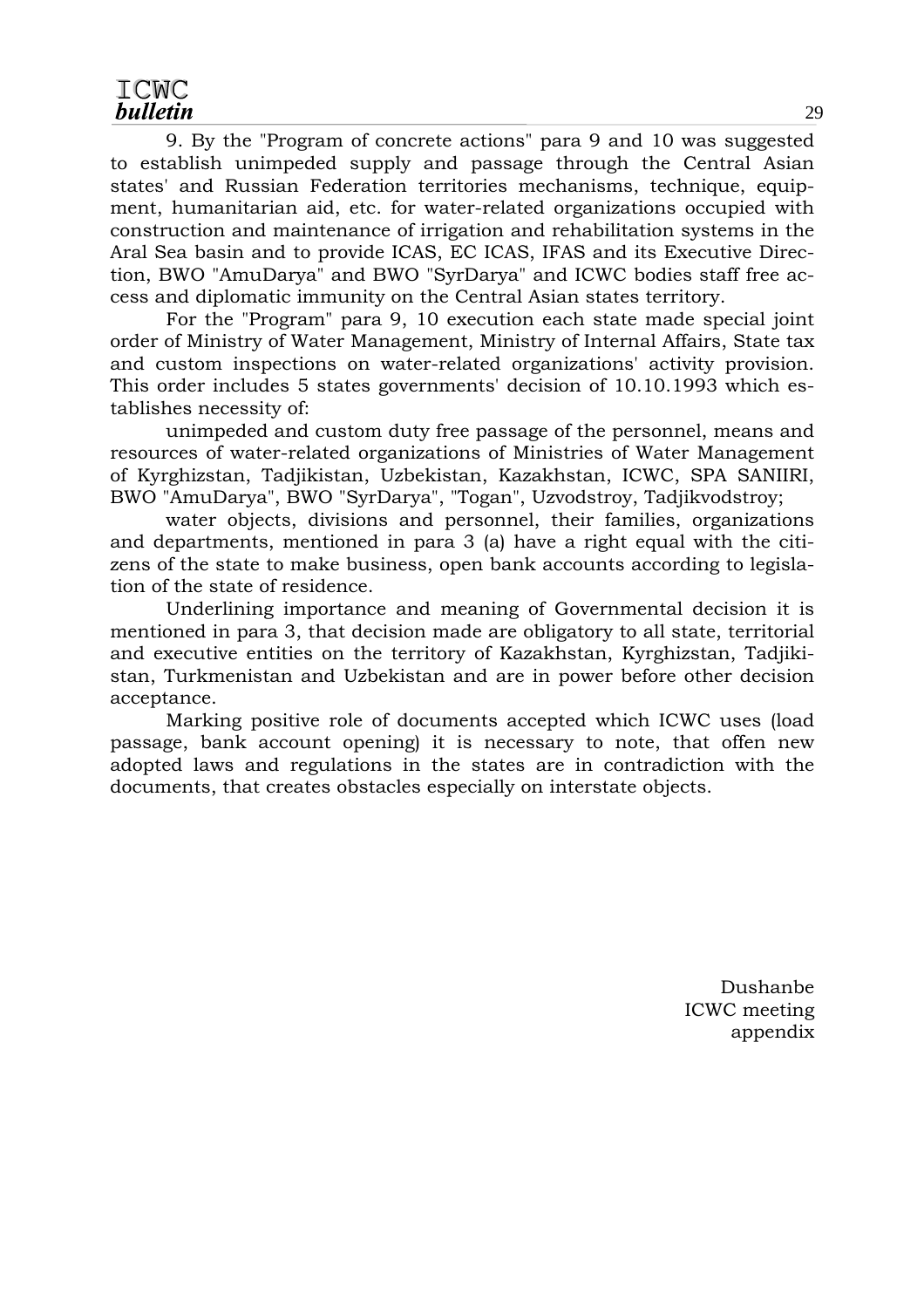#### ABOUT WATER RESOURCES LIMITS USE WITHIN THE NON-GROWING PERIOD 1996-1997 AND THE AMUDARYA RESERVOIR'S CASCADE OPERATIONAL REGIME WITHIN THE GROWING PERIOD AFFIRMATION

 On December 13, 1996 in Djambyl ICWC meeting water-intake limits for non-growing period 1996-1997 for states and water-consumers were considered and approved.

 First three months of the growing period were successful; there were no complains and conflicts. Reservoirs' water storage at the beginning of 1997 in comparison with last year was 101,2% from total amount:

Nurek reservoir - 99%

Tuyamuyun reservoir - 104,8%

On-system reservoirs - 100,9%

 Actual water supply availability in general for non-growing period by Kerki gauging station upstream Karakum canal was 140%.

 Taking into account above mentioned in the AmuDarya river basin within non-growing period the situation was favorable.

 But due to good weather conditions and lands' high readiness to leaching and water charging some changes in the second half of the nongrowing period were made touching AmuDarya water intake regime and Tuyamuyun reservoir operation regime.

 These changes created stress situation especially in the AmuDarya lower reaches. Inspite of that the situation was improved by joint efforts of all states - ICWC members and BWO "AmuDarya".

 During the period since 1.10.1996 till 1.04.1997 under non-growing period's limit from the AmuDarya basin 15722 mln. cu. m actually 15711,3 mln. cu. m were used or 99,9% from total amount:

 1. By the Republic of Uzbekistan limit was used on 111,4% (plan - 5965 m<sup>3</sup>, fact - 6642 m<sup>3</sup>) :

 2. By the Republic of Tadjikistan limit was used on 70,5% (plan - 6600  $m^3$ , fact - 6489  $m^3$ ).

 Relative analysis of established limits on the non-growing period 1996- 1997 use for main water-consumers and large water intakes to compare with last non-growing period is shown in table 1.

| Location                                                                                                            | Established Actually in Percen-<br>limit for<br>non-<br>growing<br>period | 1996-1997 tage                  |                              | Actually in<br>1995-1996          | Percenta- Notes<br>ge         |  |
|---------------------------------------------------------------------------------------------------------------------|---------------------------------------------------------------------------|---------------------------------|------------------------------|-----------------------------------|-------------------------------|--|
| The Republic of Tadjiki-<br>stan<br>from total amount:<br>a) Vakhsh river<br>b) Pyandj river<br>c) Kafirnigan river | 2957<br>2521<br>286<br>150                                                | 2085,5<br>1822<br>164,8<br>98,7 | 70,5<br>72,3<br>57,6<br>65,8 | 2112,3<br>1832,9<br>198,9<br>80,5 | 98,7<br>99,4<br>82,9<br>122,6 |  |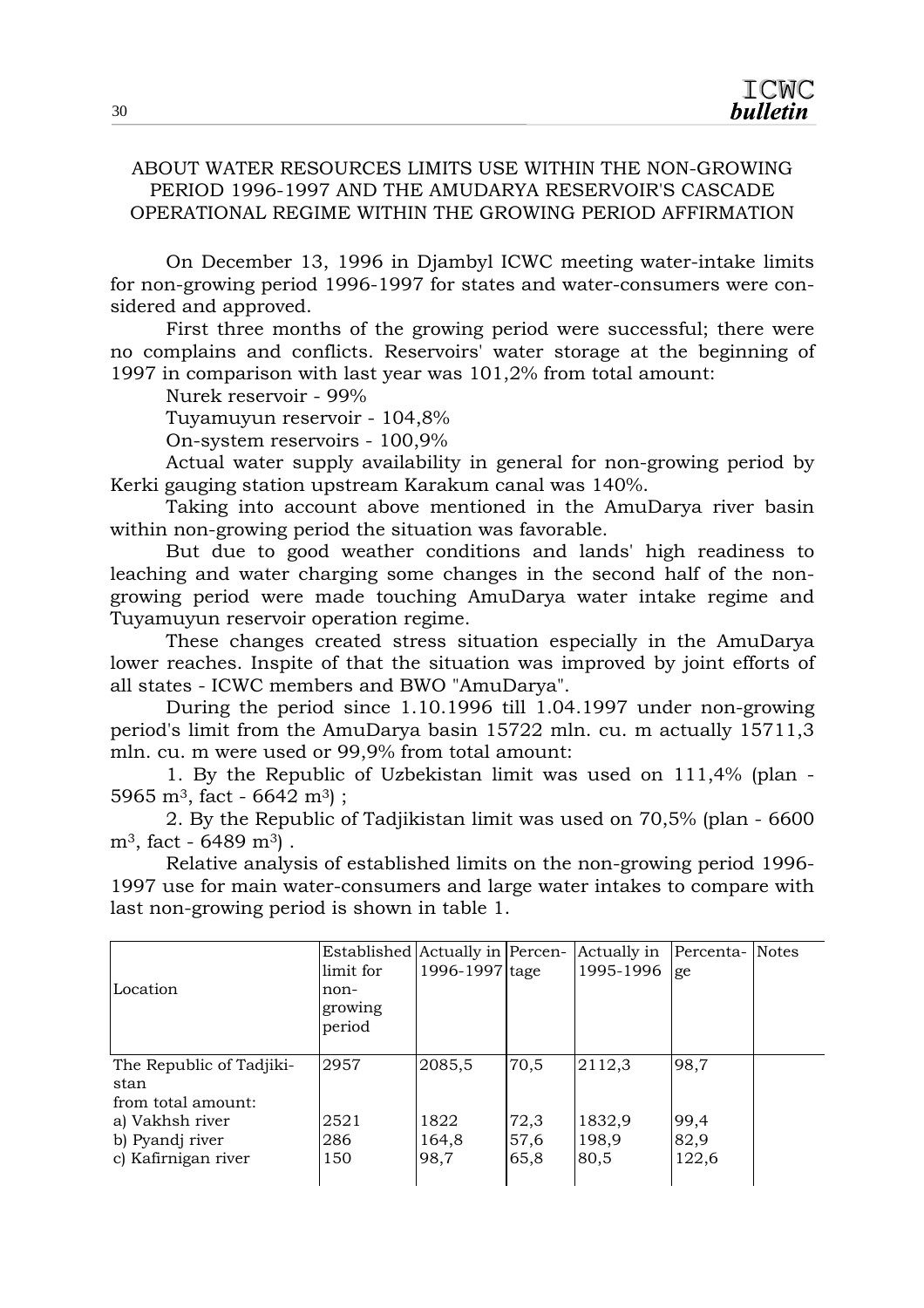#### ICMC **bulletin**

| The Republic of Uzbeki-<br>stan | 6165  | 7137    | 115,8 | 6776    | 105,3 |         |
|---------------------------------|-------|---------|-------|---------|-------|---------|
| <b>KMC</b>                      | 1700  | 2028,7  | 119,3 | 1756    | 115,5 |         |
| ABMC                            | 1380  | 1709,5  | 123,9 | 1720    | 99,4  |         |
| Surkhandarya district           | 200   | 495     | 247,5 | 342     | 144,7 |         |
| Total for middle reaches        | 3280  | 4233,2  | 129,0 | 3818    | 110,9 |         |
|                                 |       |         |       |         |       |         |
| Khorezm district                | 1235  | 1025,8  | 83,1  | 1050    | 97,7  |         |
| The Republic of Karakal-        | 1650  | 1878    | 113,8 | 1814    | 103,5 |         |
| pakstan                         |       |         |       |         |       |         |
| Total for lower reaches         | 2885  | 2903,8  | 100,6 | 2864    | 101,4 |         |
|                                 |       |         |       |         |       |         |
| Turkmenistan                    | 6600  | 6489    | 98,3  | 6296,2  | 103,1 |         |
| Karakum canal                   | 3800  | 3789,9  | 99,7  | 3369,2  | 112,4 |         |
| Lebap district                  | 1300  | 1253,3  | 96,4  | 1177    | 106,5 |         |
| Total for middle reaches        | 5100  | 5043,2  | 98,8  | 4546,2  | 110,9 |         |
| Tashauz district                | 1500  | 1445,6  | 96,4  | 1750    | 82,6  | Lower   |
|                                 |       |         |       |         |       | reaches |
| TOTAL for basin                 | 15722 | 15711,3 | 99,9  | 15090,5 | 104.1 |         |
| Upper reaches                   | 2957  | 2085,5  | 70,5  | 2112,3  | 98,7  |         |
| Midlle reaches                  | 8380  | 9276,4  | 110,7 | 8364,2  | 110,9 |         |
| Lower reaches                   | 4385  | 4349,4  | 99,2  | 4614,0  | 94,2  |         |

 From above table it can be seen, that the Republic of Tadjikistan (AmuDarya upper reaches) used its limit to compare with last year on 98,7%.

 The Republic of Uzbekistan acceded its last year limit on 5,3%, Turkmenistan - on 3,1%.

 But intake increase by these two states is achieved mostly due to water intake increase in the river middle reaches (see table: Uzbekistan - 10,9% growth, Turkmenistan - 10,9% growth).

 At the same time the lower reaches water consumers except Karakalpakstan Republic did not obtain their water consumption limits (Khorezm district - 96,4% for current vegetation period, 82,6% to compare with last year).

 In general taking into consideration non-growing period results the following conclusions can be made:

 1. Water consumption priority due to objective reasons was given to the middle reaches water-consumers.

 2. That was a reason to change the Tuyamuyun reservoir's operation regime, that made water supply to the lower reaches water-consumers more difficult in the second half of the growing period.

 3. Inspite of some difficulties the non-growing period in the AmuDarya river basin was successful.

 4. According to the Tuyamuyun reservoir approved operation regime within non-growing period reservoir volume to beginning of growing period should be 3773 mln. cu. m, actual volume on 1.04.1997 was 4032 mln. cu. m, last year on the same date - 4542 mln. cu. m.

 5. Water supply to the Aral Sea and Aral side plan during non-growing period was completed on 82,8% under plan of 3500 mln. cu. m actually 2898,5 mln. cu. m was provided, including river water 1950,4 mln. cu. m,

31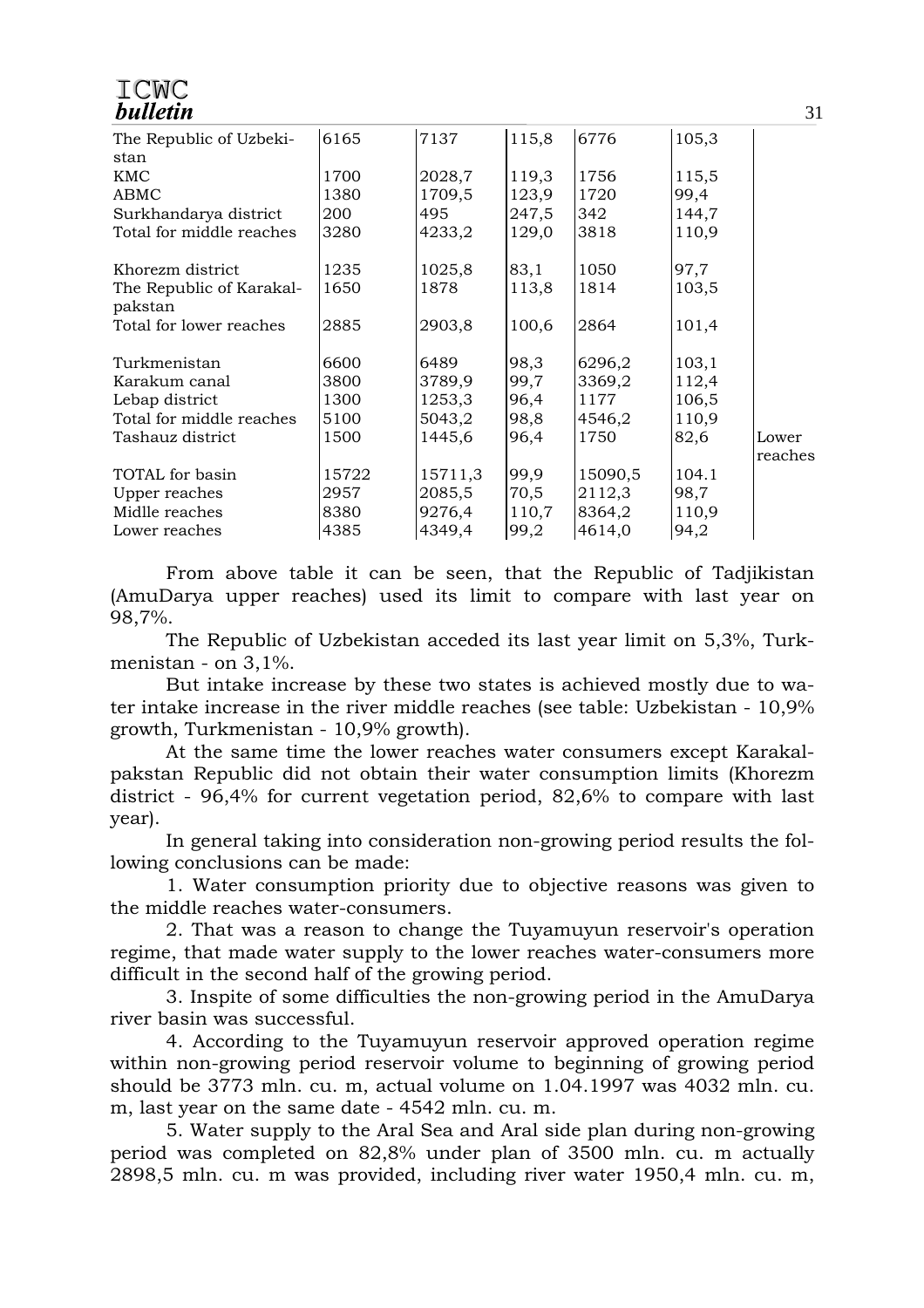canals system release - 507 mln. cu. m, collector-drainage network - 440,8 mln. cu. m (detailed description is attached to the report). According to the Hydromet humidity forecast on the growing period 1997 is about 95% of ordinary. On the base of foreseen water supply availability and the limits, proposed by ICWC members BWO "AmuDarya" prepared Nurek and Tuyamuyun reservoirs' foreseen regime (appendix 1).

 Coming from expected water supply availability in the AmuDarya basin and actual water consumption in non-growing period BWO "AmuDarya" suggest to affirmation corrected water-intake limits to growing period to the Aral Sea and the AmuDarya delta (appendix 2).

 Making analysis of non-growing period results and taking into account foreseen humidity on growing period 1997 BWO "AmuDarya" proposes:

 1. To affirm proposed water-intake limits and agree the reservoir cascade operation regime.

 2. In case of mistakes in water supply availability forecast and water situation worsening (in certain critical pieces of time) all water consumers should pass to equal water consumption constraint.

 3. To insert strict control for water resources use in all water consumption branches.

 4. In order to achieve equal water provision along the river to permit to BWO "AmuDarya" to make correction if necessary of established limits to 10%.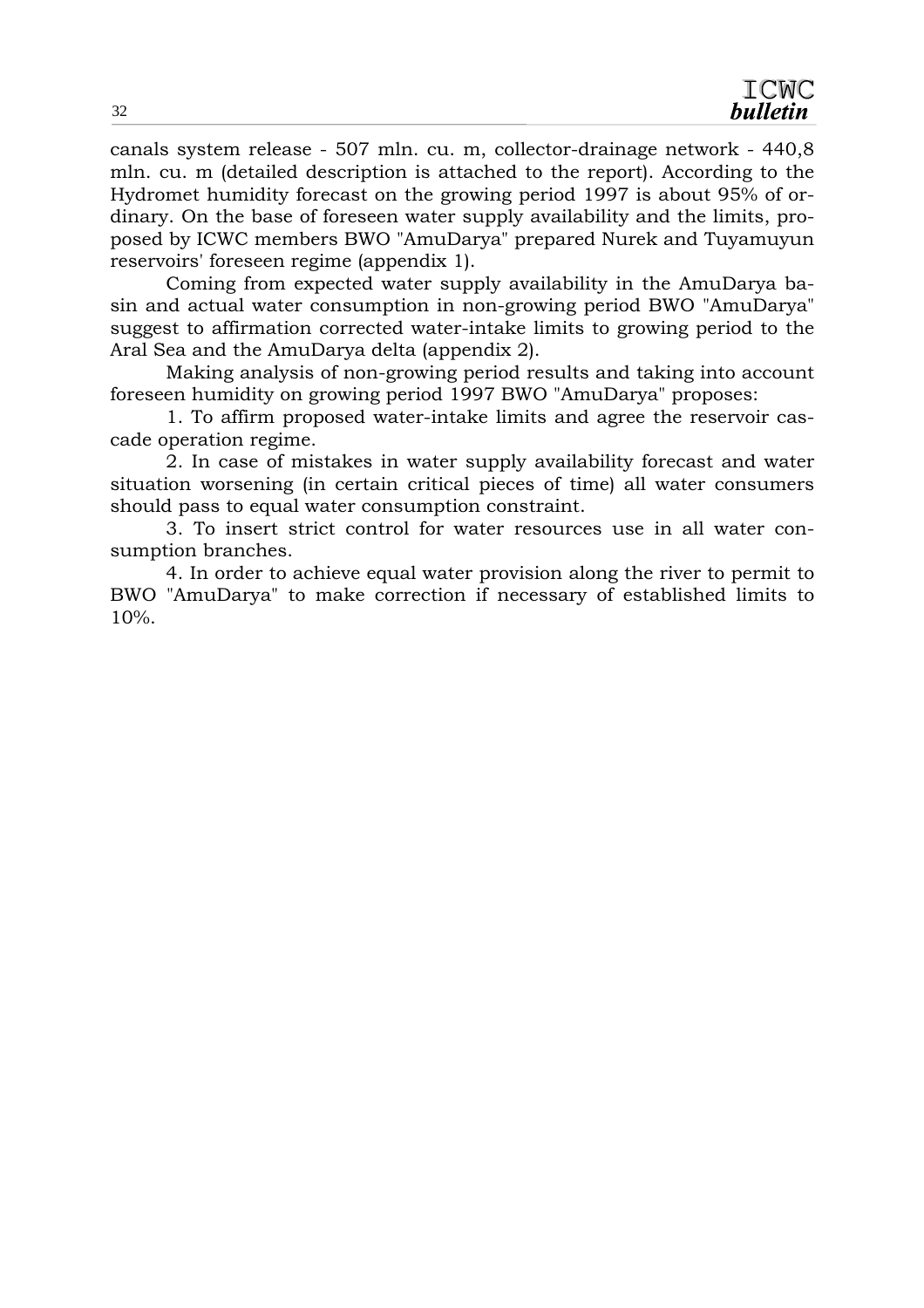**REPORT**  about water supply to the Aral Sea and AmuDarya delta during non-growing period of 1996-1997

| Location                 |         |          | Month    | Water supply 1996-<br>1997 | Percent-<br>age |       |      |        |       |
|--------------------------|---------|----------|----------|----------------------------|-----------------|-------|------|--------|-------|
|                          | October | November | December | January                    | February        | March | plan | fact   |       |
| g/s Samanbay             | 889     | 539      | 219      | 121                        | 148             | 34,7  | 3000 | 1951   | 65,02 |
| Total release            |         |          |          |                            |                 |       |      |        |       |
| from canals              |         |          |          |                            |                 |       |      |        |       |
| Kyzketken and Suzly      | 12      | 142      | 187      | 90                         | 76              |       |      | 507    |       |
| system                   |         |          |          |                            |                 |       |      |        |       |
| Collector-drainage water | 63      | 43       | 77       | 93                         | 70              | 94,8  | 500  | 440,8  | 88,16 |
| TOTAL:                   | 964     | 724      | 483      | 304                        | 294             | 128,5 | 3500 | 2898,5 | 82,81 |
| growing result           | 964     | 1688     | 2171     | 2475                       | 2769            | 2899  |      |        |       |

Note: Water supply data are provided by Hydromet of the Republic of Uzbekistan.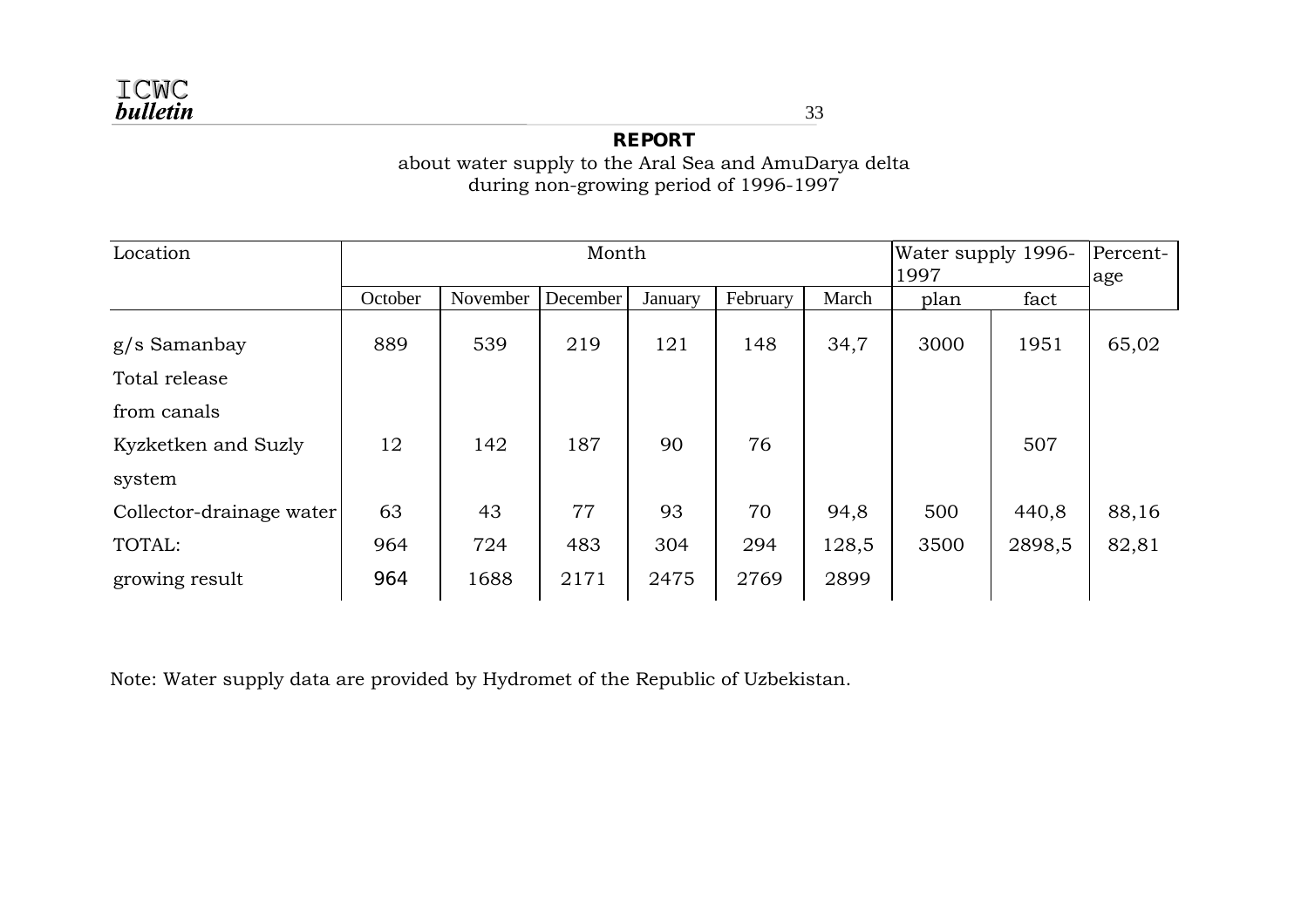### Nurek and Tuyamuyun reservoirs operation plan since October 1996 till March 1997

|                                    | Measure-<br>ment    |         | Fact                      |         |        |          |        |         |
|------------------------------------|---------------------|---------|---------------------------|---------|--------|----------|--------|---------|
| Nurek reservoir                    | unit                | October | November December January |         |        | February | March  |         |
| Inflow to reservoir                | $\rm m^3/sec$       | 351     | 253                       | 207     | 190    | 180      | 180    | 3546    |
| Losses in reservoir                | $\rm m^3/sec$       | 2       | 8                         | 27      | 15     | 14       | 46     | 292     |
| Volume: beginning                  | mln. m <sup>3</sup> | 10543   | 10205                     | 9413    | 8382   | 7476     | 6490   | 10543   |
| end                                | mln. m <sup>3</sup> | 10205   | 9413                      | 8382    | 7476   | 6490     | 5787   | 5787    |
| Accumulated $(+)$ , released $(-)$ | mln. m <sup>3</sup> | $-338$  | -792                      | $-1031$ | $-906$ | -986     | $-703$ | $-4756$ |
| Altitude: end of period            | m                   | 907,16  | 899,44                    | 887,88  | 876,95 | 864,27   | 854,41 |         |
| Release from reservoir             | $\rm m^3/sec$       | 475     | 541                       | 565     | 513    | 534      | 396    | 7873    |

| Tuyamuyun reservoir              | Measure-<br>ment unit |         | Fact                      |        |        |          |        |        |
|----------------------------------|-----------------------|---------|---------------------------|--------|--------|----------|--------|--------|
|                                  |                       | October | November December January |        |        | February | March  |        |
| Inflow to reservoir              | $\rm m^3/sec$         | 862     | 839                       | 945    | 511    | 481      | 576    | 11090  |
| Losses in reservoir              | $\rm m^3/sec$         | 236     | 260                       | 221    | 97     | 129      | 271    | 2562   |
| Volume: beginning                | mln. m <sup>3</sup>   | 4409    | 4630                      | 5020   | 5686   | 5998     | 5297   | 4409   |
| end                              | mln. m <sup>3</sup>   | 4630    | 5020                      | 5686   | 5998   | 5297     | 4032   | 4032   |
| $ Accumulated (+), released (-)$ | mln. m <sup>3</sup>   | 221     | 390                       | 666    | 312    | $-701$   | -1265  | $-377$ |
| Altitude: end of period          | m                     | 126,34  | 127,93                    | 128,74 | 129,46 | 127,66   | 124,52 |        |
| Release from reservoir           | $\rm m^3/sec$         | 543     | 429                       | 475    | 298    | 642      | 777    | 8271   |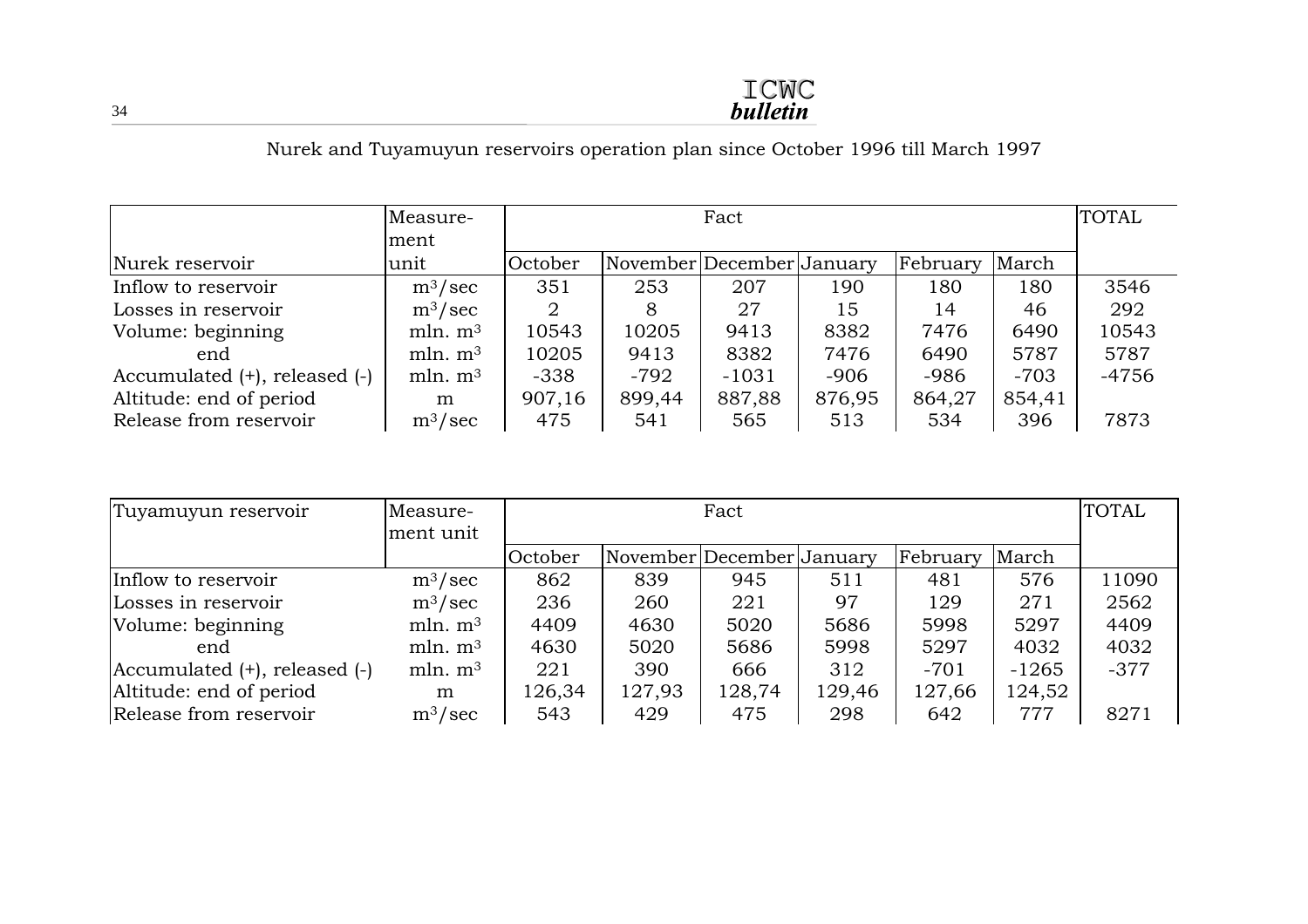Nurek and Tuyamuyun reservoir operation plan since April 1997 till October 1997

| Nurek reservoir                    | Measure-<br>ment unit |        | Forecast |        |        |        |           |         |  |  |
|------------------------------------|-----------------------|--------|----------|--------|--------|--------|-----------|---------|--|--|
|                                    |                       | April  | May      | June   | July   | August | September |         |  |  |
| Inflow to reservoir                | $\rm m^3/sec$         | 433    | 735      | 1000   | 1329   | 865    | 433       | 12638   |  |  |
| Losses in reservoir                | $\rm m^3/sec$         | $-85$  | -43      | -336   | $-262$ | $-229$ | $-120$    | $-2833$ |  |  |
| Volume: beginning                  | mln. m <sup>3</sup>   | 5787   | 6353     | 7004   | 6565   | 9881   | 10494     | 5787    |  |  |
| end                                | mln. m <sup>3</sup>   | 6353   | 7004     | 8565   | 9881   | 10494  | 10500     | 10500   |  |  |
| Accumulated $(+)$ , released $(-)$ | mln. m <sup>3</sup>   | 566    | 651      | 1561   | 1316   | 613    | <b>6</b>  | $-4713$ |  |  |
| Altitude: end of period            | m                     | 862,44 | 871,05   | 890,05 | 904,35 | 909,94 | 910,00    |         |  |  |
| Release from reservoir             | $\rm m^3/sec$         | 300    | 535      | 733    | 1100   | 865    | 551       | 10764   |  |  |

| Tuyamuyun reservoir                | Measure-            |        | Forecast |        |        |        |           |       |  |  |
|------------------------------------|---------------------|--------|----------|--------|--------|--------|-----------|-------|--|--|
|                                    | ment unit           | April  | May      | June   | July   | August | September |       |  |  |
| Inflow to reservoir                | $\rm m^3/sec$       | 881    | 1561     | 2722   | 2444   | 2584   | 1178      | 29962 |  |  |
| Losses in reservoir                | $m^3/sec$           | 318    | 317      | 700    | 487    | 559    | 221       | 6857  |  |  |
| Volume: beginning                  | mln. m <sup>3</sup> | 4032   | 4065     | 3572   | 4013   | 3263   | 3010      | 4032  |  |  |
| end                                | mln. m <sup>3</sup> | 4065   | 3572     | 4013   | 3263   | 3010   | 3274      | 3274  |  |  |
| Accumulated $(+)$ , released $(-)$ | mln. m <sup>3</sup> | 33     | $-493$   | 441    | $-750$ | $-253$ | 264       | 758   |  |  |
| Altitude: end of period            | m                   | 124,27 | 122,35   | 124,20 | 121.57 | 120,85 | 121,69    |       |  |  |
| Release from reservoir             | $m^3/sec$           | 550    | 1428     | 1852   | 2237   | 2119   | 855       | 23827 |  |  |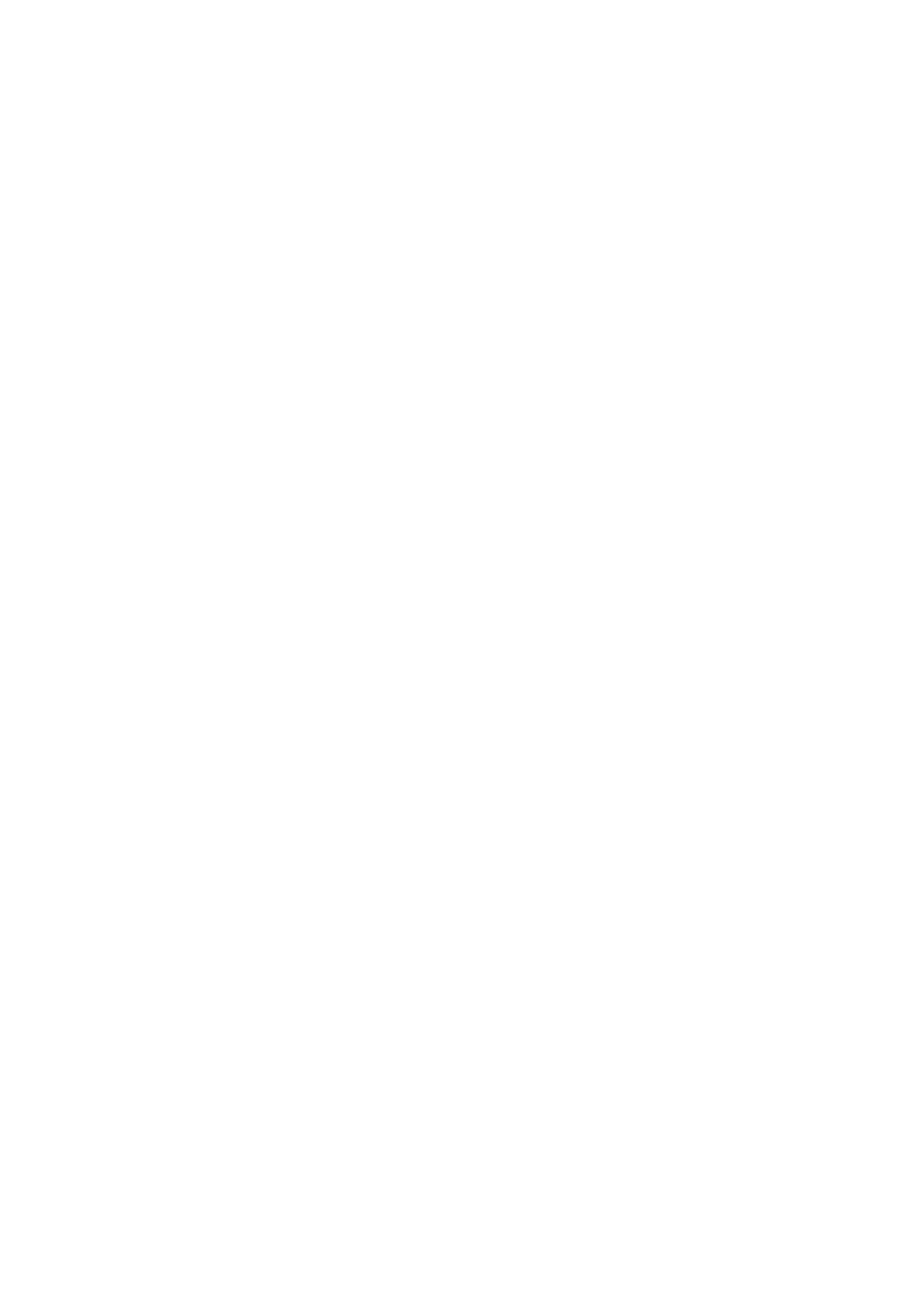#### SYRDARYA WATER RESOURCES USE WITHIN NON-GROWING PERIOD OF 1996-1997 AND BASINS' WATER-ECONOMY PLANNING ON THE GROWING PERIOD

 The non-growing period of 1996-1997 is completed; SyrDarya river water-intake limits and Naryn-SyrDarya reservoirs' cascade operation regime were approved by ICWC in December 1996 in Djambyl.

 Before to describe SyrDarya basin's water-economy operation within the given period it is necessary to compare water resources' foreseen and actual values in the river basin for passed period (see table 1):

Table 1

| Parameters                   | mln. m <sup>3</sup> |       | $\frac{9}{0}$ |
|------------------------------|---------------------|-------|---------------|
|                              | Forecast            | Fact  |               |
| Inflow to upper reservoirs:  |                     |       |               |
| Toktogul                     | 2755                | 3098  | 112           |
| Andizjan                     | 820                 | 760   | 93            |
| Charvak                      | 1165                | 1175  | 101           |
| Subtotal                     | 4740                | 5033  | 106           |
|                              |                     |       |               |
| Later inflow:                |                     |       |               |
| Toktogul-Uchkurgan           | 394                 | 382   | 97            |
| Uchkurgan, Uchtepe-Kayrakkum | 3305                | 4427  | 134           |
| Andizjan-Uchtepe             | 2045                | 2518  | 123           |
| Kayrakkum-Chardara           | 2675                | 2969  | 111           |
| Charvak-Chirchik mouth       | 955                 | 968   | 101           |
| Subtotal                     | 9374                | 11264 | 120           |
| Total                        | 14114               | 16297 | 116           |

 There were mainly interdepartmental contradictions which prevented rational use of water resources available. Winter releases from Toktogul reservoir which was operated in energetical regime, were 8346 mln. cu. m (see table 3) and exceeded value, which was established by energetics themselves due to energetical resources supply collapse to Kyrghizenergoholding by Kazakhstan. This regime has led to Kayrakkum reservoir filling up to December 19, 1996.

 Under certain conditions of Makhram pumping station operation water level in Kayrakkum reservoir has not been released below altitude 343,5 m or to 1,7 km3 , keeping extra 1 km3 water up to October 1. Since December 19, 1996 the reservoir has been passed to ordinary regime releasing 1000- 1400 m3/sec. These releases filled up Chardara reservoir in February and Chardara release constraints due to ice blocking made it necessary to release water since February 12, 1997 from Chardara reservoir to the Arnasay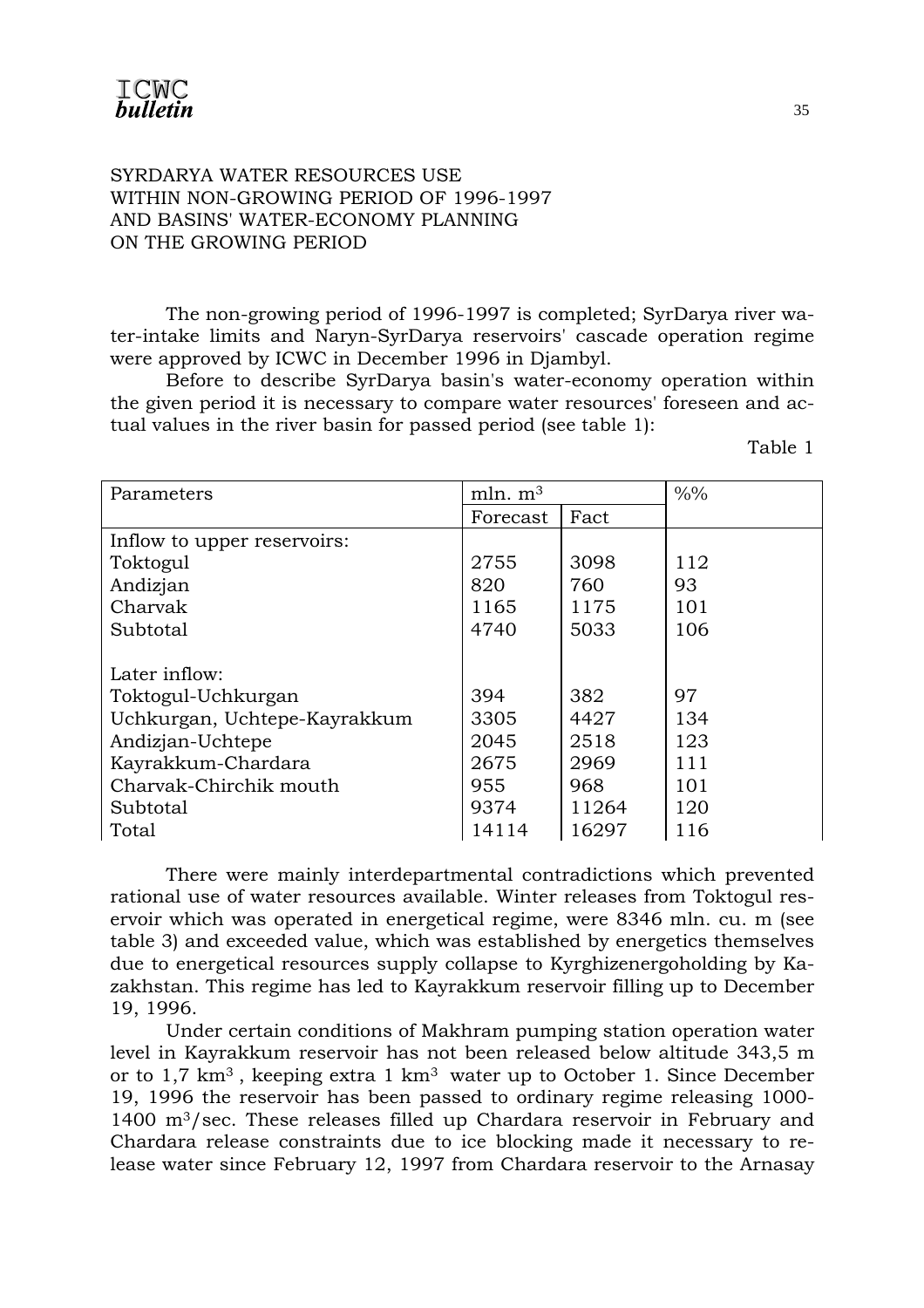sink till March 22, 1997 in volume of 1,2 km<sup>3</sup>. Thus 1,0 km<sup>3</sup> needed in the growing period has been released to the Arnasay sink.

 But water resources losses were not limited by the Kayrakkum reservoir regime. In February 18, 1997 Ministry of Water Management of Tadjikistan announced that due to construction work in upper water of Kayrakkum reservoir its water level will be provisionally decreased to altitude 347,00 m and about 200 mln. cu. m water will be released with consequent recovery of the level in March. Really work was started in March and drew release of 3 km<sup>3</sup> and to the beginning of the growing period recovery was not made. Moreover, "Barky Tochik" company was contininuing to release water for electric energy generation inspite of the reservoir operation regime, approved by ICWC. Only after electric energy transmission from Uzbekistan to Tadjikistan in April releases were decreased but to the beginning of the growing period the reservoir's volume was 470 mln. cu. m less against plan. Taking into account special constraints for the Makhram pumping station operation Kayrakkum reservoir's useful volume was 1,2 km3.

 To be honest it is necessary to say that due to rains in the first half of April and BWO "SyrDarya" measures undertaken in the river's upper reaches water volume in the reservoir achieved 3,3 km<sup>3</sup> to the end of April.

 Naryn-SyrDarya reservoirs cascade volume change and releases dynamics for period considered are represented in tables 2 and 3. Regime of other cascade's water reservoirs was mainly observed.

|  |  | Table |  |
|--|--|-------|--|
|--|--|-------|--|

|                 | Reservoir volume, mln. m <sup>3</sup> |              |          |       |  |  |
|-----------------|---------------------------------------|--------------|----------|-------|--|--|
| Water reservoir | <sub>on</sub>                         | on 1.04.1997 | on 1.04. |       |  |  |
|                 | 1.10.                                 |              |          | 1996  |  |  |
|                 | 1996                                  |              |          |       |  |  |
|                 |                                       | Forecast     | Fact     |       |  |  |
| Toktogul        | 15187                                 | 9844         | 9781     | 10432 |  |  |
| Andizjan        | 1384                                  | 1629         | 1372     | 838   |  |  |
| Charvak         | 1619                                  | 1094         | 1008     | 1142  |  |  |
| Kayrakkum       | 1726                                  | 3418         | 2948     | 3266  |  |  |
| Chardara        | 831                                   | 5400         | 5335     | 5246  |  |  |
| Total           | 20747                                 | 21385        | 20444    | 20924 |  |  |

Table 3

| Water reservoir | Releases, $mln. m3$ |       |  |  |  |  |
|-----------------|---------------------|-------|--|--|--|--|
|                 | according to        | fact  |  |  |  |  |
|                 | schedule            |       |  |  |  |  |
|                 |                     |       |  |  |  |  |
| Toktogul        | 8200                | 8346  |  |  |  |  |
| Andizjan        | 543                 | 754   |  |  |  |  |
| Charvak         | 1688                | 1716  |  |  |  |  |
| Kayrakkum       | 11119               | 12493 |  |  |  |  |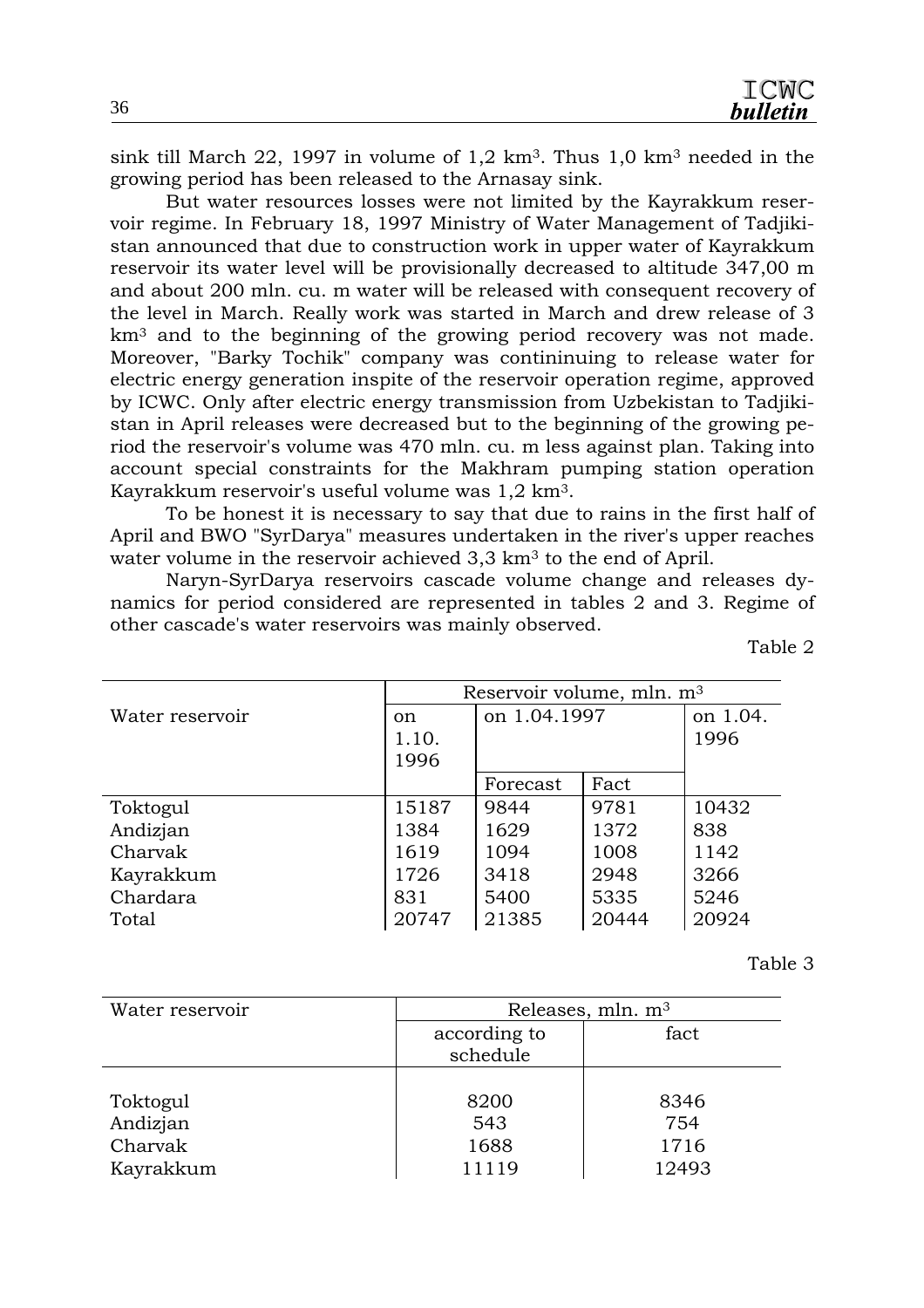Water-intakes during the non-growing period for the states - ICWC members are represented in table 4. Complains from water-consumers did not come.

Table 4

| Republic water-district      | ICWC limit, mln. | Fact    | $\frac{0}{0}$ % |
|------------------------------|------------------|---------|-----------------|
|                              | m <sup>3</sup>   |         |                 |
|                              |                  |         |                 |
| Kyrghiz Republic             | 20               | 16,49   | 82,4            |
| Republic of Uzbekistan       | 2350             | 2303,00 | 98,0            |
| Republic of Tadjikistan      | 200              | 277,84  | 138,9           |
| Republic of Kazakhstan (KMC) | 500              | 346,34  | 69,2            |
| Water supply to the Aral Sea | 5830,0           | 3426,0  |                 |

 It is worth to note that under releases from the Chardara reservoir 6,7 km3 only 3,43 km3 achieved the Aral Sea. Inflow to the Chardara reservoir was provided in amount of  $12 \text{ km}^3$  (forecast -  $11.7 \text{ km}^3$ ). This fact witnesses that water passage from the Chardara reservoir to the Aral Sea is not yet provided.

 On the base of Uzglavgidromet forecast year water supply availability is expected as 70-80% of ordinary. According to forecast and the Toktogul reservoir operation regime the available water resources for the growing period are determined (see table 5). Releases from Toktogul reservoir are supposed in two alternatives what depends on relationship between Kyrghizstan and Kazakhstan:

 if Kazakhstan can not compensate to Kyrghizenergoholding water released from Toktogul (5300 mln. cu. m);

if agreement between the sides would be achieved (6500 mln. cu. m).

Table 5

| Water balance contents         | Volume, mln. m <sup>3</sup> |      |  |
|--------------------------------|-----------------------------|------|--|
|                                |                             | Н    |  |
| <b>INFLOW</b>                  |                             |      |  |
| Inflow from Toktogul reservoir | 5300                        | 6500 |  |
| Total lateral inflow           | 5433                        | 5433 |  |
| $g/s$ Chinaz-Chirchik          | 606                         | 606  |  |
| $g/s$ Uchtepe                  | 1475                        | 1475 |  |
| Reservoir releases             | 5671                        | 5767 |  |
| Kayrakkum                      | 1232                        | 1232 |  |
| Chardara                       | 4439                        | 4535 |  |

#### WATER RESOURCES FOR THE GROWING PERIOD 1997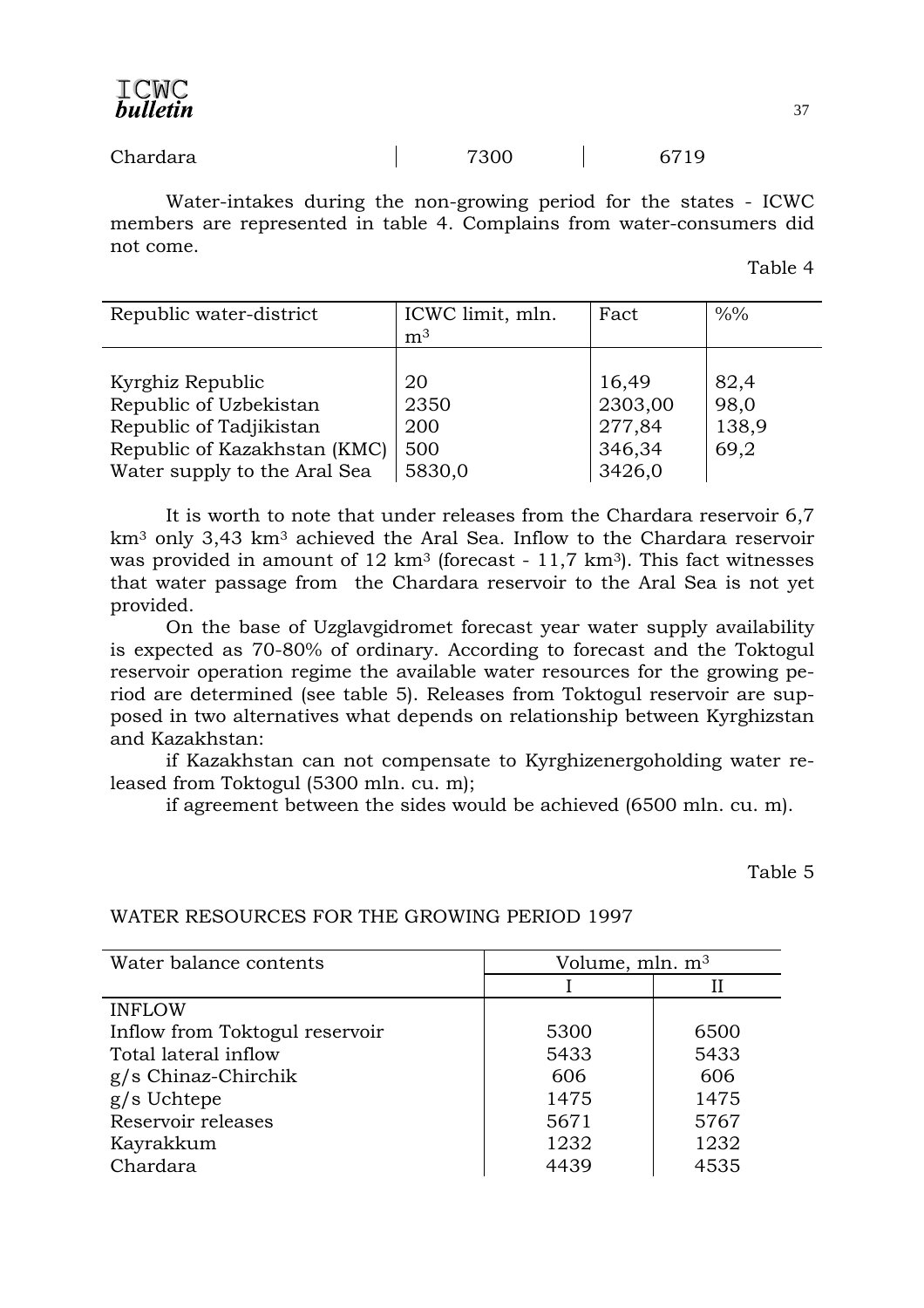| Water balance contents                                | Volume, mln. $m3$ |       |  |
|-------------------------------------------------------|-------------------|-------|--|
|                                                       |                   | Н     |  |
| <b>SUBTOTAL</b>                                       | 18485             | 19781 |  |
| <b>OUTFLOW</b>                                        |                   |       |  |
| Total losses from the river channel and<br>reservoirs | 2547              | 2547  |  |
| Water supply to the Aral Sea                          | 1000              | 1000  |  |
| <b>SUBTOTAL</b>                                       | 3547              | 3547  |  |
| TOTAL water resources available                       | 14938             | 16234 |  |

 Thus water-intakes should be corrected according to water resources available which are for the first alternative  $(5.3 \text{ km}^3)$   $80.74\%$  of water-intake volume in average humidity year and for the second alternative  $(6,5 \text{ km}^3)$  -87,73%. Both alternatives of cut limits were presented on Jubilee ICWC meeting in Dushanbe on April 12, 1997. Because the agreement between Kyrghizstan and Kazakhstan at that moment was not achieved, ICWC affirmed the first alternative. If the agreement would be achieved the limits should be revised. For the same case the Naryn-SyrDarya reservoirs' operation regime schedule for the growing period was approved.

 It is worth to indicate some specific difficulties which prevent proper planning of this cascade's regime. This plan is based on the Uzglavgidromet forecast given in February-March and finally in the beginning of April. This forecast gives water resources volume with error within 30-50% of foreseen water resources. Then Uzglavgidromet gives forecasts monthly making the first forecast more accurate. BWO can not consider these corrections in its calculations. If, for instance, actual lateral inflow in August would be lower than was expected in April, it can be corrected only in July forecast, but the reservoir operation schedule can not be corrected because released water can not be returned. Moreover, Uzglavgidromet forecast reliability is rather low, which also makes operation more complicated. Latter is explained by outdated equipment of gauging stations, their number reduction, difficulties in information exchange between the republics and, last but not least, Central Asian states' Hydromets operation worsening.

 Imperfection of the actual legal base in transboundary water resources management in the SyrDarya river basin does not permit BWO to resolve local and interdepartmental contradictions. Once more difficulty is breakage by the states-participants signed agreements. The last example - the Republic of Kazakhstan last year did not supply 400 th. tn coal from 600 th. tn agreed. The question of the Toktogul reservoir releases' regime for the growing period has not been solved until now.

 The cascade's operation regime and water-intake limits should be corrected with accordance to the real water situation, which can substantially differ from foreseen, if to judge on real Toktogul and Kayrakkum reservoirs' function. Change of actual water supply to compare with foreseen one is also possible. Because unexpected changes mostly can not be corrected and af-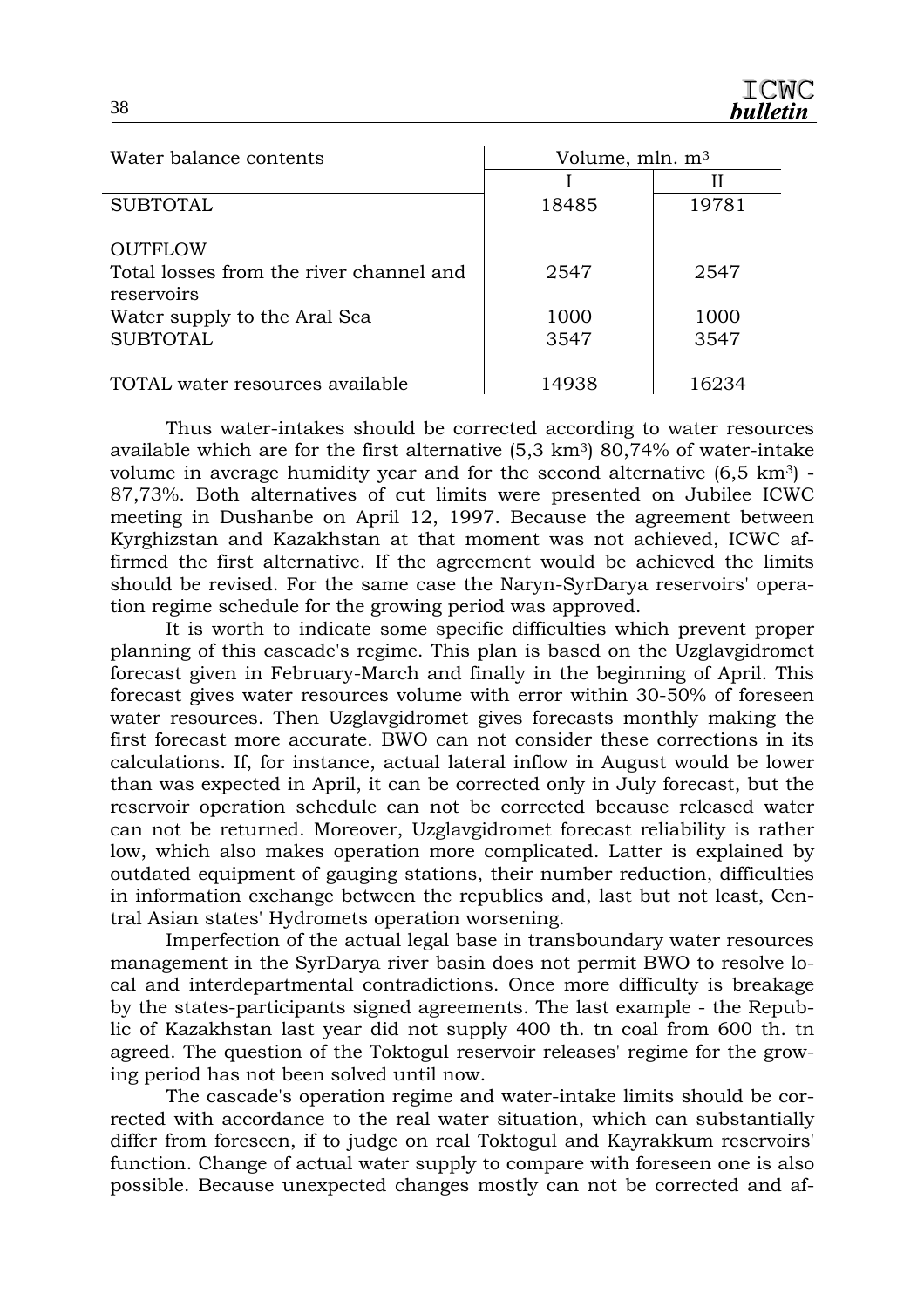firmed by ICWC, at its meeting in Dushanbe ICWC decided to permit BWO under water situation changes, if these changes are within 10% of volume, to correct water-intake limits and the cascades' operation regime. If these changes axceed 10% of volume, BWO should submit its proposals about necessary correction to ICWC consideration.

> Information is prepared by BWO "SyrDarya"

#### **PROTOCOL**

April 30, 1997 Bishkek

#### Attendees:

| Kyrghizenergoholding General Director<br>Ministry of Energetics and Natural Resources of | <b>B.Sartkaziyev</b> |
|------------------------------------------------------------------------------------------|----------------------|
| Kazakhstan,                                                                              |                      |
| <b>First Deputy Minister</b>                                                             | S.Tiyesov            |
| Ministry of Agriculture                                                                  |                      |
| Committee for Water Resources of Kazakhstan,                                             |                      |
| Committees Deputy Chairman                                                               | K.Kudaibergenov      |
| KzylOrda district Akimiyat of Kazakhstan,                                                |                      |
| Deputy Akim                                                                              | F.Fatkuliyev         |
| Southern-Kazakhstan district Akimiyat of Kazak-                                          |                      |
| stan,                                                                                    |                      |
| Deputy Akim                                                                              | R.Khalmuradov        |

 Basing on the protocol of April 8, 1997 between the Government of the Republic of Kazakhstan and the Government of the Kyrghiz Republic and working meeting protocol of representatives of fuel-energetics and waterrelated complexes of the Republic of Kazakhstan, the Kyrghiz Republic, the Republic of Uzbekistan and the Republic of Tadjikistan on rational use of water-energetic resources of Naryn-SyrDarya reservoirs cascade held on August 23-24, 1996 in Bishkek, agreeing sides exchanging opinion have decided:

39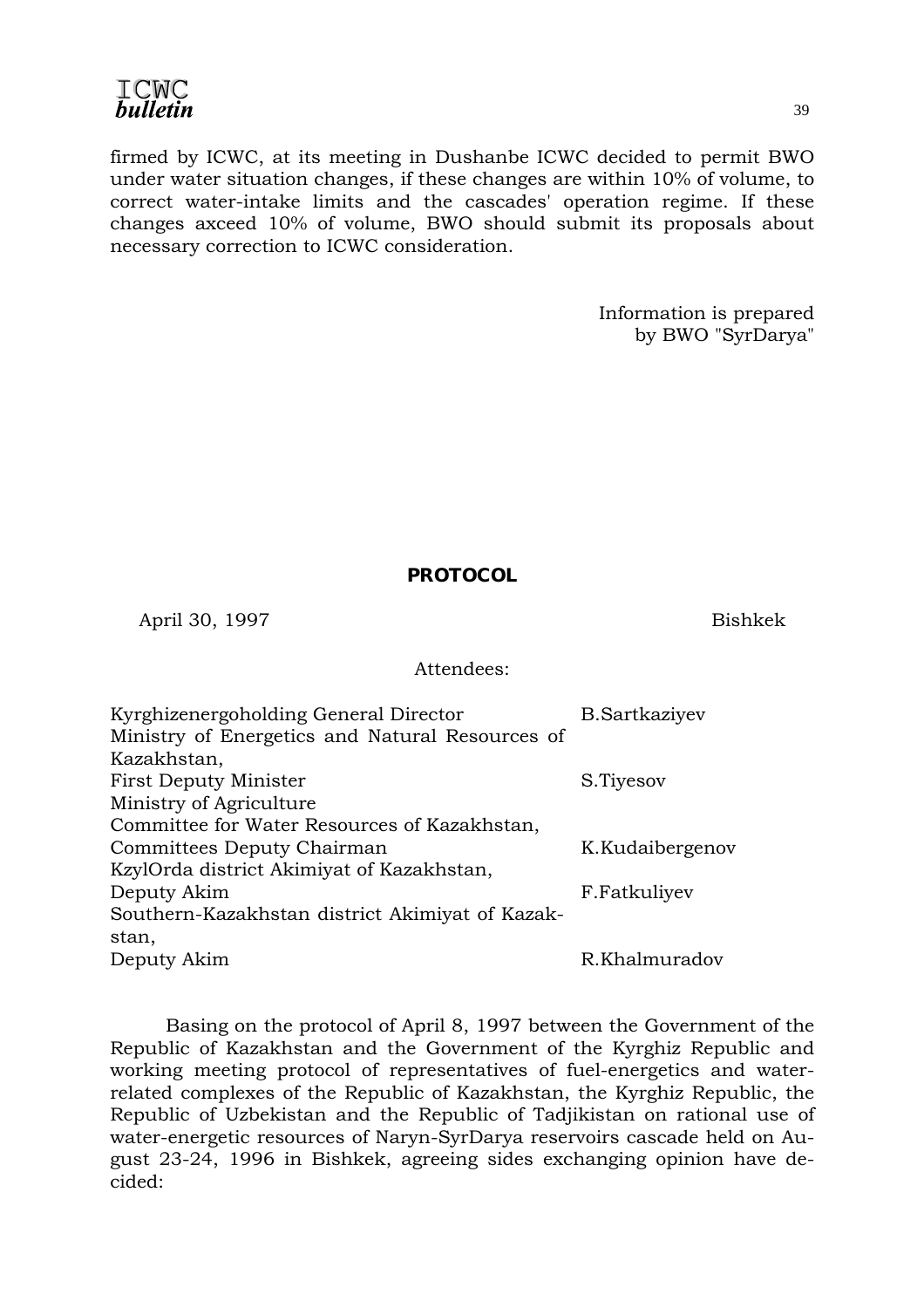1. Southern-Kazakhstan and KzylOrda provinces of the Republic of Kazakhstan buy in June, July and August 1997 from Kyrghizenergoholding electric energy in amount of 1,1 bln. (one billion one hundred million) kWt/hour; from total amount: Southern-Kazakhstan province 330 mln. kWt/hour and KzylOrda province 770 mln. kWt/hour on price of 2 cents for 1 kWt/hour without added value tax in order determined according to agreements, signed between Kyrghizenergoholding and districts.

 2. Kyrghizenergoholding according to protocol decisions of August 23- 24, 1996 and given protocol conditions and signed agreements executes within the growing period water releases from Toktogul reservoir in amount of 6,5 bln. (six billion five hundred million) cu. meters; from total amount: April - 230 cu. m/sec (fact 240 cu. m/sec), May - 270 cu. m/sec, June - 650 cu. m/sec, July - 690 cu. m/sec, August - 500 cu. m/sec, September - 190 cu. m/sec.

 Water share for Southern-Kazakhstan and KzylOrda provinces equals 50% of total volume and is determined by State Committee for Water Resources of the Republic of Kazakhstan and BWO "SyrDarya". Water allocation within the growing period in the SyrDarya basin: for Southern-Kazakhstan district - 30%, for KzylOrda district -70%.

 3. KzylOrda OREK, Djambyl OREK pay for electric energy supplied and services on frequency regulation in 1996 - till July 1, 1997, supplied in I-II quarters - till October 1, 1997.

 4. Southern-Kazakhstan REK pays for supplied energy and services on frequency regulation in 1996 50% of debt till July 1, 1997, second half of debt for 1996 and I-II quarters - till October 1, 1997.

 5. Kazakhstan Ministry of Energetics and Natural Resources and Kyrghizenergoholding through the governments of the Republic of Kazakhstan and the Kyrghiz Republic to definite till July 1, 1997 who will pay for Almalykenergo to Kyrghizenergoholding in amount of USD 3,66 mln.

 6. On the issue of electric energy transference through the Central Asian networkring 500 kWt the work is under progress to find decision on its payment till June 1, 1997.

 7. Kyrghizenergoholding can make correction of Toktogul reservoir water releases within growing period coming from actual payments for electric energy by the Southern-Kazakhstan and KzylOrda districts.

Signatures: B.Sartkaziyev S.Tiyesov K.Kudaibergenov F.Fatkuliyev R.Khalmuradov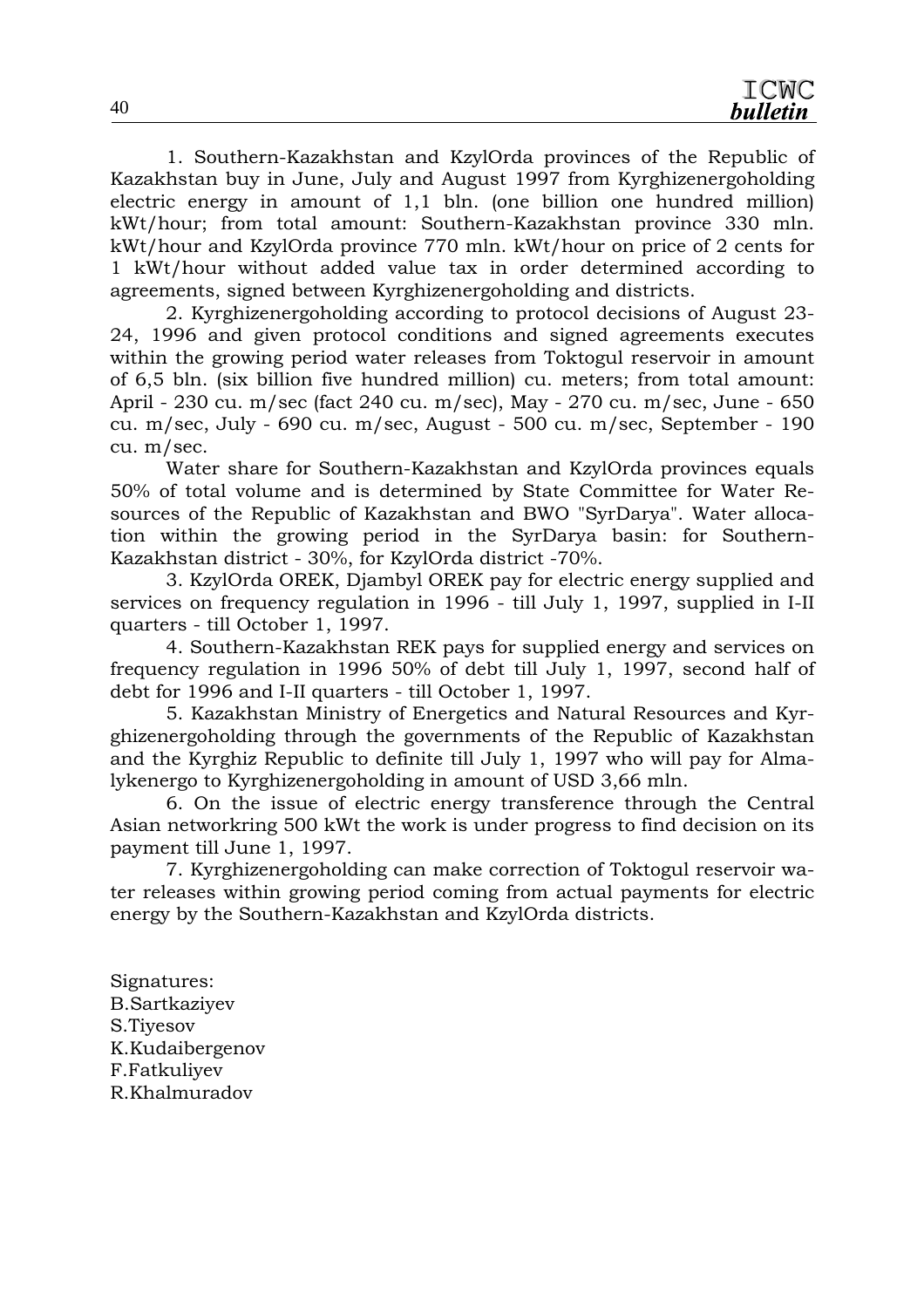#### REPORT ABOUT UNESCO FAO LAND AND WATER DEVELOPMENT DEPARTMENT PRINCIPAL SPECIALIST MARTIN SMITH VISIT TO SIC ICWC (21-27-TH APRIL 1997)

 Mr. M.Smith visit to SIC ICWC objective was consultation on UN FAO CROPWAT methodology application under Central Asian region's conditions for elaboration of the unified base of water consumption rate's normatives. Mr. M.Smith is one of this program's authors.

 Mr. M.Smith was aquinted with methodology of irrigation and watering norms definition in the states of Central Asia. As it is known, irrigation and watering norms in the states of Central Asia are determined by means of different methods. Incompliance in their definition's approach led to water resources analysis' results incomparability. That is why common universal methodology of irrigated hectare specific requirements is necessary to elaborate. UN FAO methodology implemented in CROPWAT program gives opportunity to calculate water requirement for each stage of a plant development, irrigation and watering rate's norms (net and brutto) with regard to sowing productivity, watering technique, etc. This methodology meets quite sufficiently the requirements of universal methodology and definits underirrigation influence within each growth phase on the final result. During discussion SANIIRI approach to water requirements definition was shown to Mr. M.Smith.

 Some original data was passed to Mr. M.Smith on his request which are necessary for the model preparation.

 During Mr. M.Smith meeting with SANIIRI Director General Mr. R.Ikramov the proposal was discussed about joint lizimetric observations' execution for the main agricultural crops to establish reliable coefficients necessary for the model's operation.

 Mr. M.Smith has shown on computer CROPWAT program's specific features. The specific parameters included in the model such as soil characteristics, given soil moisture - RAM, TAM, watering conditions, yield dependance of moisture storage and soil salinization, and the model capability to work in simulation regime were discussed.

 SIC ICWC staff explained to Mr. M.Smith their approach to CROPWAT program adaptation to the conditions of the Central Asian region. The computer program for Kcrop coefficient definition has been demonstrated, elaborated by SIC ICWC staff on the base of field observations. Mr. M.Smith was very interested of SIC ICWC approach remarking high level of this program. Besides the program for agricultural crops sowing date definition has been demonstrated to him, which was proposed to be included in the CROPWAT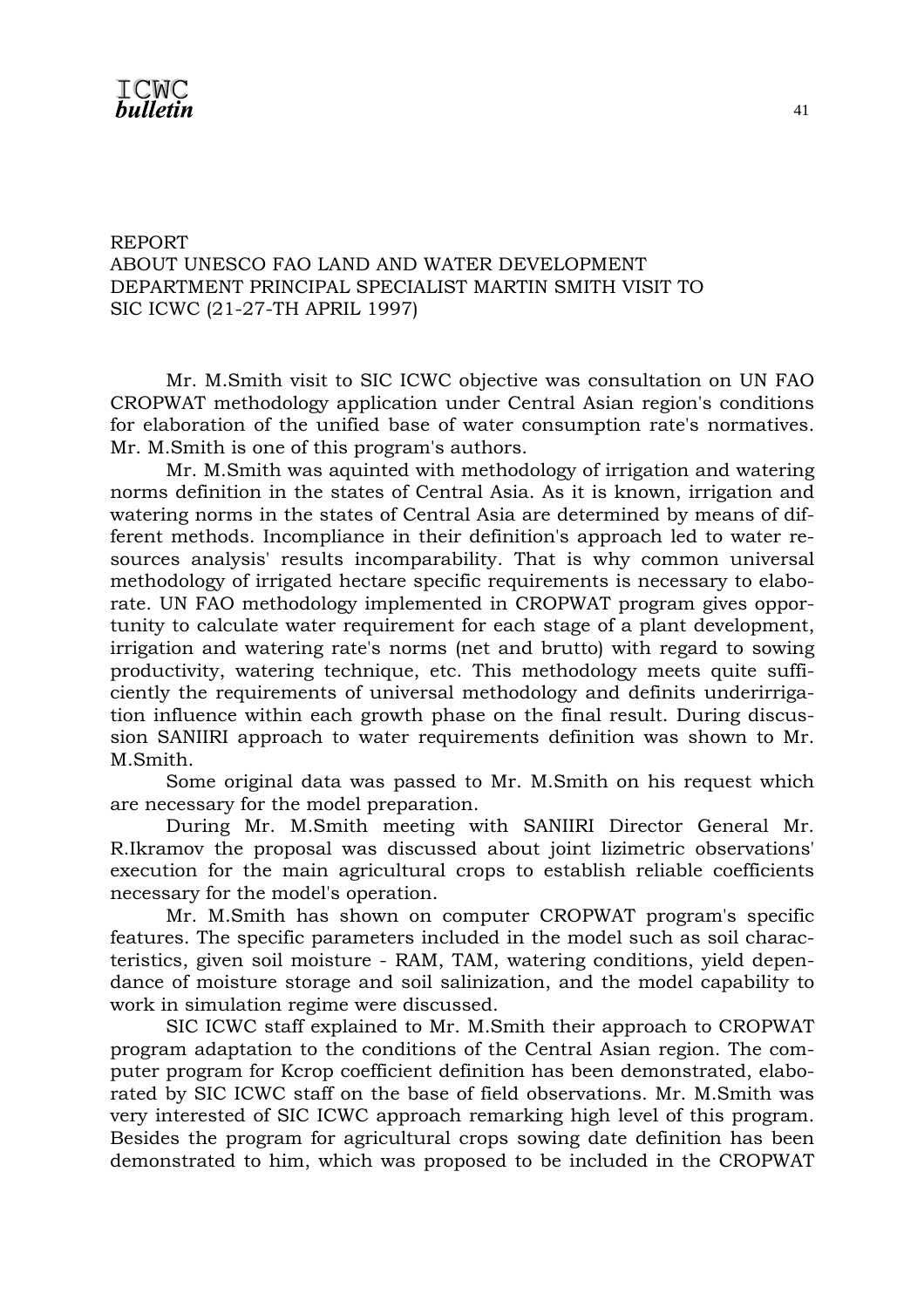program's model. SIC ICWC approach to CROPWAT model adaptation to the Central Asian region's conditions was agreed with Mr. M.Smith.

 Opinion exchange about the CROPWAT program use for the Central Asian conditions has been done for unified minimal water requirement rate's norms elaboration, which meet requirements of minimal ecological impact on water and land resources. Latter is the main element of the Aral Sea basin states' water policy. This will allow to solve the following questions: to establish scientific-grounded water saving limits; to refine water resources distribution between the branches - water consumers in the region; especially between irrigation and energetics; to evaluate damage of water undersupply or international rivers' regime violation by one water consumer relatively to other; to correct operatively water allocation regime under water situation change. Analysis of existing norms comparison with CROPWAT shows CROPWAT advantage which permits to adapt these norms for the above mentioned tasks resolution.

 Analysis of the program shows necessity to refine some methodological aspects connected with the arid zone peculiarities: ground water influx to unsaturated zone influence on water-consumption rate and its share covered by groundwater; year humidity influence on irrigation rate value; source of and intensity of salt accumulation influence on leaching rate value; rice irrigation peculiarities in deltas.

 Meeting participants decided reasonable to adaptate CROPWAT model to local conditions on the base of observations previously executed by scientific-research institutes of Central Asia and being executed under WARMAP Program within the WUFMAS subprogram.

 The protocol about mutual collaboration between SIC ICWC and UN FAO Land and Water Department was signed.

 Mr. M.Smith has remarked high level of the scientists of Uzbekistan. By his opinion SIC ICWC and SPA SANIIRI is an excellent base for international workshop on water consumption methodology carrying out.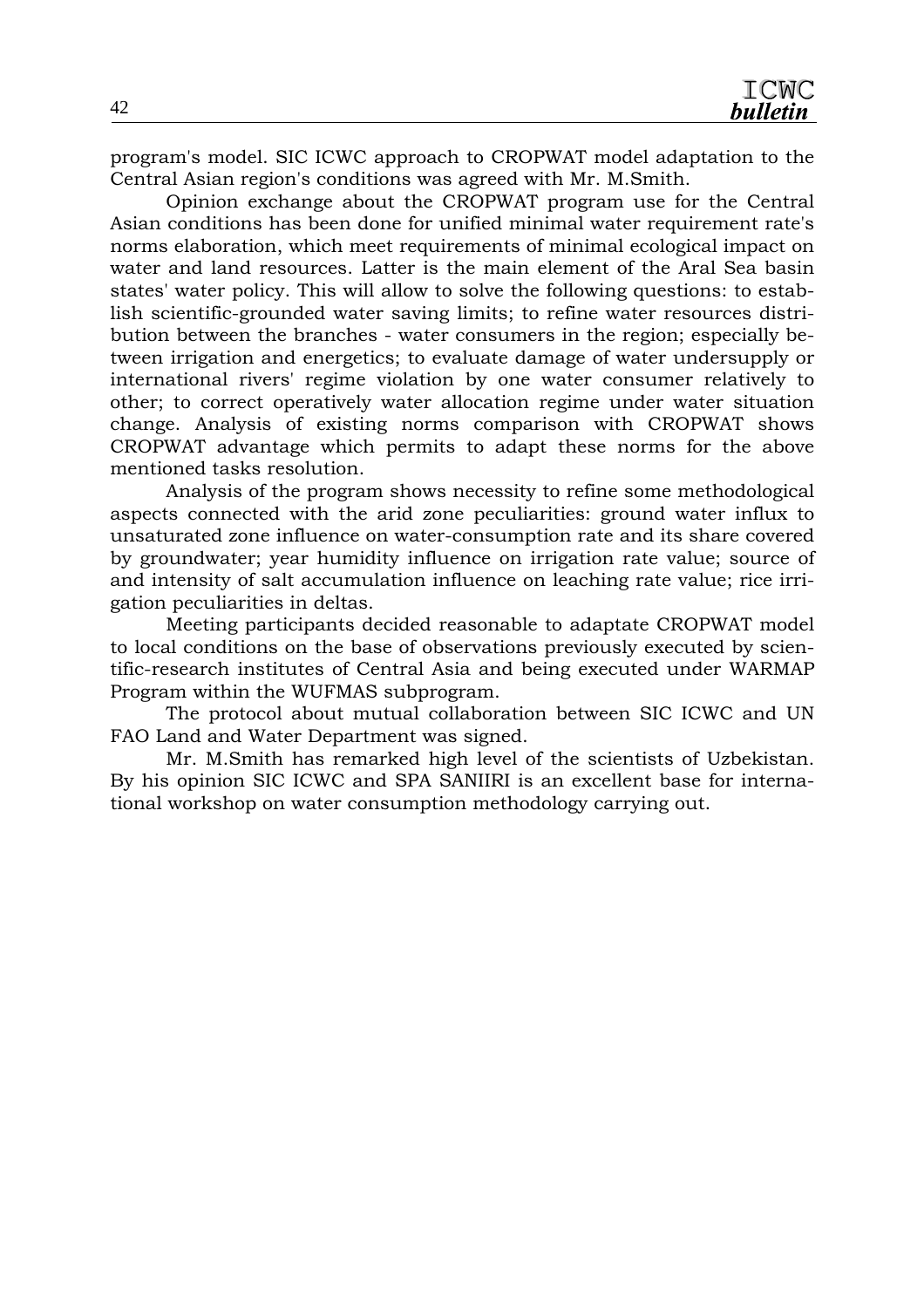

#### INFORMATION ABOUT FINANCIAL SUPPORT OF THE ARAL SEA PROGRAM AND ITS IMPLEMENTATION

(ON FEBRUARY 1996)

**(mln. USD)** 

| #   | Project contents                                                                                                 | Stage                               | Total<br>allocated<br>means       | Country-<br>donor<br>---------<br>Consulting firm | Expected<br>fufillment<br>in 1996 | Expected<br>financing<br>in 1997 | Actual state of art                                                                                                                                                                                                           | 1. Executor from<br>Uzbekistan<br>2. National<br>leader |
|-----|------------------------------------------------------------------------------------------------------------------|-------------------------------------|-----------------------------------|---------------------------------------------------|-----------------------------------|----------------------------------|-------------------------------------------------------------------------------------------------------------------------------------------------------------------------------------------------------------------------------|---------------------------------------------------------|
|     |                                                                                                                  |                                     |                                   |                                                   |                                   |                                  |                                                                                                                                                                                                                               | 3. Coordinator of<br><b>MAWM</b>                        |
| 1.1 | Strategy of rational use and protec-<br>tion of water resources in the Aral<br>Sea basin                         | 1-st phase<br>2-nd stage<br>phase 1 | 0.375<br>0.025<br>Total:<br>0.400 | <b>GEF</b><br>The Netherlands<br>-----            | 0.375<br>0.012<br>Total:<br>0.387 | $\blacksquare$<br>0.013          | "Main provisions of water<br>strategy" are completed.<br>Correction on the gov-<br>ernments comments is<br>being carried out. TORs<br>for second phase are pre-<br>pared. Work is stopped<br>because of funding ab-<br>sence. | 1. SIC ICWC<br>2. V.Dukhovny<br>3. A.Djalalov           |
| 1.2 | Existing water reservoirs efficiency<br>increase for irrigation and energetics                                   | Preparation<br>stage<br>1.2 and 1.3 | 0.004                             | The World<br>Bank's special<br>grant              | 0.004                             | $\overline{\phantom{a}}$         | Funding<br>expected<br>was<br>from SIDA but its repre-<br>sentative has not con-<br>firmed its aspirations                                                                                                                    | 1. SIC ICWC<br>2. O.Kayumov                             |
| 1.3 | Dams and reservoirs sustainability                                                                               |                                     |                                   |                                                   |                                   |                                  |                                                                                                                                                                                                                               | 1. SIC ICWC<br>2. V.Skrylnikov                          |
| 2.1 | Regional unified system of methodo-<br>logical information, water resources<br>account and forecast and environ- | 1-st phase                          | 1.500<br>0.250<br>Total:          | Switzerland<br><b>Great Britain</b>               | 0.500<br>0.250                    | 1.0<br>$\overline{\phantom{a}}$  | Equipment is purchased<br>and the report is prepared.                                                                                                                                                                         | 1. Hydromet ser-<br>vice<br>2. Ovchinnikov              |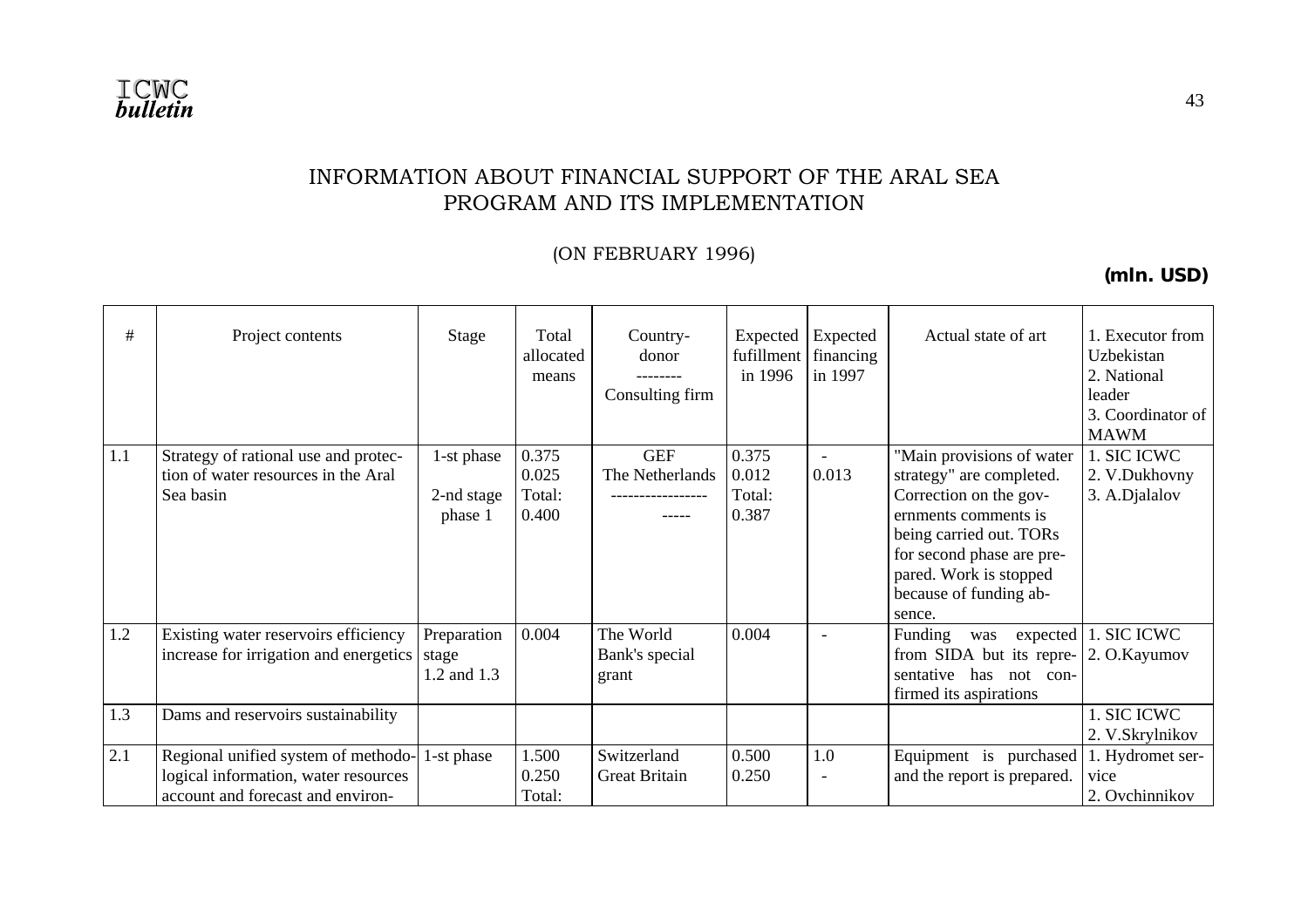| #                | Project contents                                                            | Stage                | Total<br>allocated<br>means       | Country-<br>donor<br>Consulting firm                             | fufillment<br>in 1996             | Expected Expected<br>financing<br>in 1997 | Actual state of art                                                                                                                                            | 1. Executor from<br>Uzbekistan<br>2. National<br>leader<br>3. Coordinator of<br><b>MAWM</b>  |
|------------------|-----------------------------------------------------------------------------|----------------------|-----------------------------------|------------------------------------------------------------------|-----------------------------------|-------------------------------------------|----------------------------------------------------------------------------------------------------------------------------------------------------------------|----------------------------------------------------------------------------------------------|
|                  | ment monitoring in the Aral Sea ba-<br>sin                                  |                      | 1.750                             |                                                                  |                                   |                                           |                                                                                                                                                                |                                                                                              |
| 2.2              | SIC ICWC database and informa-<br>tion system management                    | Preparation<br>stage | 0.007                             | The World<br>Bank's special<br>grant                             | 0.007                             |                                           | TOR is refined for $1$ -st 1. SIC ICWC<br>stage. Work is not started 2. I.Sorokina<br>because of funding ab-<br>sence.                                         | 3. B. Yusupov                                                                                |
| 3.1a             | Water quality assessment and ma-<br>nagement                                | 1-st phase           | 0.125<br>0.257<br>Total:<br>0.382 | <b>GEF</b><br>The Netherlands<br>-----------------<br><b>TVA</b> | 0.125<br>0.257<br>Total:<br>0.382 | $\blacksquare$                            | Work is completed, but $\vert$ 1 Committee for<br>the report is not submit- nature protection<br>ted. TORs for 2-nd phase $ 2$ . V. Konyukhov<br>are prepared. | 3. M.Mirkhodji-<br>yev                                                                       |
| 3.1 <sub>b</sub> | Agricultural water quality im-<br>provement                                 | 1-st phase           | 0.35                              | The Netherlands<br><b>ILRI</b>                                   | 0.350                             | $\overline{a}$                            | The report is not yet sub-<br>mitted. TORs for 2-nd<br>phase are prepared.                                                                                     | 1 Committee for<br>nature protection<br>2. V.Konyukhov<br>$\overline{3}$ .<br>M.Mirkhodjiyev |
| 3.2              | Collector-drainage network and<br>AmuDarya right bank collectors            | 1-st phase           | 1.400                             | Japan<br>The Netherlands                                         | $- - - - -$                       | 1.400<br>0.400                            | project is imple-<br>The<br>mented by Turkish firm<br>Temilsu<br>and<br>Uzgipro-<br>meliovodkhoz                                                               |                                                                                              |
| 4.1              | Wetland creation in AmuDarya<br>delta and the Aral Sea desiccated<br>bottom | 1-st phase           | 1.100                             | The Netherlands<br>Euroconsult                                   | 1.100                             |                                           | Preparation phase is com-<br>pleted. There are com-<br>ments of the Uzbekistan<br>Government                                                                   | 1. Karakalpak-<br>remvod<br>2. Tashmuk-<br>hamedov                                           |

44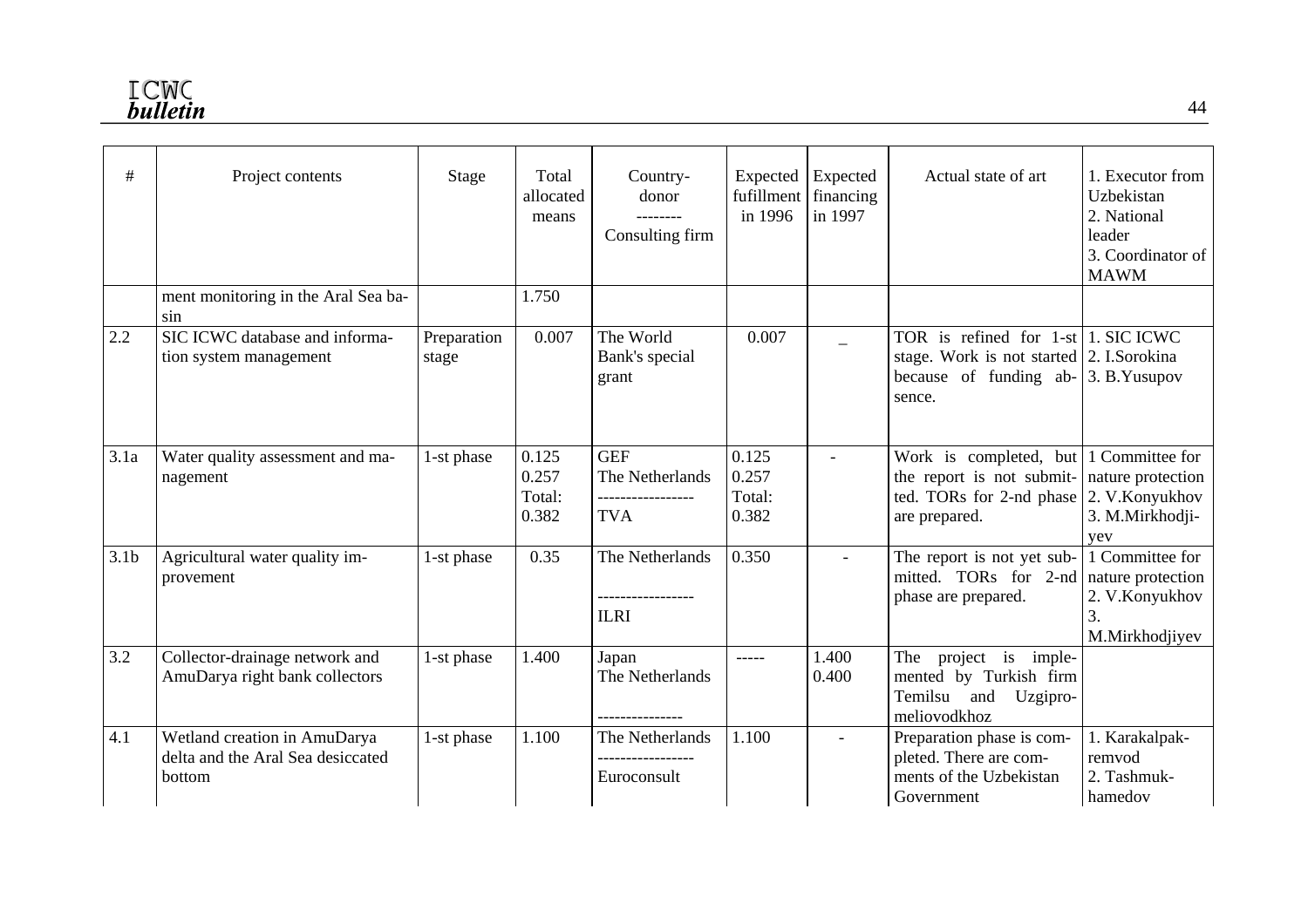| #   | Project contents                                                       | Stage                                                         | Total<br>allocated<br>means       | Country-<br>donor<br>--------<br>Consulting firm | Expected Expected<br>fufillment<br>in 1996 | financing<br>in 1997 | Actual state of art                                              | 1. Executor from<br>Uzbekistan<br>2. National<br>leader<br>3. Coordinator of<br><b>MAWM</b> |
|-----|------------------------------------------------------------------------|---------------------------------------------------------------|-----------------------------------|--------------------------------------------------|--------------------------------------------|----------------------|------------------------------------------------------------------|---------------------------------------------------------------------------------------------|
|     |                                                                        |                                                               |                                   |                                                  |                                            |                      |                                                                  | 3. Umarov                                                                                   |
| 4.2 | Aral Sea northern part restoration<br>(northern bay)                   | 1-st phase                                                    | 0.770<br>0.150<br>Total:<br>0.920 | Japan<br>The Netherlands                         |                                            | $\blacksquare$       | Work will be funded after<br>Project 4.4 completion              | 1. Kazgipro-<br>vodkhoz                                                                     |
| 4.3 | Environment study in the Aral Sea<br>basin (southern and northern bay) | Preparation<br>stage                                          | 0.004                             | The World<br>Bank's special<br>grant             | 0.004                                      |                      | Funding is not confirmed<br>by the donors                        |                                                                                             |
| 4.4 | SyrDarya channel cleaning down<br>stream Chardara reservoir.           | Preparation<br>stage                                          | 0.034                             | The World<br>Bank's special<br>grant             | 0.034                                      |                      | Preparation stage is com-<br>pleted.                             | 1. Kazgiprovod-<br>khoz                                                                     |
|     | SyrDarya delta arrangement.                                            | 1-st phase                                                    | 0.520                             |                                                  | 0.520                                      |                      | The report is not agreed<br>with the Kazakhstan Gov-<br>ernment. |                                                                                             |
| 5.1 | Clear water and Health<br>Uzbekistan                                   | a) Sanitation $\vert 0.8 \vert$<br>demonstra-<br>tive project |                                   | Japan<br><b>Binnie&amp;</b>                      | 0.69                                       | 0.11                 | Intermedium report and 1. Goskomprog-<br>TOR is prepared.        | nozstat<br>2. A.Mironenko                                                                   |
|     |                                                                        | b) Water<br>supply TEG                                        | 0.8                               | Partner                                          | 0.8                                        | $\blacksquare$       | Tender is announced for<br>2-nd phase.                           |                                                                                             |
|     |                                                                        | c) Water<br>supply de-<br>monstrative<br>project              | 1.5                               | Kuwait<br>Germany                                | 0.8                                        | 0.7                  | Project is completed.                                            |                                                                                             |
|     |                                                                        | d) Kyzket-<br>ken water<br>supply pro-                        | 5.0                               | The World Bank<br>loan                           | 0.15                                       | 2.0                  |                                                                  |                                                                                             |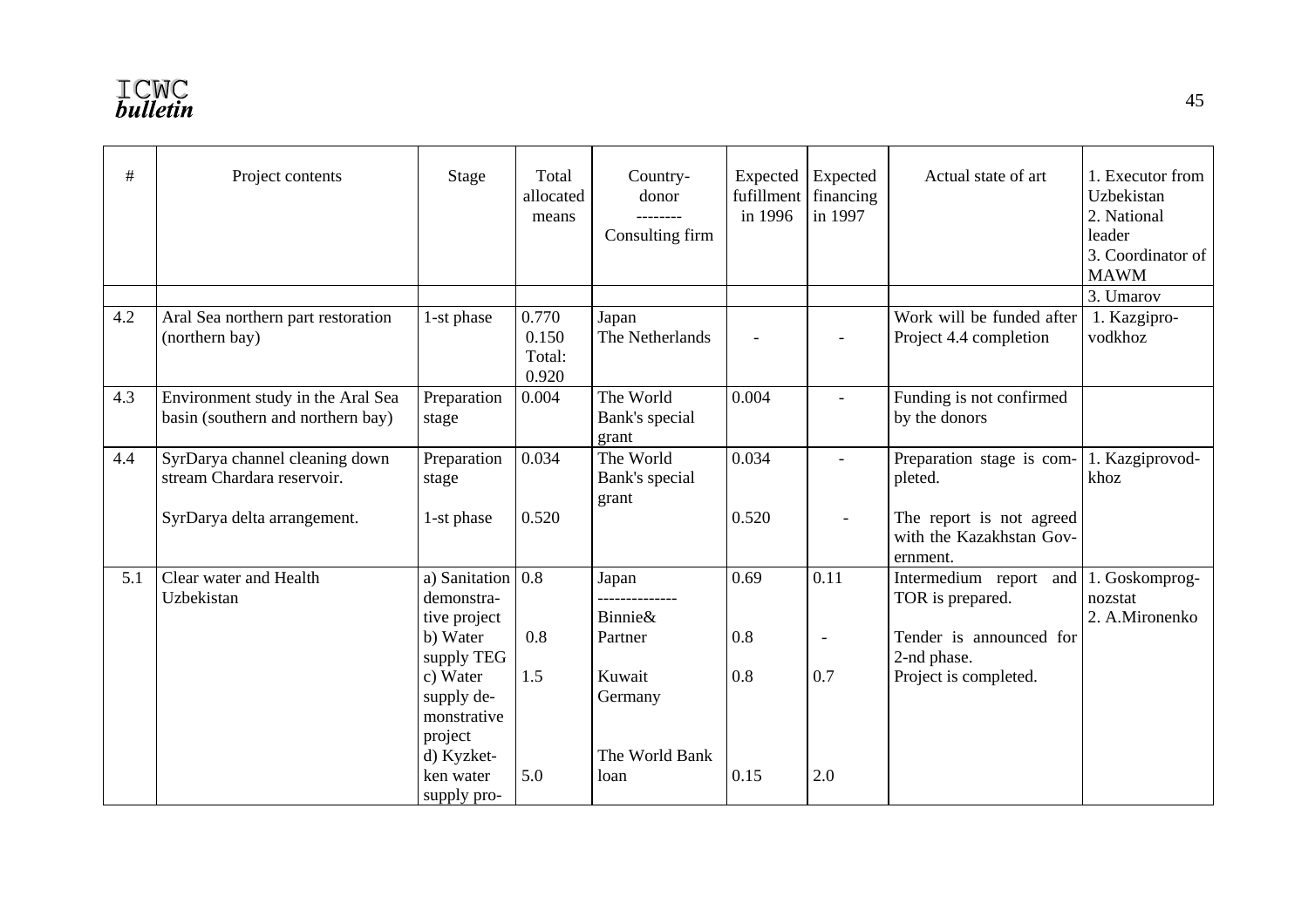| #   | Project contents                                                                                                              | Stage                | Total<br>allocated<br>means            | Country-<br>donor<br>--------<br>Consulting firm | Expected Expected<br>fufillment<br>in 1996 | financing<br>in 1997     | Actual state of art                                                             | 1. Executor from<br>Uzbekistan<br>2. National<br>leader<br>3. Coordinator of<br><b>MAWM</b> |
|-----|-------------------------------------------------------------------------------------------------------------------------------|----------------------|----------------------------------------|--------------------------------------------------|--------------------------------------------|--------------------------|---------------------------------------------------------------------------------|---------------------------------------------------------------------------------------------|
|     |                                                                                                                               | ject                 |                                        |                                                  |                                            |                          |                                                                                 |                                                                                             |
| 5.2 | Clear water and Health<br>Turkmenistan                                                                                        |                      | 0.812                                  | Japan                                            | 0.406                                      | 0.406                    | Project is<br>being imple-<br>menting                                           |                                                                                             |
| 5.3 | Clear water and Sanitation<br>Kazakhstan                                                                                      | 1-st phase           | 1.2000<br>(380 th.<br>dinar)           | Kuwait fund's<br>grant                           | 0.200                                      | 1.000                    | Equipment is purchased<br>on USD 50 th.                                         |                                                                                             |
| 6   | To undertake water-related and eco-<br>logical investigations and elaborate<br>measures on watersheds situation<br>sanitation | Preparation<br>stage | 0.006                                  | The World<br>Bank's special<br>grant             | 0.006                                      |                          | Preliminary report is pre-<br>pared.                                            | 1. SIC ICWC<br>2. A.Usmanov<br>3. F.Eingorn                                                 |
|     |                                                                                                                               | 1-st phase           | 0.200                                  | Finland                                          | 0.200                                      | $\overline{\phantom{a}}$ | TORs and proposals for<br>projects are pre-<br>pilot                            |                                                                                             |
|     |                                                                                                                               |                      | 0.100<br>Total:<br>0.300               | Turkey                                           | 0.100                                      |                          | pared.                                                                          |                                                                                             |
| 7.  | AmuDarya basin's water resources<br>management's automated system                                                             | Preparation<br>stage | 0.005                                  | The World<br>Bank's special<br>grant             | 0.005                                      |                          | Financing is started. Work 1. SIC ICWC<br>collaboration<br>in<br>CIDA is begun. | with $ 2$ . Yu. Tolstunov<br>3. Mukhamed-                                                   |
|     |                                                                                                                               | 1-st phase           | 2.218                                  | Canada                                           | $\overline{\phantom{a}}$                   | 1.2                      |                                                                                 | nazarov                                                                                     |
| 8.  | Regional programs support and in-<br>terstate organizations' equipment<br>(Capacity Building)                                 | 1-st phase           | 2.250<br>including<br>for EC<br>ICAS - | The World<br>Bank's special<br>grant             | 0.760                                      | 0.390                    | Equipment and materials<br>are purchased for EC<br><b>ICAS</b>                  |                                                                                             |
|     |                                                                                                                               |                      | 1.150                                  |                                                  |                                            |                          |                                                                                 |                                                                                             |

46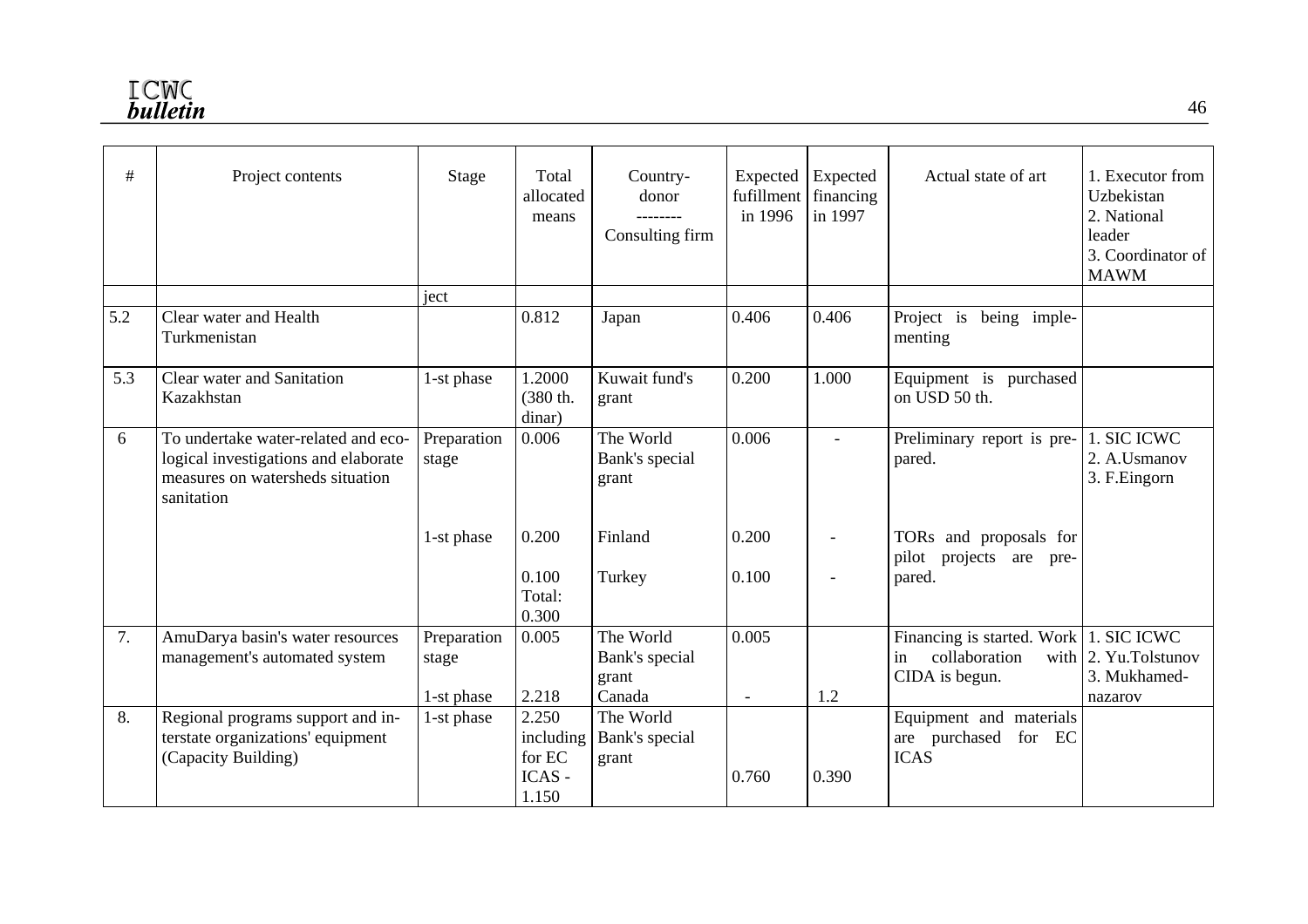| $\#$ | Project contents                                                               | Stage      | Total<br>allocated<br>means                       | Country-<br>donor<br>Consulting firm | Expected<br>fufillment<br>in 1996 | Expected<br>financing<br>in 1997 | Actual state of art                                                                                                                                | 1. Executor from<br>Uzbekistan<br>2. National<br>leader<br>3. Coordinator of<br><b>MAWM</b> |
|------|--------------------------------------------------------------------------------|------------|---------------------------------------------------|--------------------------------------|-----------------------------------|----------------------------------|----------------------------------------------------------------------------------------------------------------------------------------------------|---------------------------------------------------------------------------------------------|
|      |                                                                                |            | for IFAS<br>1.100                                 |                                      | 0.832                             | 0.268                            |                                                                                                                                                    |                                                                                             |
| 9.   | Project of urgent action addressed to<br>urgent needs in Aral side crisis zone | 1-st phase | $0.950^*$<br>including<br>$0.4$ -EC<br>$0.55$ -ED | EC ICAS and<br>IFAS special<br>grant | 0.950                             | $\blacksquare$                   | Ambulances,<br>water-<br>cisterns and fish nets are<br>Preparatory<br>purchased.<br>work is under progress                                         | is taken from<br>Program 8                                                                  |
|      |                                                                                | 2-nd phase | 1.000                                             | The World Bank                       | 1.000                             |                                  |                                                                                                                                                    |                                                                                             |
| 10.  | <b>WARMAP</b> Program                                                          | 1-st phase | 6.5                                               | ${\rm EU}$                           | 5.4                               | 1.8                              | The work is completed.<br>Draft interstate agree-                                                                                                  | 1. SIC ICWC<br>2. V.Dukhovny                                                                |
|      |                                                                                | 2-nd phase | 4.71                                              | EU                                   | 3.76                              | 0.95                             | ments are elaborated.<br>Subprojects WARMIS,<br>WUFMAS are under pro-<br>gress. Preliminary as-<br>sessment of 10 pilot pro-<br>jects is prepared. | 3. A.Djalalov                                                                               |

External department head U.Ruziyev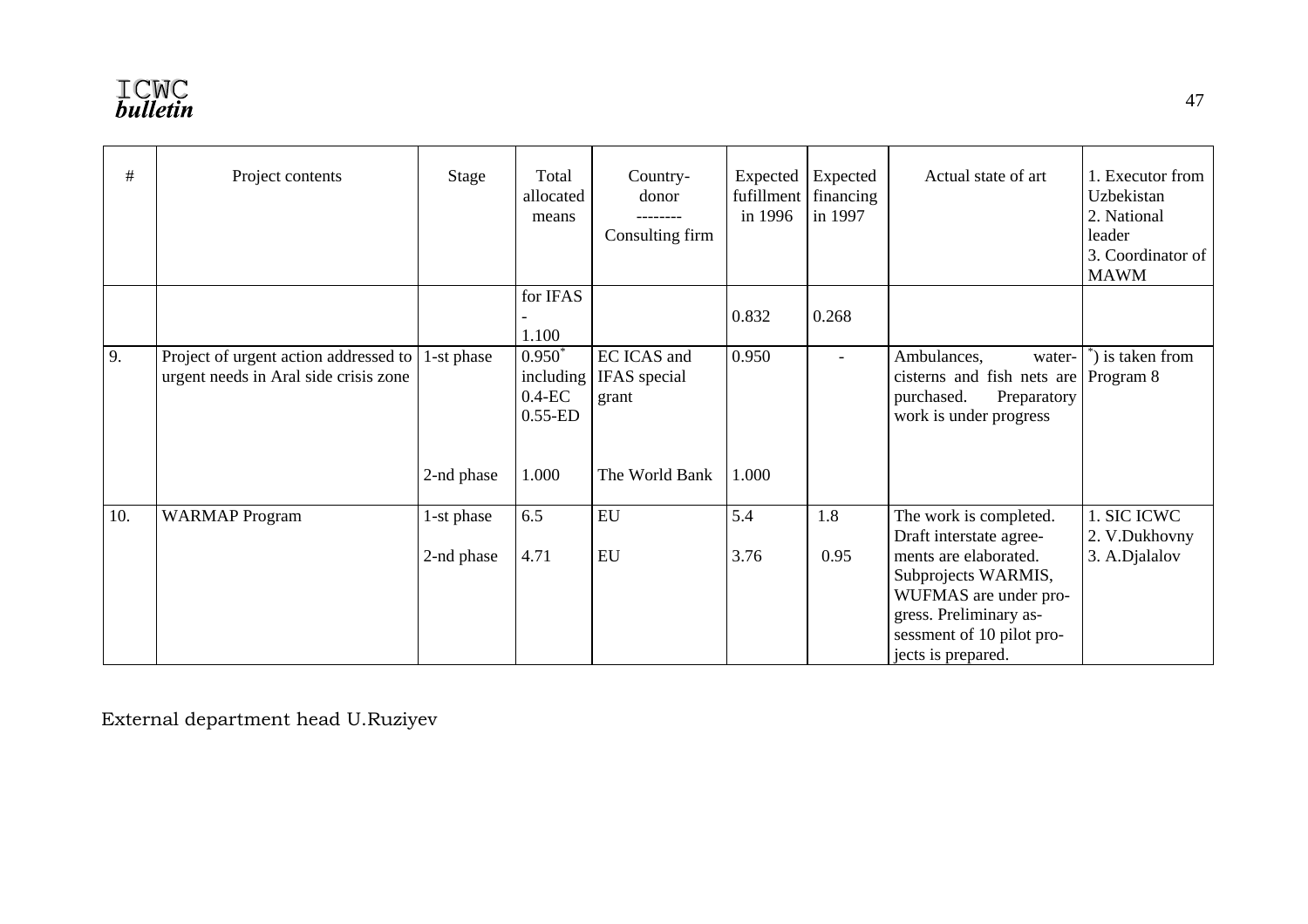

#### SUMMARY OF INTERNATIONAL WORKSHOP "PRINCIPLES OF WATER RESOURCES MANAGEMENT IN CENTRAL ASIA WITH DUE REGARD TO CANADIAN AND ISRAELI EXPERIENCE"

May 19-23, 1997 Tashkent

 ICWC, Canadian International Development Agency (CIDA) with participation of the State of Israel Embassy in Uzbekistan have carried out International Workshop "Principles of water resources management in Central Asia with due regard to Canadian and Israeli experience".

The workshop was attended by:

from the Republic of Kazakhstan: State Committee of Water Resources officials, specialists of South-Kazakhstan and Djambyl provincial water management committees;

from the Republic of Tadjikistan: Ministry of Agriculture and Water Management officials, Dushanbe, Leninabad, Kurgantube water management departments specialists;

from Turkmenistan: Ministry of Water Management officials, Tashauz, Lebap, Murgab, Tedjen provincial departments specialists;

from the Kyrghiz Republic: Ministry of Agriculture and Water Management officials, Naryn and Chu provincial departments specialists;

from the Republic of Uzbekistan: Ministry of Agriculture and Water Management, Republican Water Inspection, Republican Assotiation "Uzremvodexpluataciya" officials and provincial agriculture and water management departments specialists.

 The workshop was opened by SIC ICWC Director prof. V.Dukhovny. Participants were greeted by First Deputy Minister of Agriculture and Water Management of Uzbekistan Mr. T.Kamalov.

 The following reports and presentations were included in the workshop agenda:

Water resources management in Alberta (Canada), including strategic planning, specialists' team creation, management, on farm irrigation resources management.

Speaker: Mr. J.Thiessen (Canada).

Main provision of water allocation, water resources rational use and protection in the Aral Sea basin.

Speaker: Mr. V.Dukhovny (SIC ICWC).

North-American experience of wetlands in irrigation systems management.

Speaker: Mr. Ron Colley (Canada).

 Main approaches and methods of territorial and departmental allocation of limited water resources in Central Asia.

Speaker: Mr. V.Sokolov (SIC ICWC).

 Transboundary water resources management in SyrDarya and Amu-Darya river basin and directions of its perfectioning.

Speaker: Mr. M.Khamidov (BWO "AmuDarya").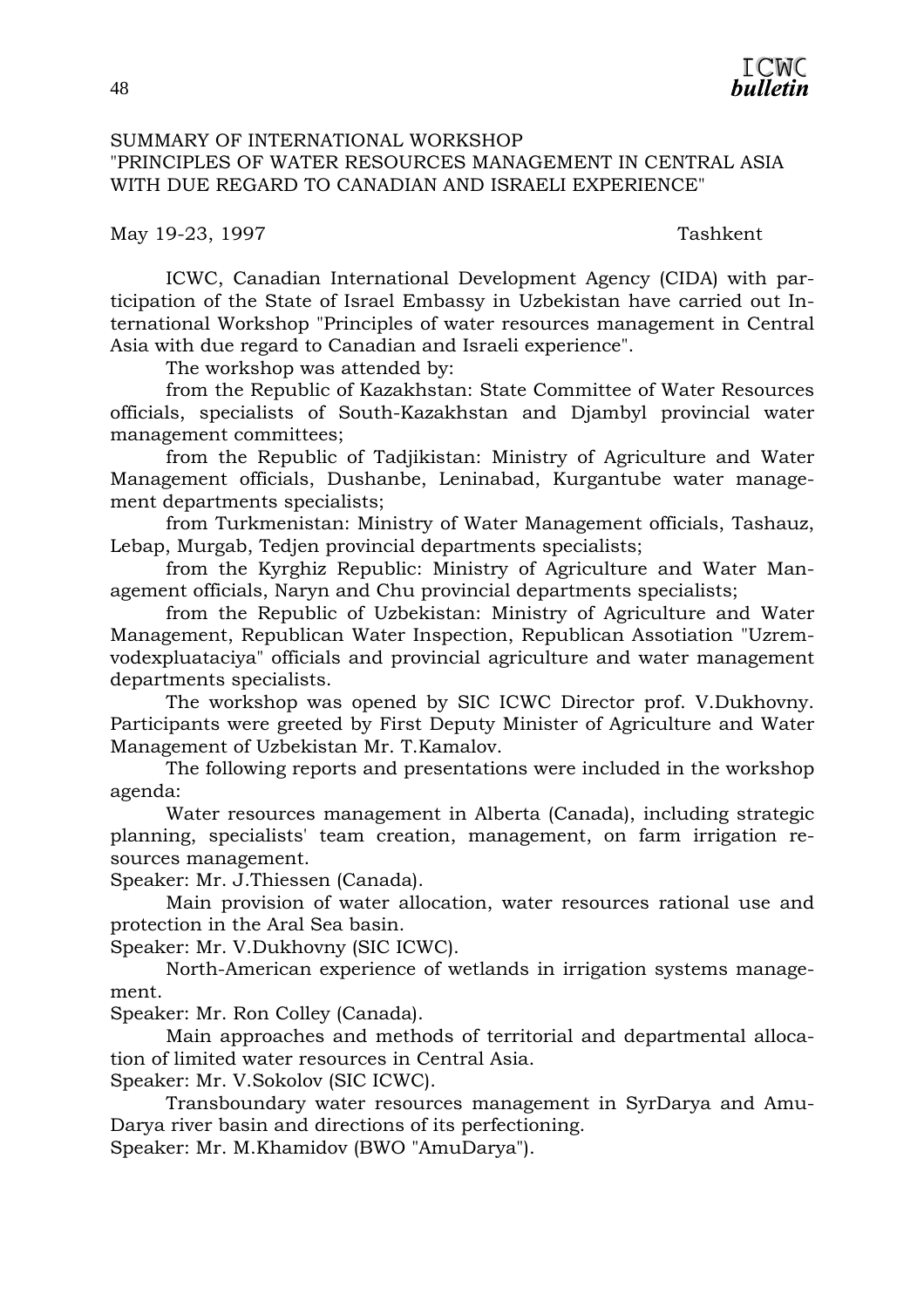#### **ICWC bulletin**

 Water resources prospective use strategy with regard to Israeli and Middle East experience.

Speaker: Mr. Shimon Tal (Israel).

 Principles of water allocation in Israel and water supply system operation, waste water reuse.

Speaker: Mr. Shimon Tal (Israel).

 AmuDarya basin transboundary resources management and directions of its perfectioning.

Speaker: Mr. O.Lysenko (BWO "AmuDarya").

 About unified information system creation of integral water resources use and protection in Central Asia.

Speaker: Mr. I.Sorokina (SIC ICWC).

 Water pricing system: costs, subsidies, capital investments. Speaker: Mr. Shimon Tal (Israel).

 Ecological programs of Alberta on irrigation infrastructure reconstruction. Strategic planning, management changes, public relations, time and expenditures management.

Speakers: Mr. Uppali Hippola (Canada),

Mr. Ulugbek Ruziyev (SIC ICWC).

 International agreements and related problems: water low in Israel. Speaker: Mr. Izhak Alster (Israel).

 Water resources management reforms: selected Asian experience and approaches.

Speaker: Mr. Jeremy Berkoff (Great Britain).

 Control and data collection on irrigation systems in Alberta (Canada) and California (USA).

Speaker: Mr. Don Weils (Canada).

 Main principles of Uzbekistan irrigated land zonation according to applicability of drip irrigation technique and other watering alternatives.

Speaker: Mr. M.Khorst (SPA SANIIRI).

 During the workshop the participants visited experimental farm "Jassawi" created with Israel technic assistance.

 Along with a workshop common program BWO's representatives took part in a special session on Project 7.

On this session main speakers were:

 Common conception of water resources management and control in the SyrDarya and AmuDarya river basin (Project 7).

Speaker: Mr. Ju.Tolstunov (BWO "SyrDarya").

 Set of technical means and wide-scale communications structure. Speakers: Mr. Don Weils (Canada),

Mr. O.Makarov (Vodavtomatica and Metrologiya).

Electric devices and computation in Project 7 tasks solution.

Speakers: Mr. M.Tolstunov (Uzglavgidromet),

Mr. U.Ruziyev (SIC ICWC).

 During last day the participants exchanged by views and ideas. Conclusion has been done by prof. V.Dukhovny. On behalf of the workshop's participants he thanked CIDA representatives specialists from Israel and Great Britain for their contribution in interesting and useful workshop.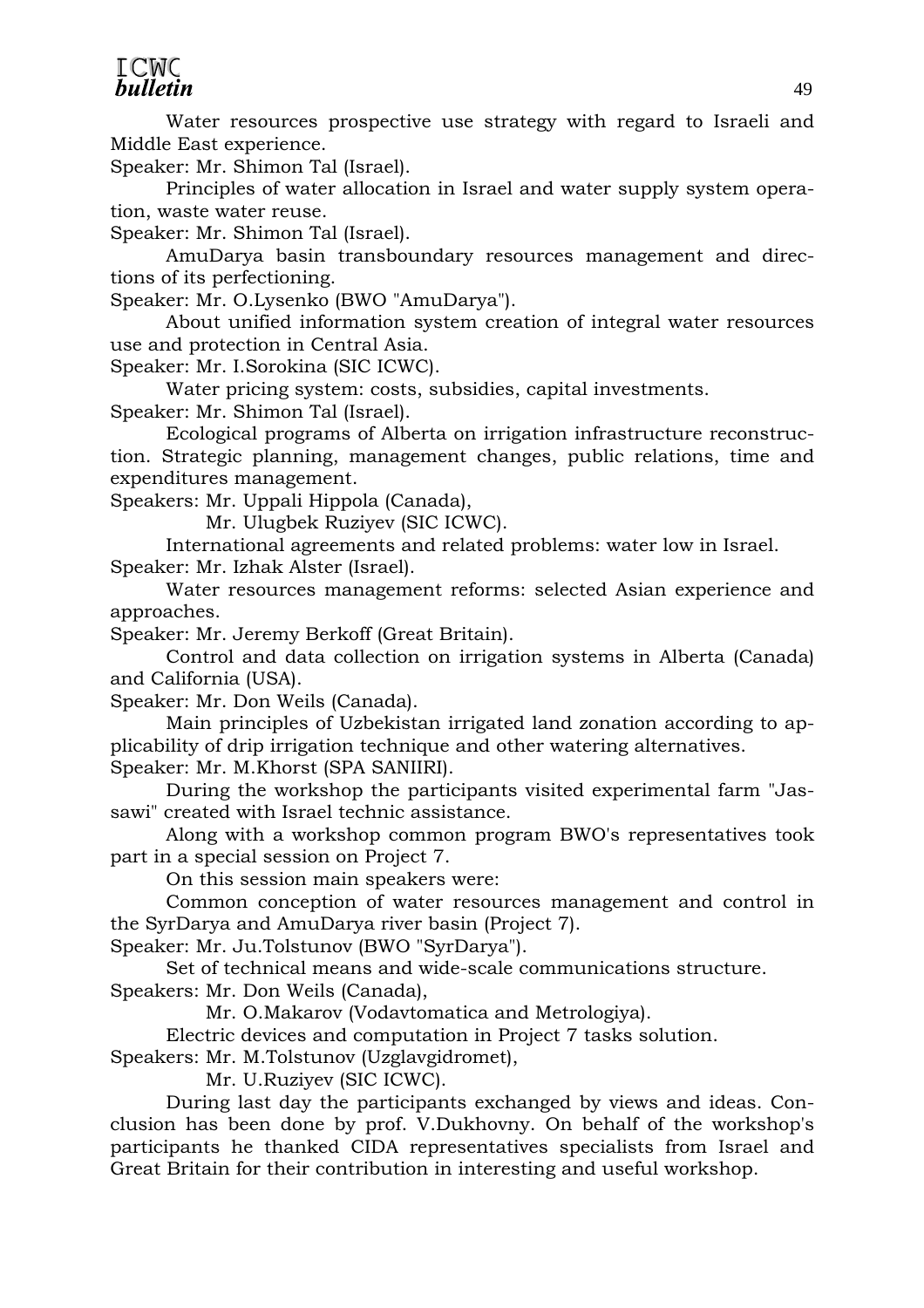

A.Shapiro, F. Beglov